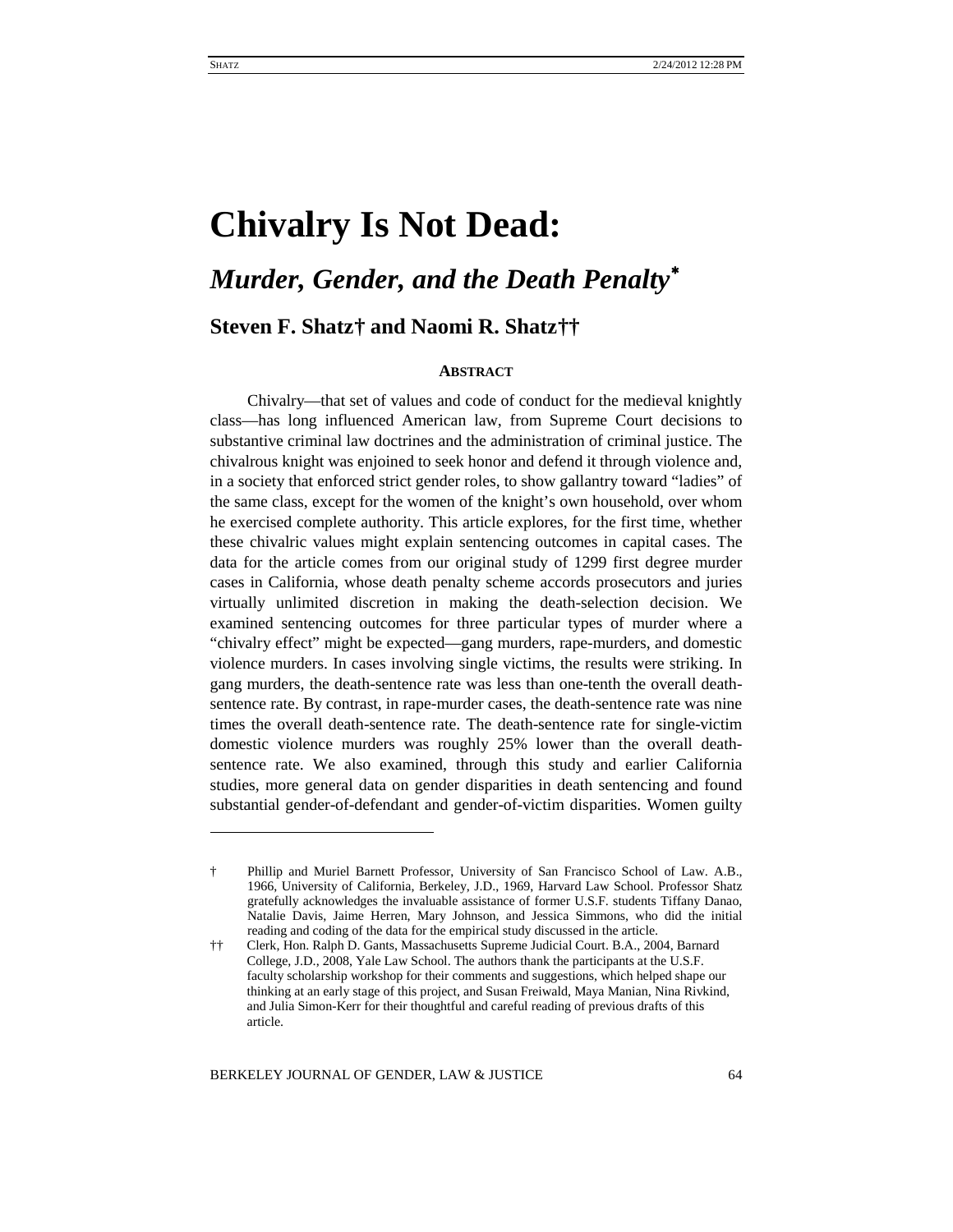of capital murder were far less likely than men to be sentenced to death, and defendants who killed women were far more likely to be sentenced to death than defendants who killed men. We argue that all of these findings are consistent with chivalric norms, and we conclude that, in prosecutors' decisions to seek death and juries' decisions to impose it, chivalry appears to be alive and well.

|                                                                   | $A_{\cdot}$    |                             |  |
|-------------------------------------------------------------------|----------------|-----------------------------|--|
|                                                                   | $\mathbf{B}$ . |                             |  |
|                                                                   |                | $1 \quad$                   |  |
|                                                                   |                | $\mathcal{D}_{\mathcal{L}}$ |  |
|                                                                   |                | 3.                          |  |
|                                                                   |                |                             |  |
|                                                                   | C.             |                             |  |
|                                                                   |                | 1.                          |  |
|                                                                   |                |                             |  |
| II. THE CALIFORNIA DEATH PENALTY SCHEME: VIRTUALLY UNFETTERED     |                |                             |  |
|                                                                   |                |                             |  |
|                                                                   |                |                             |  |
|                                                                   | $\mathbf{B}$ . |                             |  |
| <b>III. THE DEATH PENALTY AND PARTICULAR KINDS OF MURDERS  95</b> |                |                             |  |
|                                                                   | A.             |                             |  |
|                                                                   | $\mathbf{B}$ . |                             |  |
|                                                                   | $\mathcal{C}$  |                             |  |
|                                                                   |                |                             |  |
|                                                                   | $\mathsf{A}$   |                             |  |
|                                                                   | B.             |                             |  |
|                                                                   |                |                             |  |

## **INTRODUCTION**

<span id="page-1-0"></span>In his 1962 memoir, Clinton Duffy, the former warden of San Quentin State Prison, $<sup>1</sup>$  $<sup>1</sup>$  $<sup>1</sup>$  tells a story about Eithel Spinelli, the first woman to be executed</sup> in California.<sup>[2](#page-1-2)</sup> In 1941 when Spinelli was on California's death row, thirty male inmates at San Quentin prison sent a petition to Duffy:

<span id="page-1-3"></span>A lengthy document, it said, among other things: that Mrs. Spinelli's execution would be repulsive to the people of California; that no woman in her right mind could commit the crime charged to her; that the execution of a woman

<span id="page-1-1"></span><sup>1.</sup> San Quentin is the prison where executions in California are held. CAL. PENAL CODE § 3603 (West 2010).

<span id="page-1-2"></span><sup>2.</sup> CLINTON DUFFY, 88 MEN AND 2 WOMEN 134–41 (1962).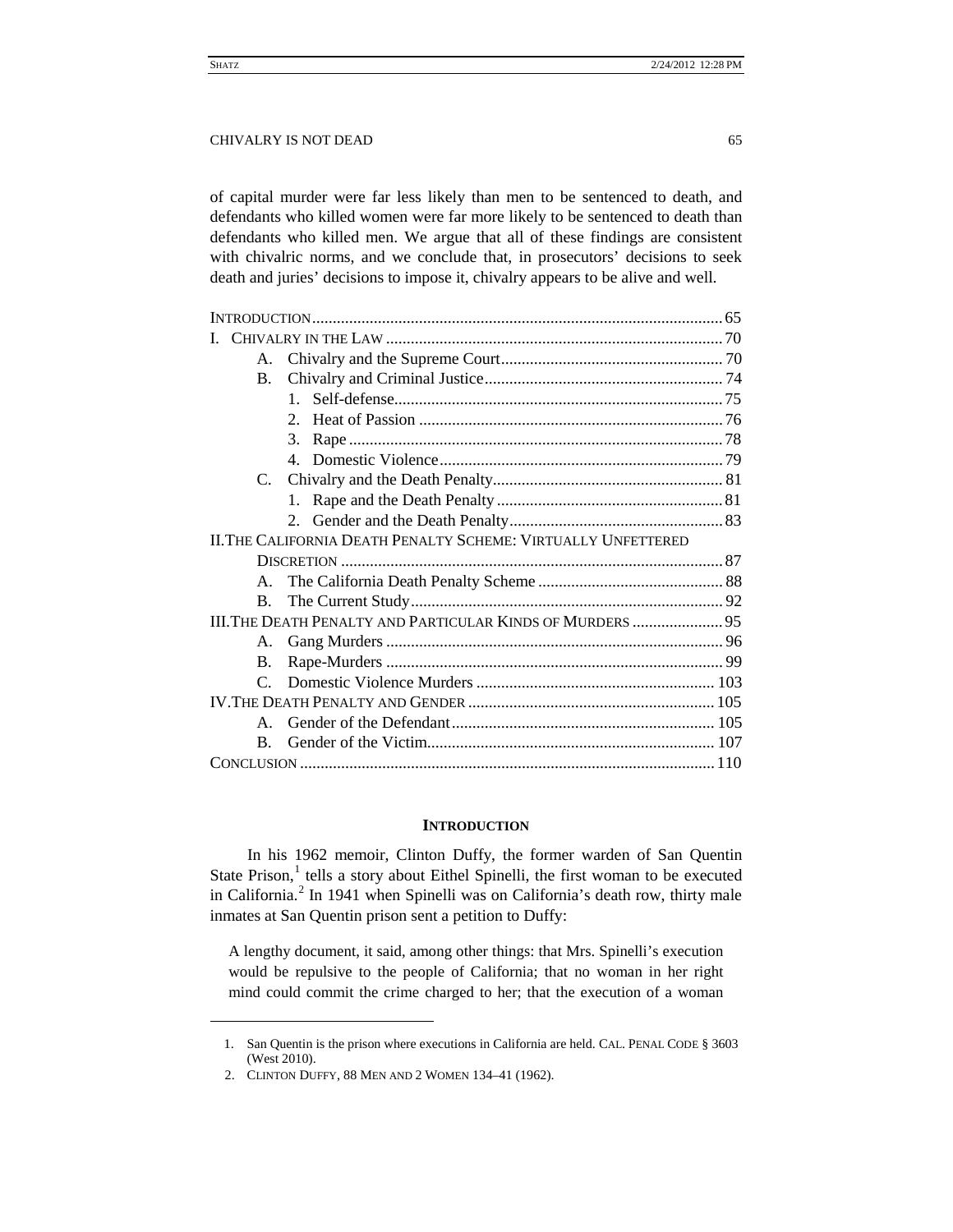would hurt California in the eyes of the world; that both law and the will of the people were against the execution; that Mrs. Spinelli, as the mother of three children, should have special consideration; that California's proud record of never having executed a woman should not be spoiled.

<span id="page-2-0"></span>The signers offered to draw straws to take her place in the gas chamber.<sup>[3](#page-2-1)</sup> For Duffy, the petition by these hardened criminals, some of them slated for execution themselves, confirmed the chivalrous reaction evoked by the prospect of executing a woman. [4](#page-2-2) Duffy himself "was sure that, for no other reason than her sex, her sentence would be commuted to life imprisonment."<sup>[5](#page-2-3)</sup> The inmates' reaction cannot be explained on the basis that Spinelli was a particularly attractive or sympathetic person. According to Duffy, Spinelli was the head of a criminal gang and apparently had directed the killing of a gang associate to prevent him from "talking" about another gang murder.<sup>[6](#page-2-4)</sup> She was the "coldest, hardest character, male or female" Duffy had ever known and was also utterly unattractive: "a hag, evil as a witch, horrible to look at."<sup>[7](#page-2-5)</sup>

<span id="page-2-11"></span>At the time of Spinelli's execution, chivalric values regularly found expression in the law as a whole, in the administration of criminal justice, and in the application of the death penalty. $8$  In more recent years, chivalry in the law has come under attack. For some scholars, the story of the San Quentin inmates' gallantry—their reluctance to see a female murderer executed—is reflective of archaic paternalism<sup>[9](#page-2-7)</sup> and of gender stereotyping of women as the weaker, more passive sex.<sup>[10](#page-2-8)</sup> Do chivalric norms affect the administration of the present-day death penalty, as they apparently did in Spinelli's time? While scholars have written about the significant gender-of-defendant disparities in death sentencing, $11$  this broader question has yet to be addressed. Using empirical data

<span id="page-2-10"></span><sup>3</sup>*. Id.* at 136.

<span id="page-2-2"></span><span id="page-2-1"></span><sup>4</sup>*. Id.* at 135–37; *see* Andrea Shapiro, *Unequal Before the Law: Men, Women and the Death Penalty*, 8 AM. U. J. GENDER SOC. POL'Y & L. 427, 457 (2000) (citing the Spinelli story as an example of chivalry); Elizabeth Rapaport, *Equality of the Damned: the Execution of Women on the Cusp of the 21st Century*, 26 OHIO N.U. L. REV. 581, 588–89 (2000) (same).

<span id="page-2-4"></span><span id="page-2-3"></span><sup>5.</sup> DUFFY, *supra* not[e 2,](#page-1-3) at 134.

<sup>6</sup>*. Id.*

<span id="page-2-5"></span><sup>7</sup>*. Id.* at 136. That Spinelli was executed despite the chivalric response may be explained by the fact that chivalry does not protect all women equally and that Spinelli's crime, her behavior, and even her appearance were altogether unfeminine. *See* Victor L. Streib, *Death Penalty for Female Offenders*, 58 U. CIN. L. REV. 845, 879 (1990) [hereinafter Streib, *Death Penalty (Article)*]; Joan W. Howarth, *Executing White Masculinities: Learning From Karla Faye Tucker*, 81 OR. L. REV. 183, 211 (2002) ("Most of the women charged with capital murder are not sufficiently feminine—because of poverty, mental illness, race, or the violent agency of the crime of which they are accused, to earn the full protection of womanhood through informal immunity from being charged as capital defendants.").

<sup>8.</sup> See *infra* Part I.

<sup>9.</sup> Shapiro, *supra* note [4,](#page-2-0) at 456–57.

<span id="page-2-8"></span><span id="page-2-7"></span><span id="page-2-6"></span><sup>10.</sup> Jenny E. Carroll, Note, *Images of Women and Capital Sentencing Among Female Offenders: Exploring the Outer Limits of the Eighth Amendment and Articulated Theories of Justice*, 75 TEX. L. REV. 1413, 1418 (1997).

<span id="page-2-9"></span><sup>11.</sup> *See infra* Part I.C.2.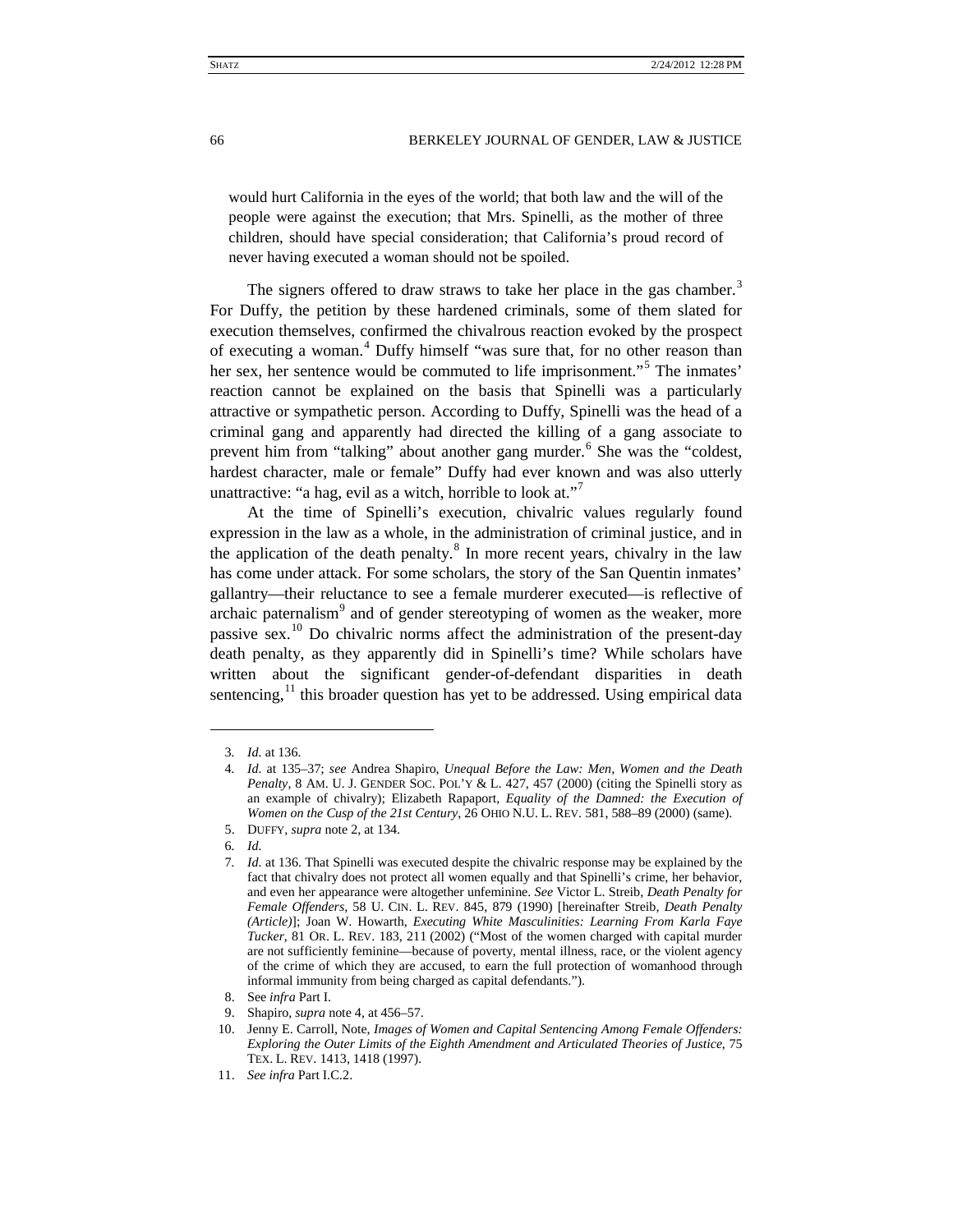drawn from a recent study of death sentencing in California, we explore whether chivalric norms might explain sentencing outcomes in death penalty cases—that is, whether there is a discernible "chivalry effect." $^{12}$  $^{12}$  $^{12}$ 

<span id="page-3-12"></span><span id="page-3-11"></span><span id="page-3-0"></span>Chivalry incorporated a broad set of cultural norms $13$  when it emerged as a comprehensive code of conduct among knights in the High Middle Ages.<sup>[14](#page-3-3)</sup> However, three central norms of medieval chivalry define the present inquiry: the elevation of honor above all virtues, the strict sex roles subordinating women to male protectors, and the class limits to chivalry.

<span id="page-3-10"></span>Honor was the core value of chivalry and the most important of the three virtues of the chivalric knight.<sup>[15](#page-3-4)</sup> For the chivalrous knight, honor had an intimate relationship with violence, and the essence of chivalry was its regulation of honor violence.<sup>[16](#page-3-5)</sup> As Richard Kaeuper has emphasized, "The vast and complex literature of chivalry celebrates knightly violence even as it attempts to reform or deflect it into channels where it would produce less social damage."<sup>[17](#page-3-6)</sup> Chivalry placed the highest value on winning honor with knightly prowess.<sup>[18](#page-3-7)</sup> Most honorable was the display of prowess during war, but honor could also be won through the use of violence in tournaments or private disputes.<sup>[19](#page-3-8)</sup> As Kaeuper explains,

Only after reading scores of works of chivalric literature can we fully appreciate the utterly tireless, almost obsessional emphasis placed on personal prowess as the key chivalric trait. Not simply one quality among others in a list of virtues, prowess often stands as a one-word definition of chivalry in these texts. [20](#page-3-9)

Consequently, violence was an accepted means for settling any dispute between knights, especially any perceived affront to honor. Violence might be

<span id="page-3-5"></span>16. KAEUPER, *supra* note [14,](#page-3-0) at 7–9.

<span id="page-3-1"></span><sup>12.</sup> The California death penalty scheme provides an ideal vehicle to examine the role of chivalry in death sentencing because of the sweeping discretion afforded prosecutors and juries in the death selection process and because of the availability of substantial empirical evidence on the operation of the scheme. *See infra* Part II.

<span id="page-3-2"></span><sup>13.</sup> Although there is no doubt that chivalry as an ideal took hold at some point in the High Middle Ages, its temporal and geographical scope is unclear and the extent to which knights adhered to the code is unknown. JOHN FRASER, AMERICA AND THE PATTERNS OF CHIVALRY 38–39 (1982).

<span id="page-3-3"></span><sup>14.</sup> The term "chivalry" was used in other senses by medieval writers, *see* RICHARD KAEUPER, CHIVALRY AND VIOLENCE IN MEDIEVAL EUROPE 4 (1997), but our concern is with chivalry as a code of conduct.

<span id="page-3-4"></span><sup>15.</sup> F. J. C. Hearnshaw, *Chivalry and its Place in History*, *in* CHIVALRY: A SERIES OF STUDIES TO ILLUSTRATE ITS HISTORICAL SIGNIFICANCE AND CIVILIZING INFLUENCE 1, 27–33 (Edgar Prestage ed., 1928). The other two important virtues were gallantry (or courtesy)—the quality displayed by the San Quentin inmates—and Christian piety. *See generally id.* at 1– 33.

<sup>17</sup>*. Id.* at 160.

<span id="page-3-6"></span><sup>18</sup>*. Id.* at 129–30.

<span id="page-3-8"></span><span id="page-3-7"></span><sup>19</sup>*. See generally id.* at 129–160.

<span id="page-3-9"></span><sup>20</sup>*. Id.* at 135 (citations omitted).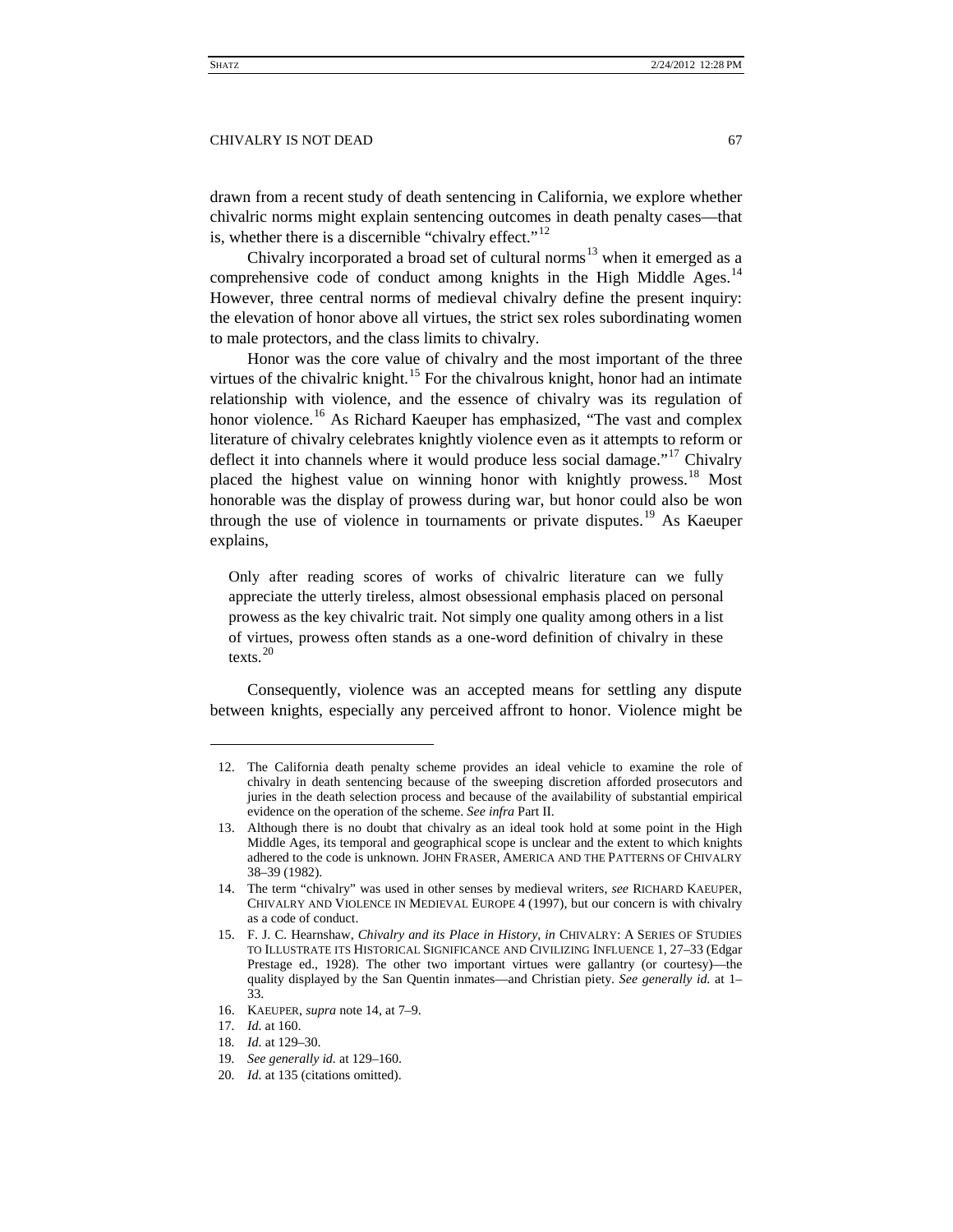<span id="page-4-11"></span>precipitated by even an apparently trivial affront, for example, an assertion of better lineage, a dispute over whose lady was fairer, a request for a knight's name, or even the question, "Why are you so sad?"<sup>[21](#page-4-0)</sup> Violence was also honorable when used to win a lady from another knight or to protect ladies.<sup>[22](#page-4-1)</sup>

Chivalry enforced strict gender roles because it was a code of conduct only for men; women could not earn honor through physical or martial prowess.<sup>[23](#page-4-2)</sup> While knights were enjoined to be gallant toward ladies, chivalric literature was of two minds concerning women, sometimes idealizing them as inspiring knights to great achievement and sometimes denouncing them as a distraction and impediment to real male concerns,<sup>[24](#page-4-3)</sup> but always judging them in terms of whether they brought honor to men. Insofar as chivalry addressed relations between men and women, "women seem to have been considered property in much chivalric literature, prizes to be won by knightly prowess or to be defended against the prowess of others."[25](#page-4-4)

Because women could not achieve honor and would in fact be in danger in the often-violent world, their place was in the home.<sup>[26](#page-4-5)</sup> However, notwithstanding the gallantry generally demanded of knights, chivalry had no solicitude for a knight's wife. The honorable knight, as ruler of his home, was permitted and even expected to physically punish his wife if she "misbehaved."<sup>[27](#page-4-6)</sup> In the words of C. Quince Hopkins, "[T]he 'Age of Chivalry' was a hard time for victims of domestic violence, when physically 'chastising' one's wife was considered an honorable knight's duty."<sup>[28](#page-4-7)</sup>

Medieval society was divided into rigid classes, and chivalry was a code of conduct only for the knightly class. According to F.J.C. Hearnshaw, this was one of the principal vices of chivalry: "[Chivalry] was an exclusive class-institution; it placed a gulf between the knightly order and the commonalty, and restricted its code of honour and courtesy peculiarly to members of its own caste; it generated a contempt for social inferiors and a disregard for their feelings. . . . .<sup>[29](#page-4-8)</sup> As a consequence of adherence to a code of conduct that only governed relations within the knightly class and a "brutal indifference to human suffering,"<sup>[30](#page-4-9)</sup> chivalric knights engaged in public and private warfare felt no inhibitions against attacking common people and laying waste to their property.<sup>[31](#page-4-10)</sup>

- <span id="page-4-5"></span>26. RICHARD W. KAEUPER & ELSPETH KENNEDY, THE BOOK OF CHIVALRY OF GEOFFROI DE CHARNY: TEXT, CONTEXT AND TRANSLATION 191–93 (1996).
- <span id="page-4-6"></span>27. MARGI LAIRD MCCUE, DOMESTIC VIOLENCE: A REFERENCE HANDBOOK 26 (1995).
- <span id="page-4-7"></span>28. C. Quince Hopkins, *Rescripting Relationships: Towards a Nuanced Theory of Intimate Violence as Sex Discrimination*, 9 VA. J. SOC. POL'Y & L. 411, 421 (2001).
- <span id="page-4-8"></span>29. Hearnshaw, *supra* not[e 15,](#page-3-10) at 31.
- <span id="page-4-9"></span>30*. Id.* at 30 (quoting JOHN RICHARD GREEN, A SHORT HISTORY OF THE ENGLISH PEOPLE 182 (1874)).
- <span id="page-4-10"></span>31*. See* KAEUPER, *supra* note [14,](#page-3-11) at 176–85.

<span id="page-4-1"></span><span id="page-4-0"></span><sup>21</sup>*. Id.* at 159.

<sup>22</sup>*. Id.* at 226–27.

<span id="page-4-2"></span><sup>23</sup>*. Id.* at 213.

<span id="page-4-3"></span><sup>24</sup>*. Id.* at 211–12.

<span id="page-4-4"></span><sup>25</sup>*. Id.* at 226.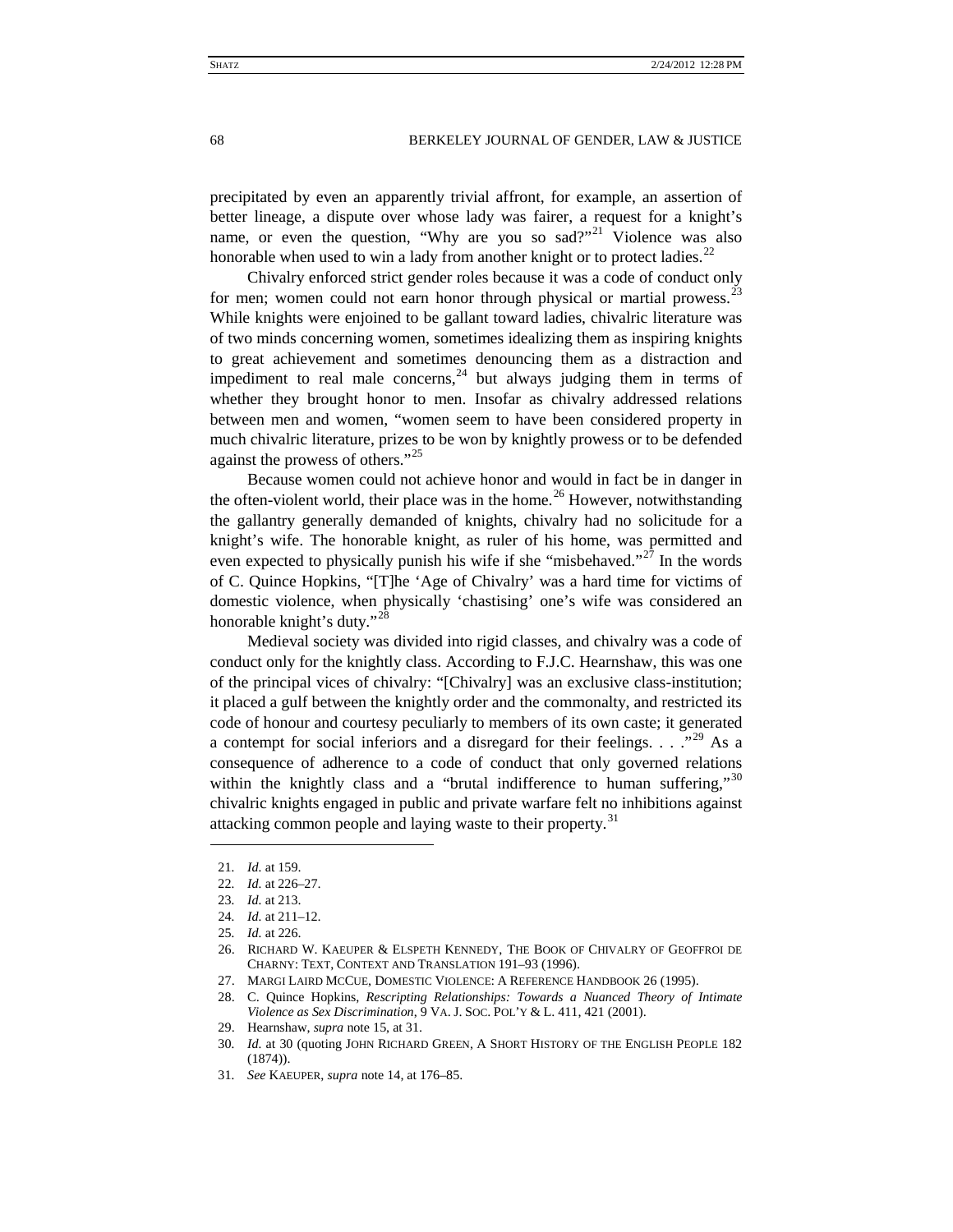The interplay among these three norms is best illustrated by the chivalric knights' particular and peculiar view of the crime of rape. The rules of chivalry were quite clear that raping or otherwise harming a "lady" was unacceptable unless the knight had "won" her in combat with her male protector:

The custom and policy at the time were as follows: any knight meeting a damsel who is alone should slit his own throat rather than fail to treat her honourably, if he cares about his reputation. For if he takes her by force, he will be shamed forever in all the courts of all lands. But if she is led by another, and if some knight desires her, is willing to take up his weapons and fight for her in battle, and conquers her, he can without shame or blame do with her as he will. $32$ 

<span id="page-5-4"></span>Thus the harm caused by the rape of an unaccompanied lady was the dishonor brought on her male protector and the offending knight. Further, because chivalry imposed duties on the knight only in regard to ladies of his class, no dishonor attached to the rape of peasant women.<sup>[33](#page-5-1)</sup> Nor would the chivalrous knight, who was entitled to employ physical violence against his wife, suffer dishonor if he used force to obtain sex from her. $34$ 

<span id="page-5-3"></span>These three norms of medieval chivalry become our standards for evaluating whether there is a chivalry effect in the modern administration of the death penalty. In Part I, by way of background, we explore the role of chivalry in the law and the recent attacks on chivalry. In particular, we review the existing evidence that chivalry has played a role in decisions of the Supreme Court, in the general operation of the criminal justice system, and in the administration of the death penalty. In Part II, we describe the operation of California's death penalty scheme and the empirical research that is the subject of this article. This research examined cases where an adult defendant was found guilty of first degree murder and was statutorily death-eligible (such murders being referred to as "capital murders") to determine the existence of patterns in death sentencing. In Part III, we analyze disparities in the application of the death penalty in the case of three "gendered" forms of capital murder: gang murders, rape-murders, and domestic

<span id="page-5-0"></span><sup>32</sup>*. Id.* at 227 (citing a translation of Chrétien de Troyes's medieval poem *Lancelot, the Knight of the Cart*).

<span id="page-5-1"></span><sup>33.</sup> SUSAN BROWNMILLER, AGAINST OUR WILL: MEN, WOMEN AND RAPE 290 (1975) (citing the writings of Andrew the Chaplain).

<span id="page-5-2"></span><sup>34</sup>*. See generally* James A. Brundage, *Implied Consent to Intercourse*, *in* CONSENT AND COERCION TO SEX AND MARRIAGE IN ANCIENT AND MEDIEVAL SOCIETIES 245, 245–56 (Angeliki Laiou ed., 1993) (explaining the medieval concept of conjugal debt and its implications for the use of force to obtain sex within a marriage). In fact until very recently, in this country, a man using force against his wife to obtain sex was not guilty of rape. WAYNE R. LAFAVE, CRIMINAL LAW § 17.4(d) (5th ed. 2010). Although no state any longer retains an absolute version of the common law "marital immunity" rule, "[t]he law in more than half the states today makes it harder to convict men of sexual offenses committed against their wives." Michelle J. Anderson, *Marital Immunity, Intimate Relationships, and Improper Inferences: A New Law on Sexual Offenses by Intimates*, 54 HASTINGS L.J. 1465, 1468–73 (2003).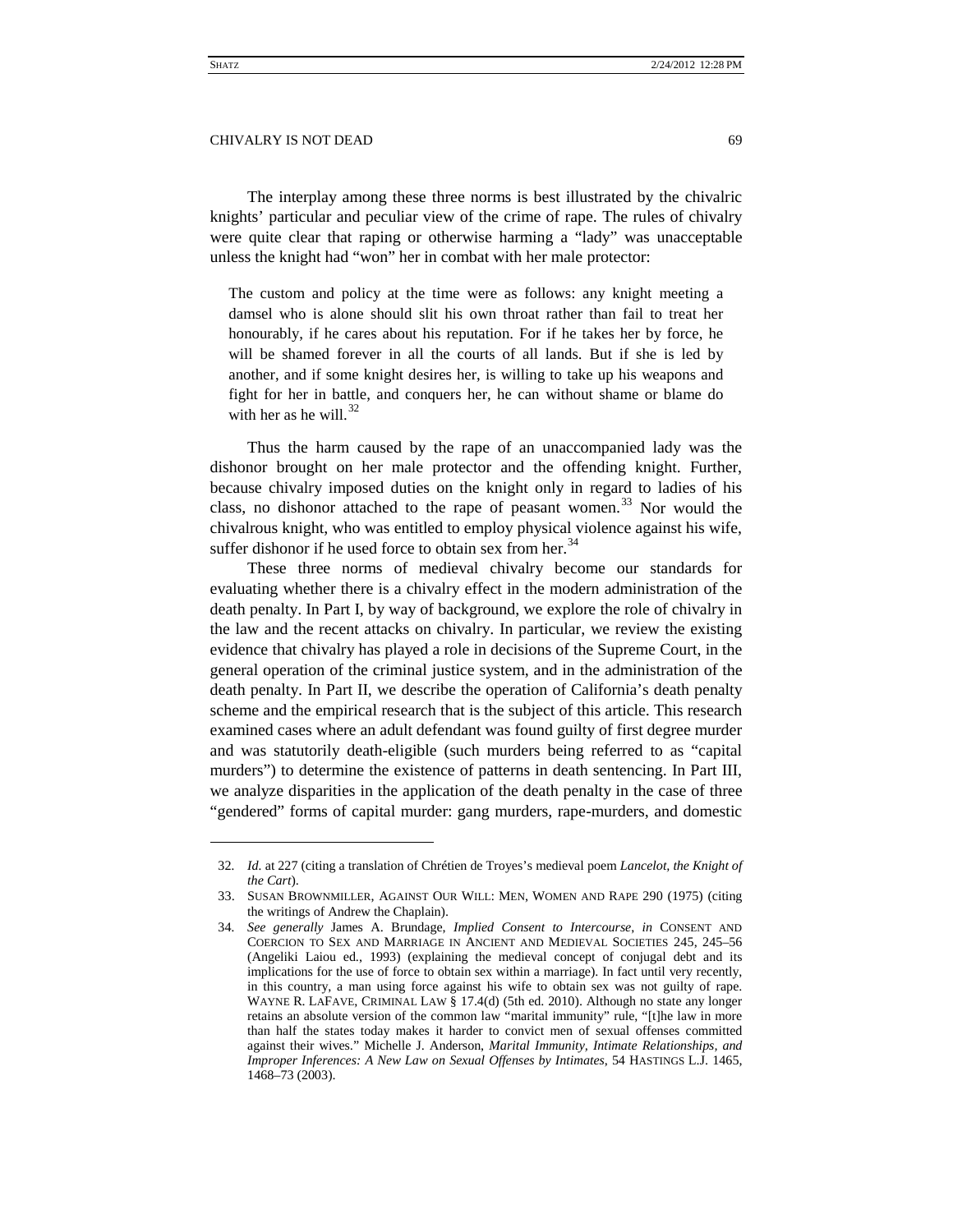violence murders. In Part IV, we examine disparities in sentencing outcomes by gender of defendant and gender of victim. We conclude that chivalric norms may explain the disparities we identify and that when prosecutors and jurors are given unguided discretion to make life and death decisions, those enduring norms may play a significant role in determining who lives and who dies.

# <span id="page-6-9"></span>**I. CHIVALRY IN THE LAW**

<span id="page-6-0"></span>Chivalry has exerted a powerful influence on American culture throughout the nation's history,<sup>[35](#page-6-2)</sup> particularly in the South, where the pursuit and defense of honor has often justified violence<sup>[36](#page-6-3)</sup> and where the modern death penalty has flourished.<sup>[37](#page-6-4)</sup> As a persistent element of American culture, chivalry was, until recently, an accepted feature of the law and legal institutions. In recent years, feminist scholars and lawyers have challenged the role of chivalric norms in constitutional interpretation, in criminal justice, and in the use of the death penalty.

# **A. Chivalry and the Supreme Court**

<span id="page-6-1"></span>For most of the United States' history, the Supreme Court endorsed a chivalric view of women and women's place in society, emphasizing the distinct roles that women and men were meant to occupy, in cases such as *Bradwell v. State* (1872),<sup>[38](#page-6-5)</sup> *Muller v. Oregon* (1908),<sup>[39](#page-6-6)</sup> and *Hoyt v. Florida* (1961).<sup>[40](#page-6-7)</sup> In *Bradwell*, the Court upheld Illinois's refusal to allow women to practice law, explaining:

The civil law, as well as nature herself, has always recognized a wide difference in the respective spheres and destinies of man and woman. Man is, or should be, woman's protector and defender. . . . The paramount destiny and mission of woman are to fulfil [sic] the noble and benign offices of wife and mother. [41](#page-6-8)

In *Muller*, the Court upheld a state law limiting the hours a woman could

<span id="page-6-2"></span><sup>35</sup>*. See* FRASER, *supra* note [13;](#page-3-12) *see also* Andrew Taslitz, *Willfully Blinded: On Date Rape and Self-Deception*, 28 HARV. J.L. & GENDER 381, 407 (2005) ("[T]hough the term is rarely used, there is ample empirical evidence of a powerful 'chivalry' norm continuing in modern American culture.").

<span id="page-6-3"></span><sup>36</sup>*. See* Donald Dripps, *The Fourteenth Amendment, the Bill of Rights, and the (First) Criminal Procedure Revolution*, 18 J. CONTEMP. LEGAL ISSUES 469, 498–99 (2009). The Ku Klux Klan and related racist and xenophobic organizations justified their use of violence in chivalric terms. *See generally* NANCY MACLEAN, BEHIND THE MASK OF CHIVALRY (1994).

<span id="page-6-4"></span><sup>37.</sup> The eleven states of the former Confederacy have conducted 73% of the post-*Furman* executions. *See* DEATH PENALTY INFO. CTR., FACTS ABOUT THE DEATH PENALTY (2010) *available at* http://www.deathpenaltyinfo.org/FactSheet.pdf.

<span id="page-6-5"></span><sup>38.</sup> 83 U.S. 130 (1872).

<span id="page-6-6"></span><sup>39.</sup> 208 U.S. 412 (1908).

<span id="page-6-7"></span><sup>40.</sup> 368 U.S. 57 (1961).

<span id="page-6-8"></span><sup>41.</sup> 83 U.S. at 141.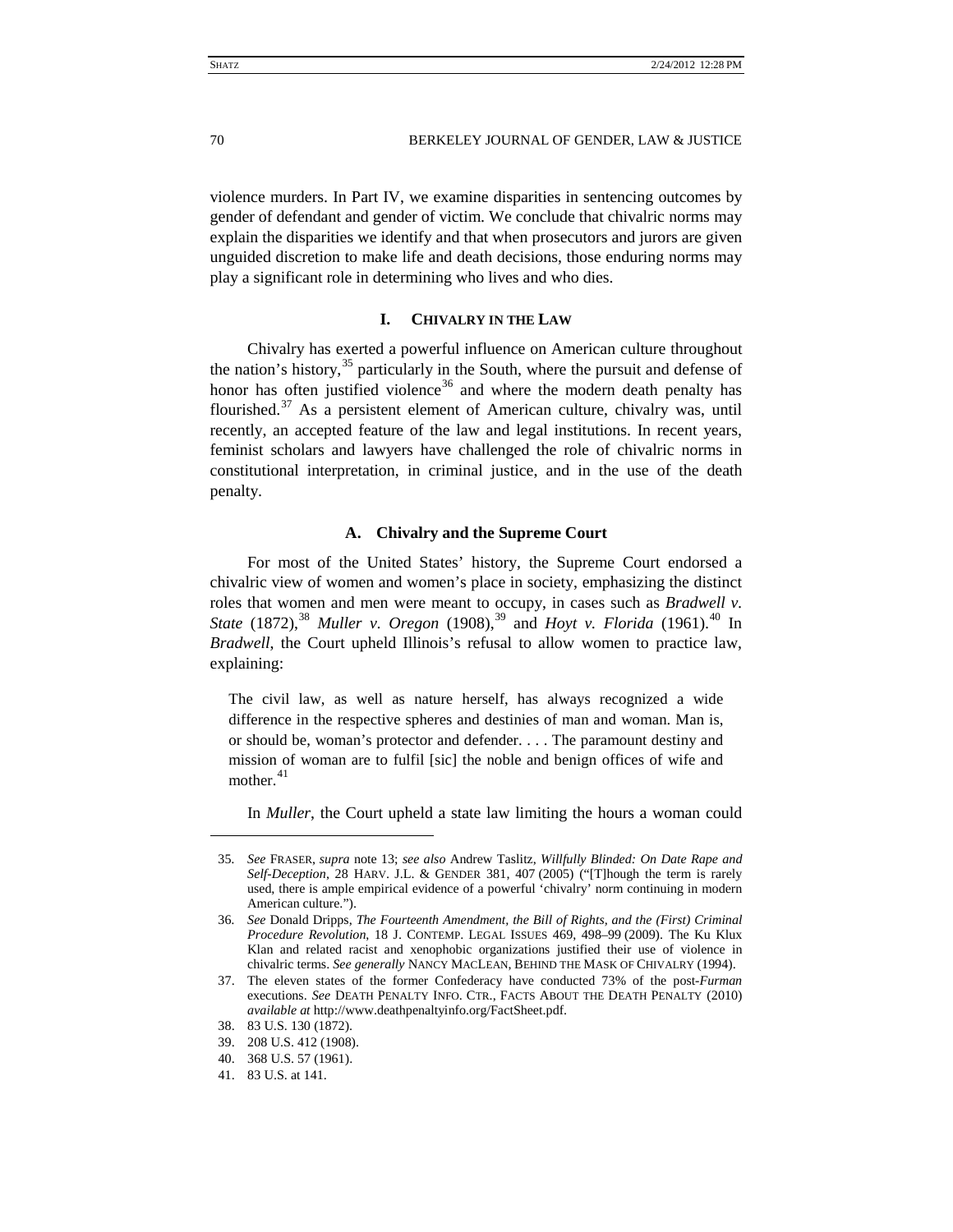work, citing women's "physical structure and performance of maternal functions" as justifying protective legislation.<sup>[42](#page-7-0)</sup> In *Hoyt*, the Court upheld a state law excusing women from jury service because, as the "center of home and family life," women had "special responsibilities" justifying relief from civic duties.[43](#page-7-1) In these cases and others, the Court both expressed and relied on the chivalric view that a woman's place was in the home, while a man's role was to engage in civic life and to protect women.

In the 1970s, in response to critiques by second-wave feminists, the Court's views changed. In a string of cases addressing women's participation in the public sphere, the Court held that discrimination—even "positive" discrimination—with regard to women was invidious and denied them an equal role in society. The Supreme Court first articulated this principle in *Reed v.*  Reed,<sup>[44](#page-7-2)</sup> holding that a law that gave preference to men in the administration of estates violated the Equal Protection Clause.<sup>[45](#page-7-3)</sup> The Court found that while there was a legitimate goal of reducing the workload of the probate courts, choosing administrators solely on the basis of their sex was not a rational way to accomplish that goal. $46$  Two years later, the Court emphasized that even laws intended to benefit women are unconstitutional if they differentiate on the basis of sex. In *Frontiero v. Richardson*, Justice Brennan, writing for the Court, explicitly rejected the reasoning of *Bradwell*, writing, "There can be no doubt that our Nation has had a long and unfortunate history of sex discrimination. Traditionally, such discrimination was rationalized by an attitude of 'romantic paternalism' which, in practical effect, put women, not on a pedestal, but in a cage."[47](#page-7-5) The Court reiterated this understanding in *Mississippi University for Women v. Hogan*, holding that "if the statutory objective is to exclude or 'protect' members of one gender because they are presumed to suffer from an inherent handicap or to be innately inferior, the objective itself is illegitimate.<sup> $348$  $348$ </sup>

*J.E.B. v. Alabama ex rel.* T.B.<sup>[49](#page-7-7)</sup> may be the high water mark of the Supreme Court's refusal to allow government actions to be based on gender stereotypes. *J.E.B.* was a paternity action prosecuted by the state of Alabama on behalf of the mother against J.E.B., the putative father.<sup>[50](#page-7-8)</sup> During jury selection, the state, not irrationally, used its peremptory strikes to remove all the male jurors, assuming that they would identify with the putative father.<sup>[51](#page-7-9)</sup> Conversely, J.E.B. used his strikes to remove female jurors.[52](#page-7-10) Because the jury *venire* was

<span id="page-7-0"></span><sup>42.</sup> 208 U.S. at 421.

<sup>43.</sup> 368 U.S. at 62.

<span id="page-7-3"></span><span id="page-7-2"></span><span id="page-7-1"></span><sup>44.</sup> 404 U.S. 71 (1971).

<span id="page-7-4"></span><sup>45</sup>*. Id.* at 76.

<sup>46</sup>*. Id.*

<span id="page-7-5"></span><sup>47.</sup> Frontiero v. Richardson, 411 U.S. 677, 684 (1973).

<sup>48.</sup> 458 U.S. 718, 725 (1982).

<span id="page-7-7"></span><span id="page-7-6"></span><sup>49.</sup> 511 U.S. 127 (1994).

<span id="page-7-9"></span><span id="page-7-8"></span><sup>50</sup>*. Id.* at 129.

<span id="page-7-10"></span><sup>51</sup>*. Id.*

<sup>52</sup>*. Id.*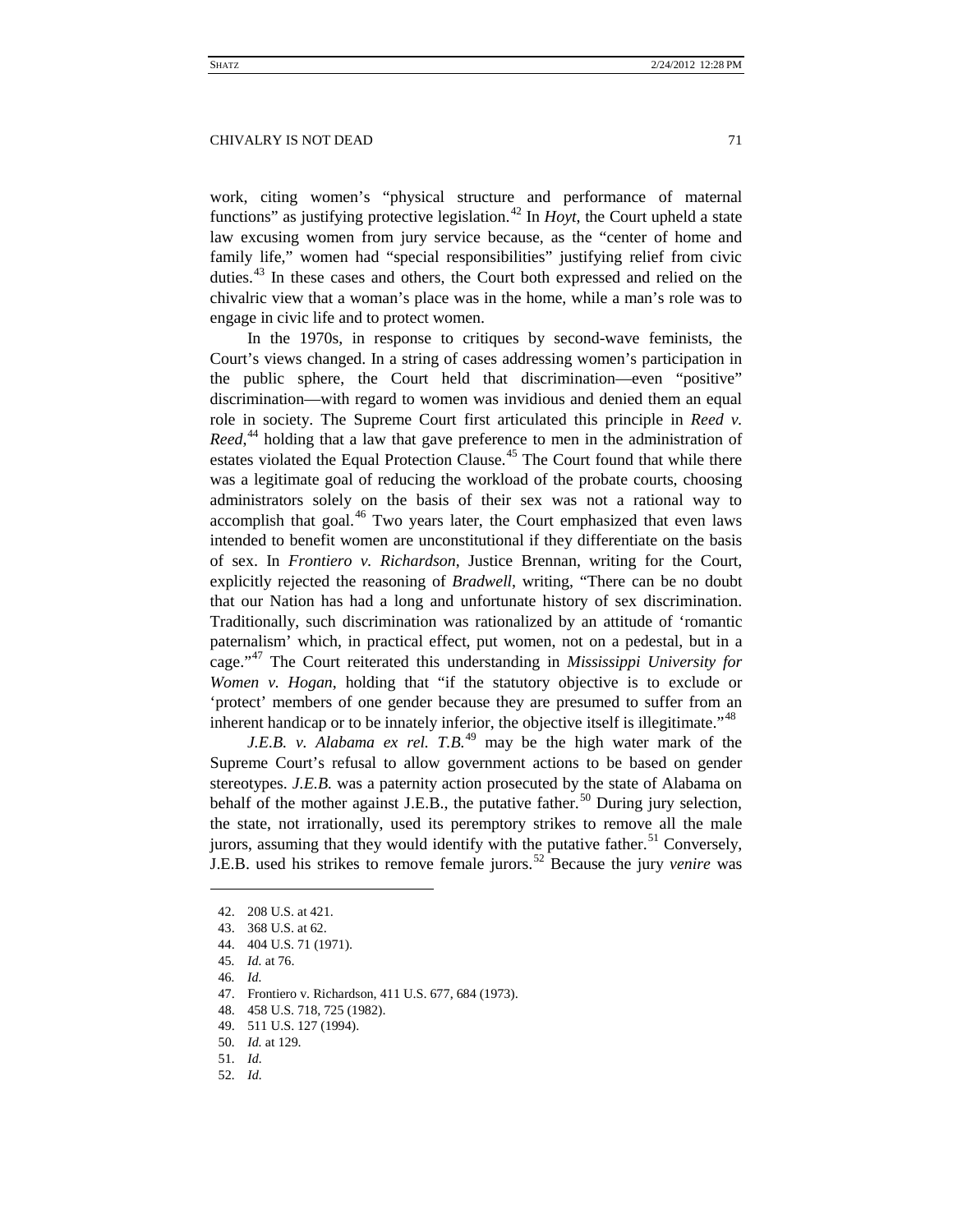two-thirds women, the state succeeded in empanelling an all-female jury that found against J.E.B. $^{53}$  $^{53}$  $^{53}$  The Court found the state's actions unconstitutional.<sup>[54](#page-8-1)</sup> The Court pointed out the history of excluding women from juries and noted that such exclusion was based on stereotypes of women as too fragile for the duties of civic life.<sup>[55](#page-8-2)</sup> The Court forcefully rejected reliance even on stereotypes that might be based on a "shred of truth."[56](#page-8-3) The Court held that distinguishing between men and women based on sex-based stereotypes violates the Constitution, stating: "Today we reaffirm what, by now, should be axiomatic: Intentional discrimination on the basis of gender by state actors violates the Equal Protection Clause, particularly where, as here, the discrimination serves to ratify and perpetuate invidious, archaic, and overbroad stereotypes about the relative abilities of men and women."<sup>[57](#page-8-4)</sup> Thus, even though the reliance on gender stereotypes in this case worked to the mother's advantage, the Court understood that such reliance would, in the end, disadvantage women.<sup>[58](#page-8-5)</sup>

Despite this apparent progress, chivalry continues to play a role in cases involving access to and control over women's bodies. For example, in *Michael M. v. Superior Court*, the Court upheld California's gender-specific statutory rape law (which criminalized sex with underage girls, but not sex with underage boys) by finding that it served the government interest of preventing teenage pregnancy because "males alone can 'physiologically cause the result which the law properly seeks to avoid."<sup>[59](#page-8-6)</sup> In upholding the gendered law, the Court reinforced stereotypes about women, men, and sex: that, when it comes to sex, the male is the aggressor and the female the passive victim, and, consequently, that females need the protection of the state. Feminist critics of California's law

<span id="page-8-1"></span><span id="page-8-0"></span> $\overline{a}$ 

Without a strict observance of the fundamental Code of Honor, no man, no matter how "polished," can be considered a gentleman. The honor of a gentleman demands the inviolability of his word, and the incorruptibility of his principles. He is the descendant of the knight, the crusader; he is the defender of the defense-less and the champion of justice . . . or he is not a Gentleman.

*Id.* at 602. After reciting the Code of a Gentleman, Justice Scalia lamented, "I do not think any of us, women included, will be better off for its destruction." *Id.* at 603.

<sup>53</sup>*. Id.*

<span id="page-8-2"></span><sup>54</sup>*. Id.*

<sup>55</sup>*. Id.* at 131–32.

<sup>56</sup>*. Id.* at 140.

<span id="page-8-5"></span><span id="page-8-4"></span><span id="page-8-3"></span><sup>57</sup>*. Id.* at 130–31.

<sup>58.</sup> The Court's progress toward eliminating chivalry in its legal reasoning in cases involving women's entrance into, and acceptance in, various aspects of the public sphere has not been a smooth road, nor one tread by all members of the Court. For example, in *United States v. Virginia*, 518 U.S. 515 (1996), although the majority held that the Virginia Military Institute's (VMI) policy of excluding women from admission violated the constitutional guarantee of equal protection, Justice Scalia's dissent was, in part, a eulogy for the vanishing role of chivalry in our culture. In arguing that VMI should have been allowed to exclude women from admission, Scalia extolled the value of the "manly 'honor'" for which he believed VMI stood. *Id.* at 601 (Scalia, J., dissenting). He quoted from VMI's "Code of a Gentleman," the chivalric rules by which the students at VMI were to conduct their lives:

<span id="page-8-6"></span><sup>59.</sup> 450 U.S. 464, 457 (1981) (quoting Michael M. v. Superior Court, 601 P.2d 572, 575 (Cal. 1979)). This statement is baffling; it is axiomatic that males *alone* cannot cause pregnancy.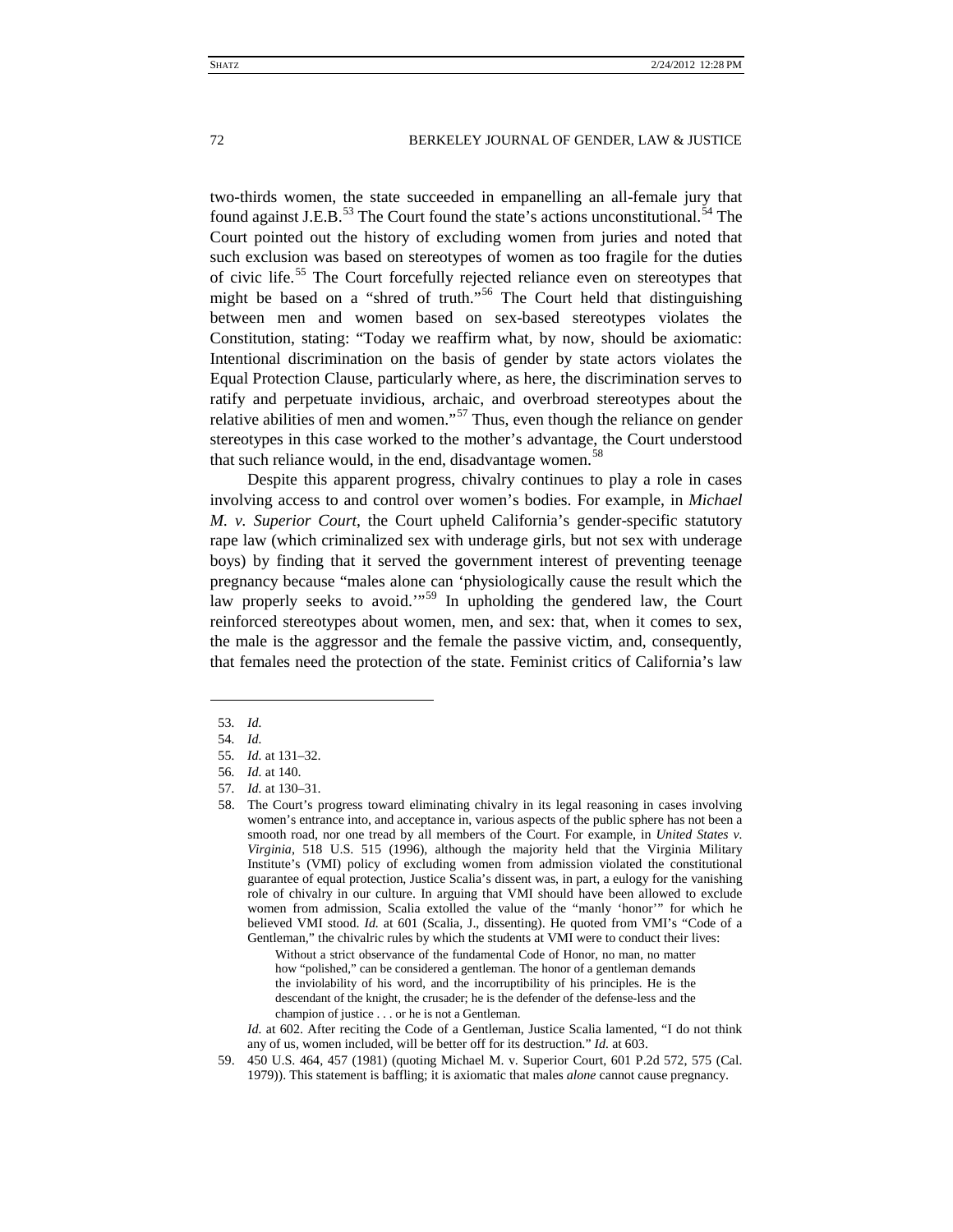and the Court's holding have argued that "[t]he state restricts the young woman's sexual behavior for reasons related to sexist notions of what makes females valuable. The state does not merely restrict the young woman's freedom; it also treats her sexuality as a thing that has a value of its own and must be guarded."<sup>[60](#page-9-2)</sup>

<span id="page-9-0"></span>*Michael M.* can be viewed as just one link in a chain of cases in which the Court has reinforced chivalric sex stereotypes by failing to acknowledge how the state's regulation of matters involving women's physical bodies reifies gender stereotypes. The chain runs from *Roe v. Wade*<sup>[61](#page-9-3)</sup> (which treated abortion as a "purely physiological phenomenon" rather than examining the potential sex discrimination inherent in abortion regulation<sup>[62](#page-9-4)</sup>), through *Geduldig v. Aiello*<sup>[63](#page-9-5)</sup> and *General Electric Co. v. Gilbert*<sup>[64](#page-9-6)</sup> (which held that pregnancy discrimination is not sex discrimination), to the Court's recent and troubling decision in *Gonzales v. Carhart*<sup>[65](#page-9-7)</sup> (which upheld federal regulation of late-term abortions as serving the government's interest in protecting women).<sup>[66](#page-9-8)</sup>

<span id="page-9-13"></span><span id="page-9-1"></span>In *Carhart*, as justification for banning an abortion procedure thought by many physicians to be safer for their patients than alternative procedures, the government argued that abortion causes serious mental health problems for women and thus is harmful to women who choose it.<sup>[67](#page-9-9)</sup> Thus, the Partial Birth Abortion Ban Act was to some extent positioned as a public health measure to protect women from psychological harm.<sup>[68](#page-9-10)</sup> Justice Kennedy, writing for the Court, endorsed this view, relying on affidavits from women "who claimed to have been coerced into and harmed by abortion."<sup>[69](#page-9-11)</sup> Justice Kennedy echoed the theme used by the proponents of the Act, questioning a woman's capacity to make rational decisions with the observation that "it seems unexceptionable to conclude some women come to regret their choice to abort the infant life they once created and sustained."<sup>[70](#page-9-12)</sup> In addition to endorsing the view that women

<span id="page-9-2"></span><sup>60.</sup> Frances Olsen, *Statutory Rape: A Feminist Critique of Rights Analysis*, 63 TEX. L. REV. 387, 406 (1984).

<span id="page-9-4"></span><span id="page-9-3"></span><sup>61.</sup> 410 U.S. 113 (1973).

<sup>62.</sup> Cary Franklin, *The Anti-Stereotyping Principle in Constitutional Sex Discrimination Law*, 85 N.Y.U. L. REV. 83, 128 (2010).

<span id="page-9-5"></span><sup>63.</sup> 417 U.S. 484 (1974).

<span id="page-9-6"></span><sup>64.</sup> 429 U.S. 125 (1976).

<span id="page-9-8"></span><span id="page-9-7"></span><sup>65.</sup> 550 U.S. 124 (2007).

<sup>66.</sup> According to Reva Siegel, the Court's apparent reliance on gender stereotypes in this area occurs because "[t]he Court typically reasons about reproductive regulation in physiological paradigms, as a form of state action that concerns physical facts of sex rather than social questions of gender." Reva Siegel, *Reasoning from the Body: A Historical Perspective on Abortion Regulation and Questions of Equal Protection*, 44 STAN. L. REV. 261, 264–65 (1992); *see also* Franklin, *supra* not[e 62,](#page-9-0) at 128.

<span id="page-9-9"></span><sup>67.</sup> Reva B. Siegel, *The Right's Reasons: Constitutional Conflict and the Spread of Women-Protective Antiabortion Argument*, 57 DUKE L. J. 1641, 1642 (2008) [hereinafter *The Right's Reasons*].

<span id="page-9-10"></span><sup>68.</sup> Maya Manian, *The Irrational Woman: Informed Consent and Abortion Decision-Making*, 16 DUKE J. GENDER L. & POL'Y 223, 224 (2009).

<sup>69.</sup> Siegel, *The Right's Reasons*, *supra* note [67,](#page-9-1) at 1642.

<span id="page-9-12"></span><span id="page-9-11"></span><sup>70.</sup> 550 U.S. at 159.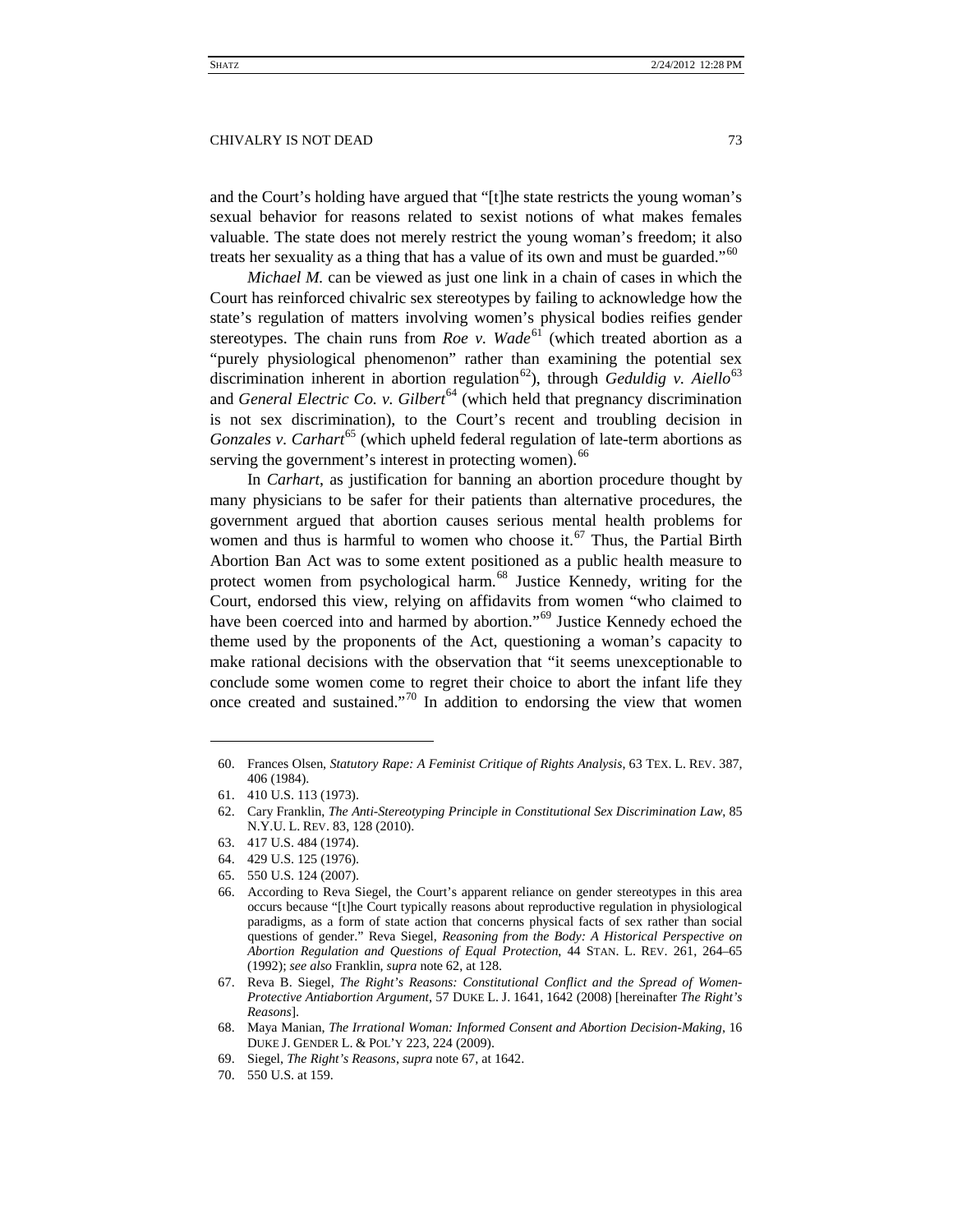cannot make rational health care decisions for themselves, the Court also implied that women's true or most important identity role was that of a mother, with Justice Kennedy explaining that "[r]espect for human life finds an ultimate expression in the bond of love the mother has for her child."<sup>[71](#page-10-1)</sup>

Thus, the *Carhart* majority relied upon two chivalric themes—that women lack the capacity to make decisions and therefore need the protection of men (in the guise of the state) and that a woman's true calling is motherhood resurrecting a reliance on chivalry that the Court had seemed to reject in other contexts. As Justice Ginsburg charged in dissent:

"This way of thinking reflects notions about women's place in the family and under the Constitution—ideas that have long since been discredited . . . . This Court has repeatedly confirmed that '[t]he destiny of the woman must be shaped . . . on her own conception of her spiritual imperatives and her place in society  $\dots$  ...<sup>[72](#page-10-2)</sup>

# <span id="page-10-7"></span><span id="page-10-6"></span>**B. Chivalry and Criminal Justice**

<span id="page-10-0"></span>In the modern state, the criminal law replaced the chivalric code as the regulator of violent behavior. Yet, for a time in this country, honor-based killings were excused in law or in fact. For example, dueling was illegal at the common law, but it was an acceptable custom in the early nineteenth century and persisted up to the Civil War, especially in the South.<sup>[73](#page-10-3)</sup> Well into the twentieth century, a number of states treated a different kind of "honor" killing as a justifiable homicide—a husband's killing of a man caught in the act of adultery with his wife.<sup>[74](#page-10-4)</sup> All such laws have since been repealed.<sup>[75](#page-10-5)</sup> Nonetheless, in its regulation of violent crime, the criminal law has continued to recognize and apply chivalric norms, in particular in regard to defenses to homicide—self-defense and heat of

<span id="page-10-1"></span><sup>71</sup>*. Id.* Reinforcing the idea that a woman's one true calling is motherhood, Justice Kennedy ignored the fact that the women he was referring to were precisely women who did not want to become mothers and who did not consider the fetus they carried to be a child. *See* Manian, *supra* note [68,](#page-9-13) at 225 ("*Carhart*'s portrayal of women evokes a century-old societal view of femininity . . . [and] reflects a gender-stereotyped view of women's nature.").

<span id="page-10-2"></span><sup>72.</sup> 550 U.S. at 185 (quoting in part Planned Parenthood of Se. Pa. v. Casey, 505 U.S. 833, 852 (1992)). At least one author, however, has argued that the majority's woman-protective argument is in fact merely an extension of feminist arguments, raised in the context of abortion, rape, and domestic violence, regarding women's psychological trauma. Jeannie Suk points out that *Roe* also relied on the notion of psychological harm to women—in that case from carrying to term an unwanted pregnancy—as a justification for making abortion legal. Jeannie Suk, *The Trajectory of Trauma: Bodies and Minds of Abortion Discourse*, 110 COLUM. L. REV. 1193 (2010).

<span id="page-10-3"></span><sup>73.</sup> C.A. Harwell Wells, Note, *The End of the Affair? Anti-Dueling Laws and Social Norms in Antebellum America*, 54 VAND. L. REV. 1805, 1818 (2001).

<span id="page-10-4"></span><sup>74.</sup> Lois J. Frankel, *Sex Discrimination in the Criminal Law: The Effects of the Equal Rights Amendment*, 11 AM. CRIM. L. REV. 469, 500–01 & n.244 (1973).

<span id="page-10-5"></span><sup>75.</sup> The four states that had such laws into the 1970s were Georgia, New Mexico, Texas, and Utah. Jeremy D. Weinstein, *Adultery, Law, and the State: A History*, 38 HASTINGS L.J. 195, 230–36 (1986).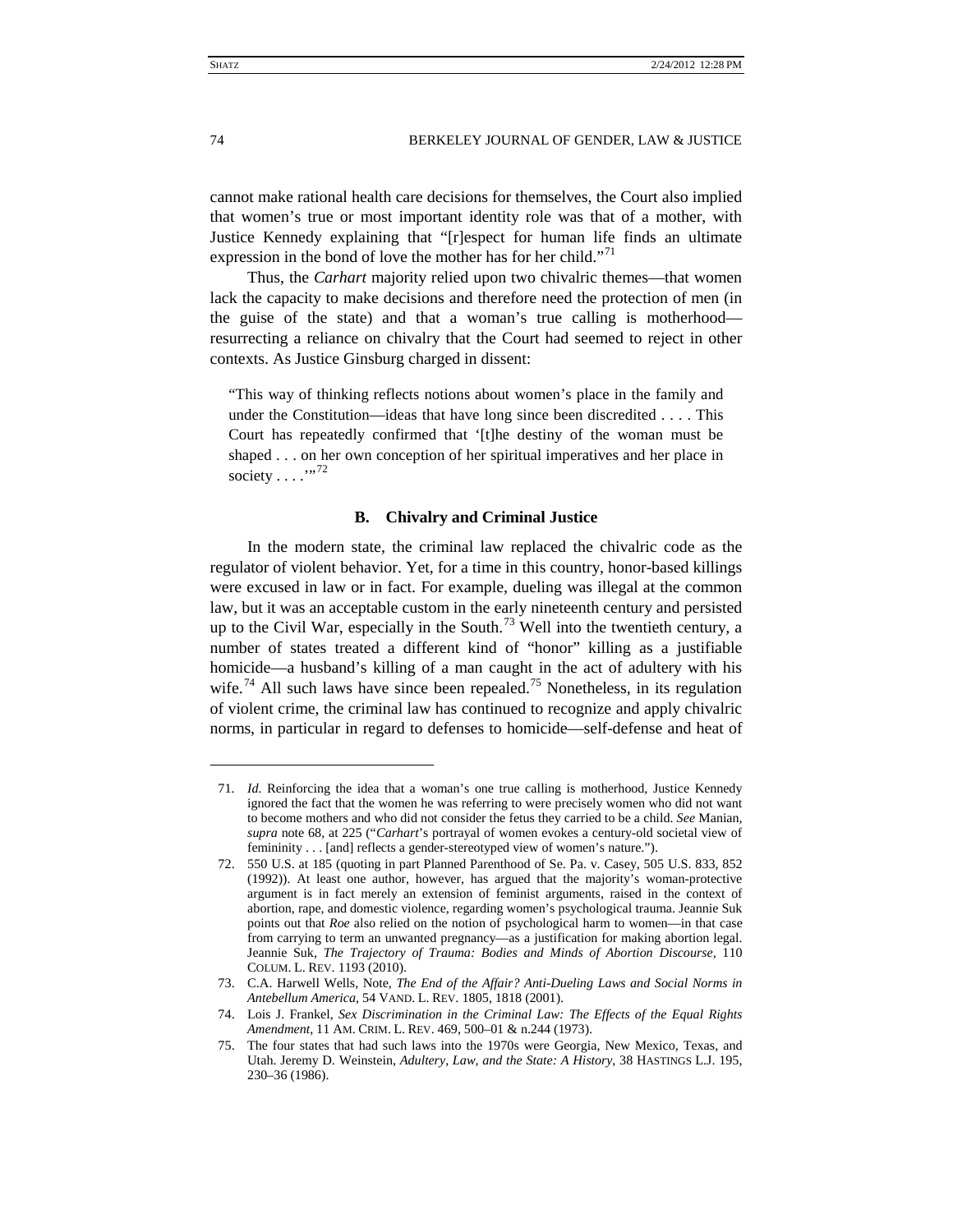<span id="page-11-0"></span>passion—and in regard to crimes committed primarily against women: rape and domestic abuse.<sup>[76](#page-11-1)</sup>

# **1. Self-defense**

The law of self-defense (and defense of another) makes justifiable a homicide where the defendant kills under the reasonable belief that the defendant (or another) will suffer an imminent deadly attack by an aggressor.<sup>[77](#page-11-2)</sup> Although the defense might be explained on utilitarian grounds—if a life is to be lost, better that it be the life of the aggressor than the life of the innocent defendant at least two aspects of the defense echo chivalric values.

First, the general rule, and the rule in California, is that the defense applies even when the defendant could safely have retreated from the encounter and thereby avoided the loss of life.<sup>[78](#page-11-3)</sup> The "no-retreat" rule serves no utilitarian purpose, so it can only be justified on the basis of the so-called "true man" doctrine.<sup>[79](#page-11-4)</sup> That doctrine holds that the true man cannot be expected to suffer the loss of dignity and honor that would result from fleeing his assailant because the virtue of the true man is worth more than the life of an aggressor.<sup>[80](#page-11-5)</sup> This doctrine is a product of chivalric values:

The judicial proponents of the "true man" doctrine—which constituted a sharp break with English common law—were located in the South and West. By virtue of the slave culture in the former and the frontier culture in the latter, both of these regions had inherited rich systems of honor that put a premium on physical displays of courage and on violent reactions to slights.<sup>[81](#page-11-6)</sup>

To critics of this "true man" doctrine, it was those very chivalric values that did not belong in the criminal law:

The feeling at the bottom of the [rule] is one beyond all law; it is the feeling which is responsible for the duel, for war, for lynching; the feeling which leads a jury to acquit the slayer of his wife's paramour; the feeling which would compel a true man to kill the ravisher of his daughter. $82$ 

Second, although the defense is in theory gender-neutral, feminists have argued that, as applied, it is a man's defense and of little use to women. This is

<span id="page-11-1"></span><sup>76.</sup> The following discussion focuses on California law because the study referred to in Parts II and III was done in California, but California law is not unrepresentative of the law generally.

<span id="page-11-3"></span><span id="page-11-2"></span><sup>77.</sup> LAFAVE, *supra* note [34,](#page-5-3) at § 10.4; *see, e.g.*, People v. Randle, 111 P.3d 987 (Cal. 2005).

<sup>78.</sup> LAFAVE, *supra* not[e 34,](#page-5-3) at § 10.4(f); *see, e.g.*, People v. Holt, 153 P.2d 21, 24 (Cal. 1944).

<sup>79</sup>**.** Dan M. Kahan, *The Secret Ambition of Deterrence*, 113 HARV. L. REV. 413, 429–35 (1999).

<span id="page-11-4"></span><sup>80</sup>*. Id.* at 431.

<span id="page-11-6"></span><span id="page-11-5"></span><sup>81</sup>*. Id.* at 432–33.

<span id="page-11-7"></span><sup>82.</sup> Joseph H. Beale, Jr., *Retreat from a Murderous Assault*, 16 HARV. L. REV. 567, 577, 581 (1903).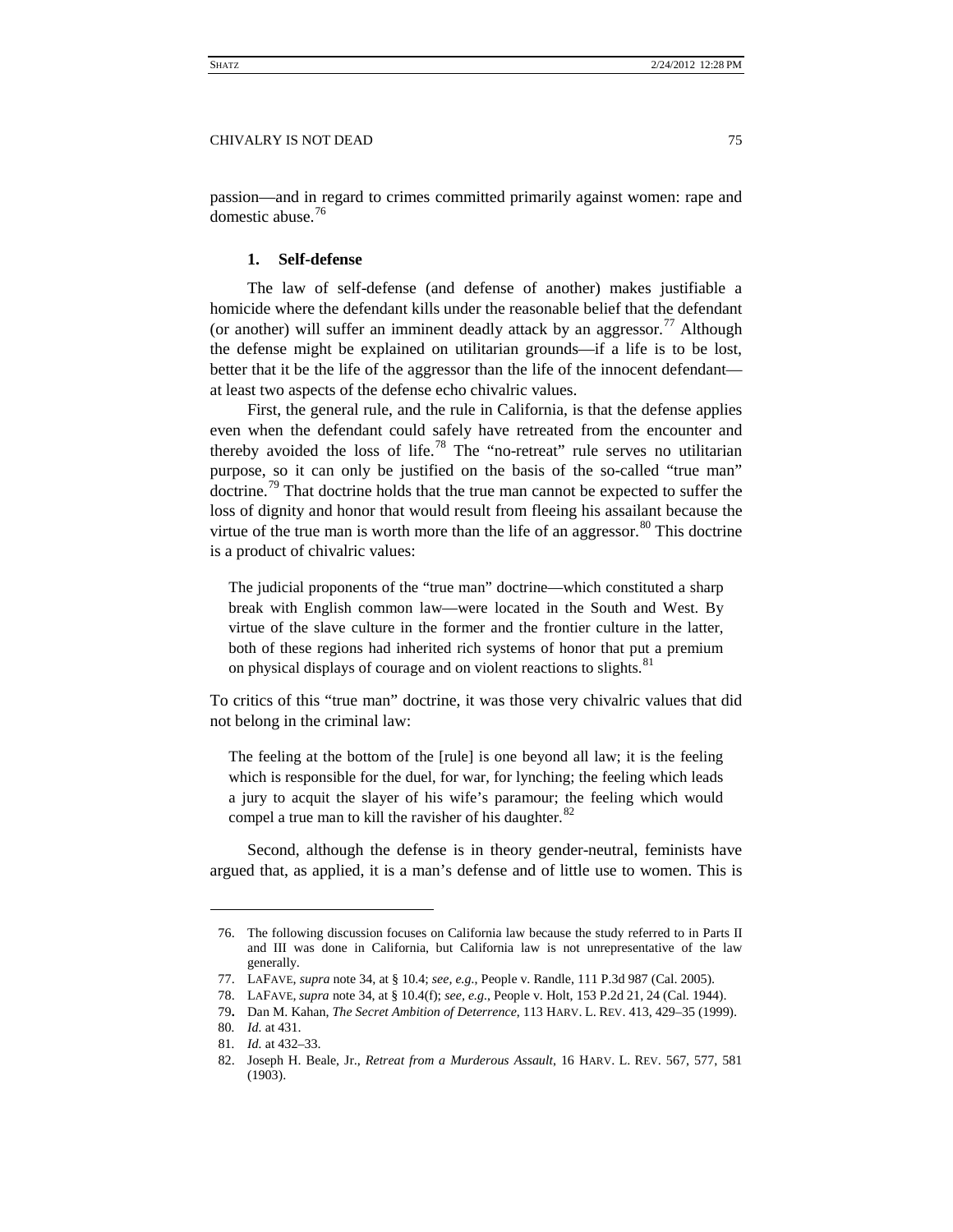most clear with regard to the "imminence" element of the defense. Men, because of their generally greater size and strength or because of their acculturation and experience with violence, or both,  $83$  are far more likely than women to be able to respond successfully to the threat of immediate deadly force.<sup>[84](#page-12-2)</sup> Thus, when women kill in response to a threatened or actual attack (or a series of threatened or actual attacks)—most often in the context of domestic abuse—the killing may occur during a period of relative calm when the woman can gain the upper hand, for example, when the attacker is asleep.<sup>[85](#page-12-3)</sup> Men, on the other hand, often can and are often raised to believe they should—respond to threats immediately with physical violence.<sup>[86](#page-12-4)</sup>

# <span id="page-12-9"></span><span id="page-12-0"></span>**2. Heat of Passion**

The heat of passion defense mitigates murder to voluntary manslaughter when the defendant has killed in the heat of passion upon adequate provocation.<sup>[87](#page-12-5)</sup> At the common law, there were a limited number of categories of adequate provocation: adultery by a spouse, mutual combat, assault to oneself, assault to a family member, or unlawful arrest.<sup>[88](#page-12-6)</sup> Under modern codes, and in California, provocation is no longer limited to specific categories but extends to any conduct that would provoke the reasonable person.<sup>[89](#page-12-7)</sup> Even more clearly than self-defense, the heat of passion defense is based on chivalric norms.

From its origins in English common law, the theory of the heat of passion defense was that the defendant's intentional killing was mitigated by the victim's affront to the defendant's honor. The case of *Regina v. Mawgridge*<sup>[90](#page-12-8)</sup> is usually cited as the leading common law case on the defense. There, Chief Justice Holt explained why each of the categories of provocation recognized by the law constituted an affront to the defendant's honor that partially justified the killing,

<span id="page-12-1"></span><sup>83</sup>*. See* State v. Wanrow, 559 P.2d 548, 558 (Wash. 1977) ("In our society women suffer from a conspicuous lack of access to training in and the means of developing those skills necessary to effectively repel a male assailant without resorting to the use of deadly weapons.").

<span id="page-12-2"></span><sup>84.</sup> Relying on research in the natural and social sciences disclosing gender-based differences in the processing of emotions by the brain—in particular, that in a stressful situation, men reach emotional clarity quickly, while women wrestle with emotional complexity—Katharine K. Baker has argued that self-defense and heat of passion are gendered defenses. Katharine K. Baker, *Gender and Emotion in Criminal Law*, 28 HARV. J.L. & GENDER 447, 460 (2005) ("As long as men react immediately, thoughtlessly, and without emotional struggle, their violent acts are minimized or excused.").

<span id="page-12-3"></span><sup>85.</sup> For that reason, some activists and scholars have sought to expand the doctrine of selfdefense to cover such situations by seeking to admit evidence regarding "battered women's syndrome." *See infra* note[s 119](#page-15-1)[–121](#page-16-0) and accompanying text.

<span id="page-12-4"></span><sup>86</sup>*. See* Joshua Dressler, *When "Heterosexual" Men Kill "Homosexual" Men: Reflections On Provocation Law, Sexual Advances, And The "Reasonable Man" Standard*, 85 J. CRIM. L. & CRIMINOLOGY 726, 735–36 (1995) (comparing the responses of men and women to provocation).

<span id="page-12-5"></span><sup>87.</sup> LAFAVE, *supra* note [34,](#page-5-3) at § 15.2.

<span id="page-12-6"></span><sup>88</sup>*. Id.* at § 15.2(b).

<sup>89</sup>*. See id.*

<span id="page-12-8"></span><span id="page-12-7"></span><sup>90.</sup> (1707) 84 Eng. Rep. 1107 (K.B.).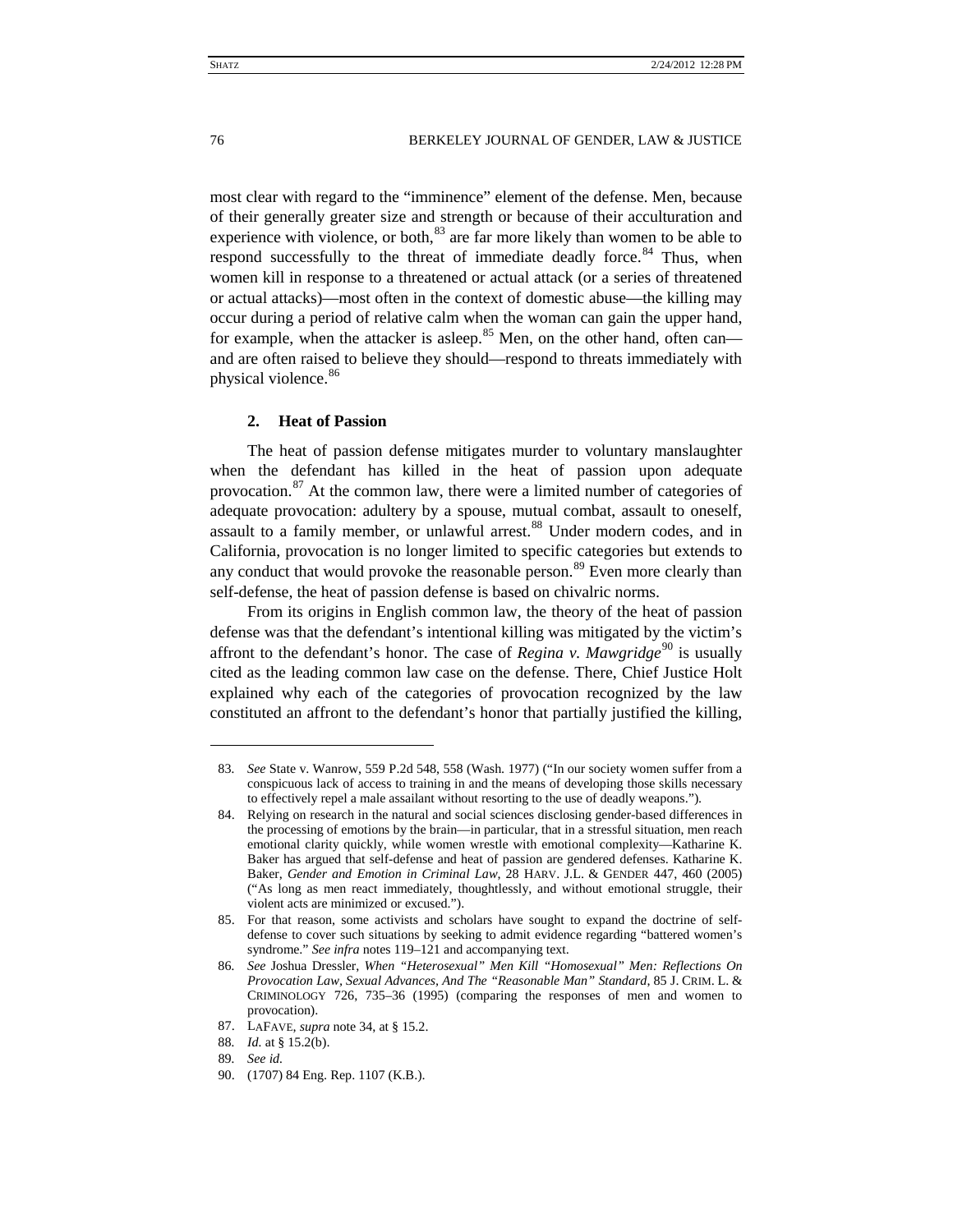and he acknowledged that the law "may seem hard" for making such killings a crime at all. $91$  In sum, the provocation-based defenses "partially excused men for behaving in accord with outdated notions of masculinity and honor."<sup>[92](#page-13-2)</sup> A defense based on affronts to honor is a gendered defense because "honor violence" historically has been sanctioned for men, not women. $93$  Consequently, men invoke the heat of passion defense far more often than do women.<sup>[94](#page-13-4)</sup>

<span id="page-13-0"></span>More recently, many American courts have tended to recast the defense as an excuse defense, along the lines of the Model Penal Code's reduction to manslaughter of killings resulting from "the influence of extreme mental or emotional disturbance for which there is a reasonable explanation or excuse.<sup>[95](#page-13-5)</sup> The result in these courts has been to focus less on the nature of the provoking incident and whether the incident would affront the honor of a reasonable man and to focus more on the intensity of the defendant's emotion and its psychological effects.<sup>[96](#page-13-6)</sup> Consistent with that approach, the California Supreme Court has expanded the defense by holding that the provocation may be sufficient to invoke the defense even if not falling within the four categories of provocation recognized at the common law, so long as the defendant's reason was "disturbed or obscured by some passion . . . to such an extent as would render ordinary men of average disposition liable to act rashly or without due deliberation and reflection  $\dots$ ."<sup>[97](#page-13-7)</sup>

Even this expanded defense, divorced of its roots in "honor violence," remains deeply gendered. Men are the predominant beneficiaries of the doctrine because here the criminal law follows "boys' rules."[98](#page-13-8) As Joshua Dressler explains,

What is important here . . . is not simply that the average male is more susceptible to violent loss of self-control than is the average woman. It is also necessary to consider how men and women respond to affronts, *i.e.*, to provocations. Women usually submit stoically to their victimization or deny their status as victims by blaming themselves ("I deserve this treatment"); men are more likely to characterize themselves as victims of injustice, or to think

<span id="page-13-2"></span><span id="page-13-1"></span> $\ddot{ }$ 

<span id="page-13-3"></span>93. Caroline Forell, *Gender Equality, Social Values and Provocation Law in the United States, Canada and Australia*, 14 AMER. U. J. GENDER SOC. POL'Y & L. 27, 31 (2006).

<sup>91</sup>*. Id.* at 1115.

<sup>92.</sup> Henry F. Fradella, *From the Legal Literature*, 42 CRIM. L. BULL. 775, 775 (2006).

<span id="page-13-4"></span><sup>94.</sup> "The origins of the provocation defense are deeply gendered; it was created for and has always been used far more often by men than women." *Id*. at 31; *see also*, SAMUEL PILLSBURY, JUDGING EVIL: RETHINKING THE LAW OF MURDER AND MANSLAUGHTER 147– 55 (1998) (arguing that provocation-based defenses permit outdated, sexist views about gender roles to control the legal system in a manner that systematically discriminates against women).

<span id="page-13-5"></span><sup>95.</sup> MODEL PENAL CODE § 210.3 (1962).

<span id="page-13-6"></span><sup>96.</sup> PILLSBURY, *supra* not[e 94,](#page-13-0) at 131.

<span id="page-13-7"></span><sup>97</sup>*. People v. Berry*, 556 P.2d 777, 780 (Cal. 1976) (quoting *People v. Valentine*, 169 P.2d 1, 12 (Cal. 1946)).

<span id="page-13-8"></span><sup>98.</sup> Dressler, *supra* note [86](#page-12-9) at 735 (citing SUSAN ESTRICH, REAL RAPE 60 (1987)).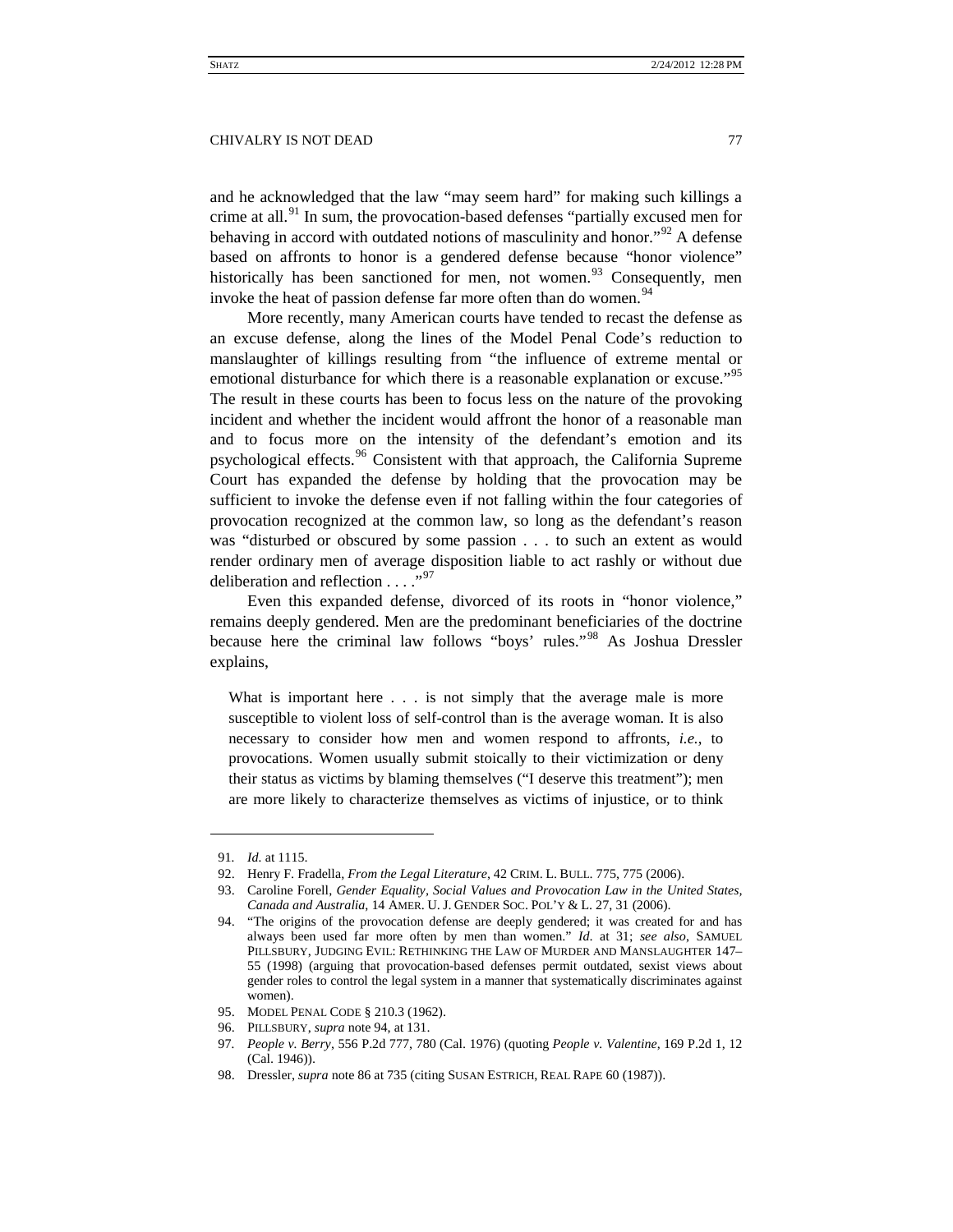that their self-worth has been attacked, and to act offensively as a result. One glance at the common law categories of "adequate provocation" shows that the defense has served a male interest, by mitigating the predominantly male reaction of retaliating for affronts and other "injustices."<sup>[99](#page-14-1)</sup>

# <span id="page-14-15"></span><span id="page-14-0"></span>**3. Rape**

Rape has always been acknowledged as among the worst of the violent crimes.<sup>[100](#page-14-2)</sup> However, consistent with chivalric norms, only certain cases of rape have historically been punished by our legal system. The law of rape has always been characterized on the one hand by severe condemnation of the crime<sup>[101](#page-14-3)</sup> and the imposition of extreme penalties<sup>[102](#page-14-4)</sup> and on the other hand by the exclusion of spouses from those protected by the rape laws,  $103$  a tolerance of "acquaintance" rape, <sup>[104](#page-14-6)</sup> and trial rules (e.g., requiring corroboration of the victim's testimony, permitting evidence of the woman's prior sexual conduct or reputation for chastity, and authorizing cautionary jury instructions which impugn the victim's credibility)<sup>[105](#page-14-7)</sup> that make even the conviction of "stranger" rapists difficult.

<span id="page-14-16"></span>This treatment of rape reflects chivalric attitudes regarding sexual violence. As noted above, the rules of chivalry were very clear that raping or otherwise harming a "lady" was unacceptable. Yet no such disapproval applied to the rape of peasant women, or to a knight's sexual abuse of his wife.<sup>[106](#page-14-8)</sup> In the modern history of rape law, the race, social class, and sexual behavior of the victim have all influenced the degree of outrage over her rape.<sup>[107](#page-14-9)</sup> Particularly in the South, fear of black men raping white women was a driving force behind capital rape laws.<sup>[108](#page-14-10)</sup> Rape of a black woman, on the other hand, was not a crime for much of our nation's history.<sup>[109](#page-14-11)</sup> Thus, although rape has long been seen as a particularly awful crime, it is only a certain kind of rape—namely the rape of a chaste, white woman by a stranger—that has been punished harshly by the criminal law.<sup>[110](#page-14-12)</sup>

<span id="page-14-14"></span><span id="page-14-13"></span><sup>99</sup>*. Id.* at 736 (citations omitted).

<span id="page-14-2"></span><span id="page-14-1"></span><sup>100</sup>*. See* Coker v. Georgia, 433 U.S. 584, 597 (1977) ("Short of homicide, [rape] is the 'ultimate violation of self.'").

<span id="page-14-3"></span><sup>101</sup>*. See id.* ("[Rape] is highly reprehensible, both in a moral sense and in its almost total contempt for the personal integrity and autonomy of the female victim . . . .").

<span id="page-14-4"></span><sup>102</sup>*. See infra* note[s 128](#page-17-2)[–144](#page-19-1) (discussing the application of the death penalty in rape cases).

<sup>103.</sup> BROWNMILLER, *supra* not[e 33,](#page-5-4) at 380–82.

<span id="page-14-7"></span><span id="page-14-6"></span><span id="page-14-5"></span><sup>104</sup>*. Id.* at 351–52.

<sup>105</sup>*. Id.* at 368–74.

<span id="page-14-8"></span><sup>106</sup>*. Id.* at 290, 380–82 (citing a treatise by twelfth-century writer Andrew the Chaplain and later discussing the marital rape exemption).

<span id="page-14-9"></span><sup>107</sup>*. See generally* Dorothy E. Roberts, *Rape, Violence, and Women's Autonomy*, 69 Chi.-Kent L. Rev. 359 (1993).

<span id="page-14-10"></span><sup>108.</sup> Corey Rayburn, *Better Dead than Raped?: The Patriarchal Rhetoric Driving Capital Rape Statutes*, 78 ST. JOHN'S L. REV. 1119, 1128 n.58. (2004).

<span id="page-14-11"></span><sup>109.</sup> Jeffrey J. Pokorak, *Rape as a Badge of Slavery: The Legal History of, and Remedies for, Prosecutorial Race-of-Victim Charging Disparities*, 7 NEV. L.J. 1, 6 (2006).

<span id="page-14-12"></span><sup>110</sup>*. See* Phyllis L. Crocker, *Crossing the Line: Rape-Murder and the Death Penalty*, 26 OHIO N.U. L. REV. 689, 706–08 (2000) (explaining the stereotype of a white woman forcibly raped by a stranger and the reluctance of a jury to convict beyond those circumstances) [hereinafter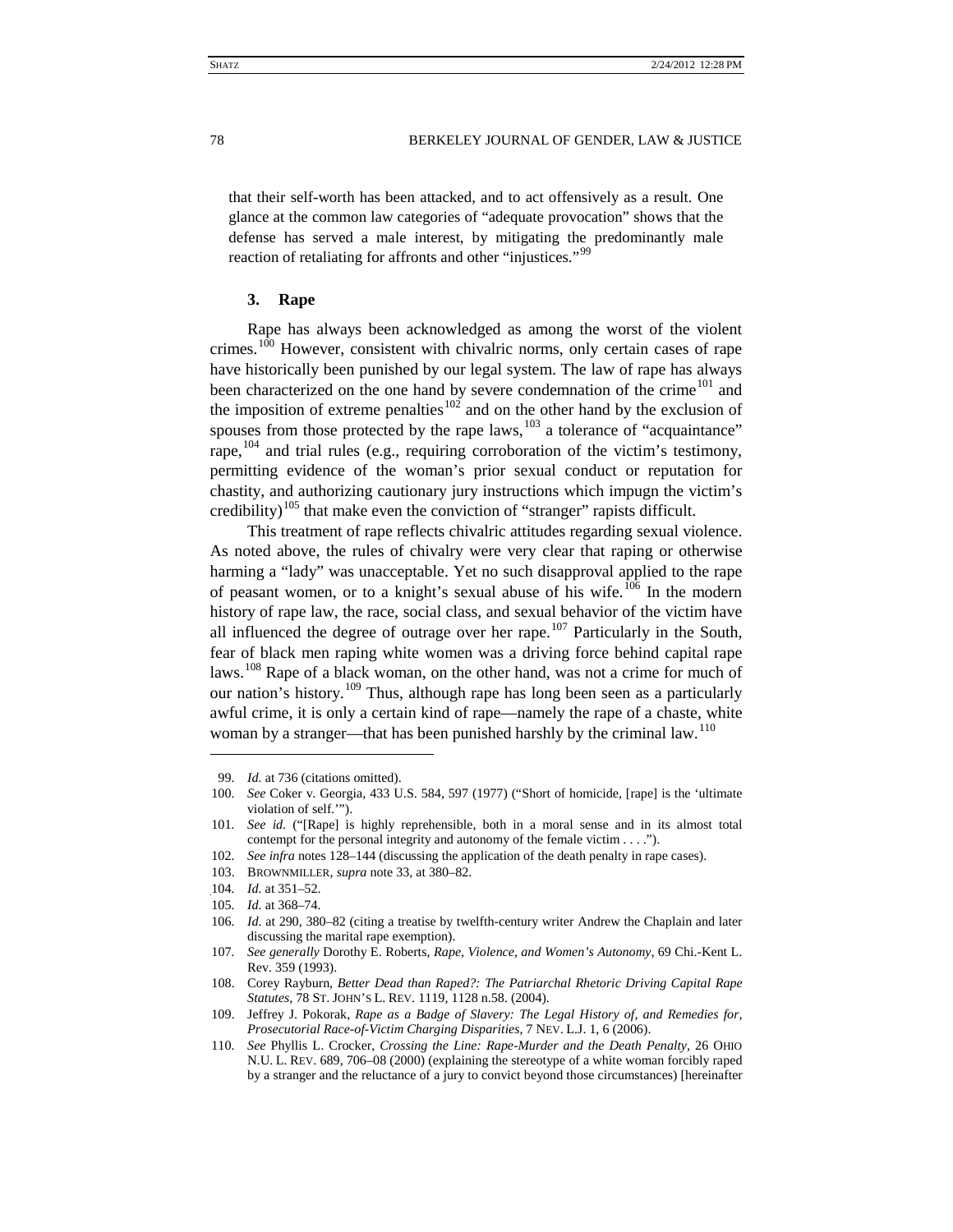In recent years, the feminist movement has succeeded in bringing many changes to rape laws. In California, for example, the legislature enacted a spousal rape statute $111$  and rape shield laws protecting the victim from questioning about her prior sexual conduct, $112$  and the California Supreme Court held that the prosecution need not prove the victim's physical resistance in order to sustain a rape charge.<sup>[113](#page-15-4)</sup> Nevertheless, in practice, prosecutors in rape cases still face evidentiary hurdles not faced in non-gendered crimes. As one scholar explains, "The problem . . . is that when a man rapes a woman in circumstances that do not fit the stereotype of a rape, which is most of the time, the woman's credibility will be suspect."<sup>[114](#page-15-5)</sup>

# <span id="page-15-11"></span><span id="page-15-0"></span>**4. Domestic Violence**

In the 1970s and 1980s, at the height of the women's rights movement, feminists, along with their efforts to reform rape laws, raised the issue of domestic violence and criticized the state, the police, and the courts for their gender bias and reluctance to intervene in "domestic matters."<sup>[115](#page-15-6)</sup> Again, advocates were successful in changing laws and practices. California, for example, enacted legislation that increased the penalties for domestic violence,  $^{116}$  $^{116}$  $^{116}$  required a certain police response in domestic violence cases,  $^{117}$  $^{117}$  $^{117}$  and mandated domestic violence training for court employees.<sup>[118](#page-15-9)</sup> The legislature also sought to protect women victims of domestic violence by making expert testimony regarding "battered women's syndrome" admissible in a criminal case,<sup>[119](#page-15-10)</sup> and the California Supreme Court has recognized "battered women's

<span id="page-15-6"></span>115. Jeannie Suk, *Criminal Law Comes Home*, 116 YALE L.J. 2, 11–12 (2006); Deborah M. Weissman, *The Personal is Political*, 2007 B.Y.U. L. REV. 387, 396 (2007).

<span id="page-15-1"></span>Crocker, *Crossing the Line*].

<span id="page-15-3"></span><span id="page-15-2"></span><sup>111.</sup> CAL. PENAL CODE § 262 (West 2010).

<sup>112.</sup> CAL. EVID. CODE §§ 782[, 1103\(](https://web2.westlaw.com/find/default.wl?tf=-1&rs=WLW9.10&fn=_top&sv=Split&docname=CAEVS1103&tc=-1&pbc=F1EDED25&ordoc=2019363819&findtype=L&db=1000207&vr=2.0&rp=%2ffind%2fdefault.wl&mt=208)c) (West 2010).

<span id="page-15-4"></span><sup>113.</sup> People v. Barnes, 721 P.2d 110 (Cal. 1986).

<span id="page-15-5"></span><sup>114.</sup> Crocker, *Crossing the Line*, *supra* not[e 110,](#page-14-13) at 708.

<span id="page-15-7"></span><sup>116</sup>*. See, e.g.*, CAL. PENAL CODE §§ 273.5, 243(e)(1) (West 2010).

<sup>117</sup>*. See id.* § 836(c).

<span id="page-15-10"></span><span id="page-15-9"></span><span id="page-15-8"></span><sup>118</sup>*. See* CAL. GOV. CODE § 68555 (West 2010).

<sup>119.</sup> The 1991 legislation added Evidence Code § 1107(a) which provided, *inter alia*, that "expert testimony is admissible . . . regarding battered women's syndrome, including the physical, emotional, or mental effects upon the beliefs, perceptions, or behavior of victims of domestic violence." 1991 CAL. STAT. 3612–13. The section was subsequently amended to be genderneutral and to eliminate reference to a "syndrome," and it now provides that expert testimony is admissible regarding "intimate partner battering and its effects." CAL. EVID. CODE § 1107(a) (West 2010). Since expert testimony on battered women's syndrome was originally admitted on the basis of research purporting to show that *women* victims of battering relationships exhibited a common pattern of responses to that experience (*see generally* LENORE WALKER, BATTERED WOMAN (1979) and THE BATTERED WOMAN SYNDROME (1984)), the amendment has the effect of undercutting the justification for such expert testimony. Scholars challenging the validity of the research on battered women's syndrome have called into question whether expert testimony should ever have been allowed on the subject. *See*, *e.g.*, David L. Faigman & Amy J. Wright, *The Battered Woman Syndrome in the Age of Science*, 39 ARIZ. L. REV. 67 (1997).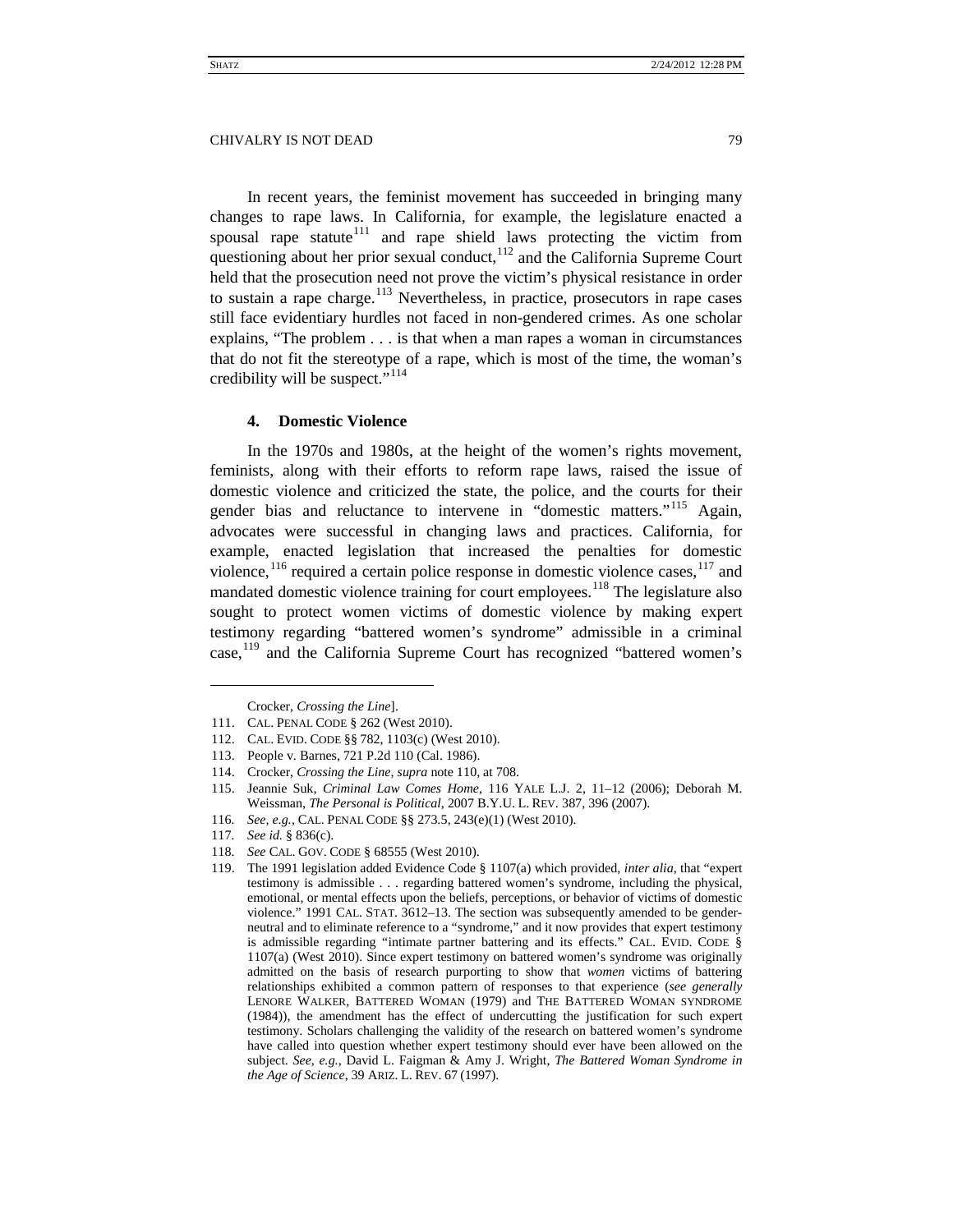<span id="page-16-7"></span>syndrome" as a mitigating or even excusing factor for a domestic violence survivor's killing of her abuser.<sup>[120](#page-16-1)</sup> Throughout the country, states have adopted civil and criminal protection orders that could exclude the abuser from the family home. $^{121}$  $^{121}$  $^{121}$ 

<span id="page-16-0"></span>Nevertheless, the responses to domestic violence have not been wholly emancipatory for women. For example, police mandatory arrest policies, prosecutorial "no-drop" policies, $122$  and court- or probation department-imposed criminal protection orders<sup>123</sup>—adopted to prevent coercion of the domestic violence victim by the abuser—have created obstacles to victims of domestic violence being treated as fully autonomous under the law. Such policies deny agency to victims of domestic violence under the chivalric and paternalistic assumption that women cannot make the "right" decisions for themselves about whether they need state intervention in their violent relationships.<sup>[124](#page-16-5)</sup> Rather than recognizing the many reasons that survivors of domestic violence may choose to stay in their relationships despite such violence or the reasons they may want to end those relationships privately without police or court involvement, these policies assume a childlike naïveté on the part of women and transfer control over women's private lives to the state, allowing the state to take steps to end women's intimate relationships.

A defendant's use of battered women's syndrome evidence in a murder case is similarly problematic because it seems to rely on the assumption that a woman lacks autonomy in a domestic relationship.<sup>[125](#page-16-6)</sup> While such evidence can help the factfinder understand the psychological effects of being in a battering relationship and thereby explain the defendant's conduct, such syndrome evidence has pathological implications that can compromise a defendant's claim

<span id="page-16-1"></span><sup>120.</sup> People v. Humphrey, 921 P.2d 1 (Cal. 1996).

<span id="page-16-2"></span><sup>121.</sup> Suk, *supra* note [115,](#page-15-11) at 15–16 ("The protection order was to be a legal tool that would transform the home from a wife's prison into her fortress. It would ban the husband from the space in which his power over her found expression.").

<span id="page-16-3"></span><sup>122.</sup> Mandatory arrest policies require police to arrest one or both individuals when they respond to domestic violence calls. "No-drop" policies require prosecutors who handle domestic violence cases to prosecute them despite requests by the victim to drop the charges.

<span id="page-16-4"></span><sup>123.</sup> Recently, criminal courts have begun to routinely issue orders of protection in cases involving domestic violence, whether or not the victim wants such an order in place, and regardless of the relationship between the parties. *See* Suk, *supra* note [115,](#page-15-11) at 42–50. State departments of probation and parole have also developed policies making such orders conditions of supervised release. *See e.g.*, Moller v. Dennison, 849 N.Y.S.2d 645 (N.Y. App. Div. 2008); Dawson v. State, 894 P.2d 672, 680 (Alaska Ct. App. 1995); People v. Jungers, 25 Cal. Rptr. 3d 873 (Cal. Ct. App. 2005). These provisions impose a "de facto" divorce on couples who have experienced domestic violence, even over the explicit objections of the "victim" that the policies purport to protect. Suk, *supra* note [115,](#page-15-11) at 42; *In re* Williams v. N.Y. State Div. of Parole, 899 N.Y.S.2d 146, 148 (N.Y. App. Div. 2010), *lv. denied* 15 N.Y.3d 710 (2010).

<span id="page-16-5"></span><sup>124.</sup> "Perpetrators no longer are able to manipulate the system by coercing the victim into dropping the charges; control has been shifted from the perpetrator to the government." Deborah Epstein, *Effective Intervention in Domestic Violence Cases: Rethinking the Roles of Prosecutors, Judges, and the Court System*, 11 YALE J.L. & FEMINISM 3, 16 (1999).

<span id="page-16-6"></span><sup>125</sup>*. See* Suk, *supra* note [72,](#page-10-6) for a discussion of how battered women's syndrome developed and became accepted into the law within a feminist discourse on trauma.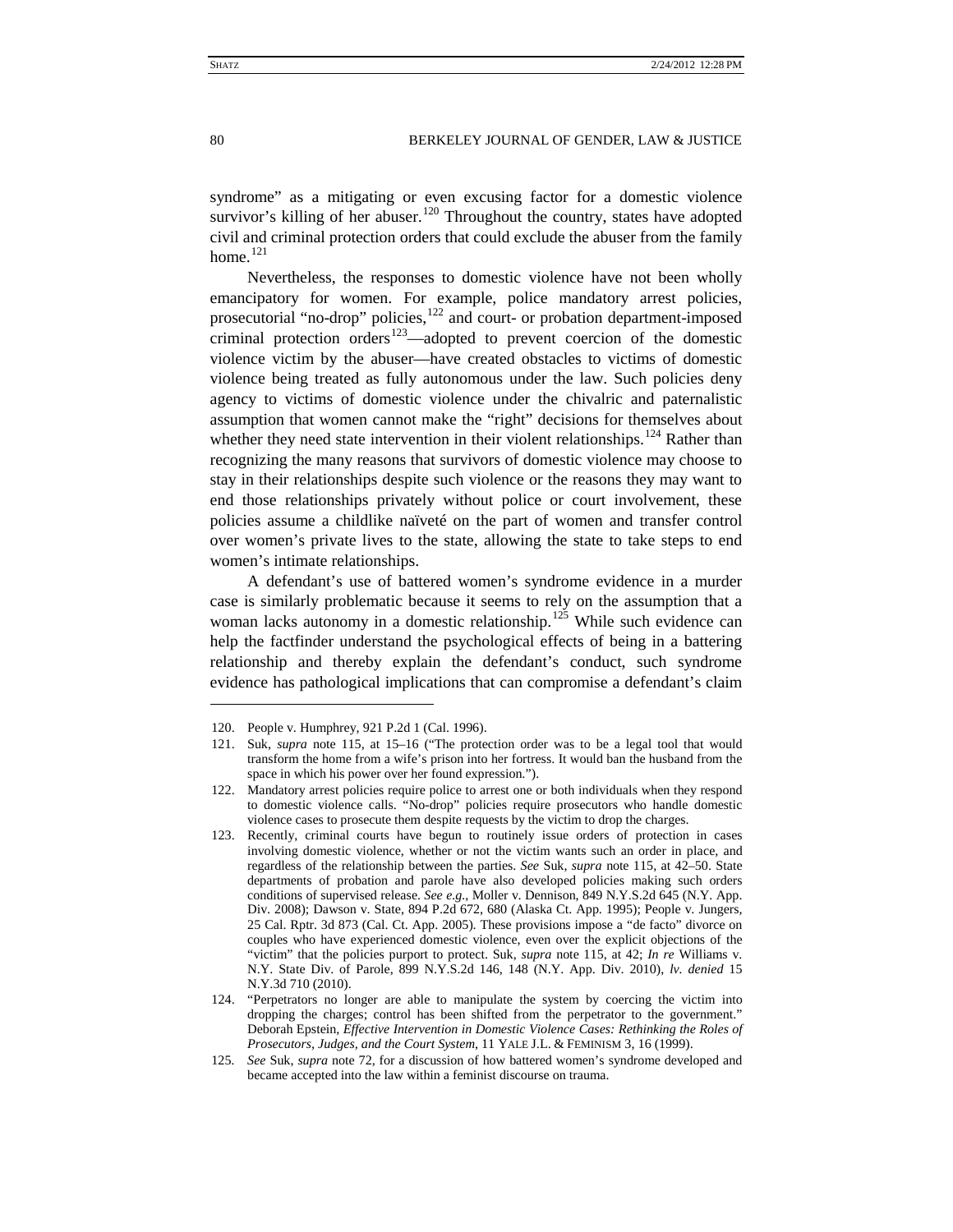that she acted as a reasonable person and the killing was a justified response to finding herself held hostage by an individual with physical, financial, or social power over her.

As has been true in other areas of the criminal law, the attacks on the chivalric norm granting the husband authority over his wife and the right to use physical force against her have brought about significant changes. Aya Gruber describes the success of feminist efforts in this area: "Society moved from viewing domestic violence as legitimate or private to regarding batterers as among the lowest forms of criminals."<sup>[126](#page-17-3)</sup> Nevertheless, as in the other areas of criminal law discussed, chivalry continues to affect the administration of the law. The law of self-defense continues to embody the "true man" doctrine, heat of passion continues to be a gendered defense, and rape prosecutions—particularly in the case of "date rape" or spousal rape—encounter unique obstacles. So too the law continues to take a more lenient view toward domestic violence crimes, even murder,  $127$  and to demean female victims by treating them as less than fully autonomous beings.

# **C. Chivalry and the Death Penalty**

<span id="page-17-0"></span>Chivalric norms may affect the choice of crimes to which the death penalty is applied or the treatment of the sexes as defendants or victims in murder cases. In the past, the issue of chivalry and the death penalty has been examined in the context of rape defendants and female murder defendants.

# <span id="page-17-2"></span><span id="page-17-1"></span>**1. Rape and the Death Penalty**

Chivalry, rape, and the death penalty have a linked history in the United States. The feminist critique of the death penalty as a punishment for rape begins with the epidemic of lynchings—primarily in the South and primarily of African American men<sup>128</sup>—in the late nineteenth and early twentieth centuries. It is estimated that there were 4,743 deaths by lynching between 1882 and 1968, with the overwhelming majority occurring between 1889 and 1918.<sup>[129](#page-17-6)</sup> According to Stuart Banner,

Lynching was a form of unofficial capital punishment, adjudication of guilt and execution by groups lacking the formal authority for either. The victims were usually black, the executioners usually white. The line between a lynching and an official execution could be thin. The participants in lynchings often included the very same people who, in their official capacities, administered the criminal justice system. Official trials and executions in the South could take place astonishingly fast, so fast as to closely resemble

<span id="page-17-3"></span><sup>126.</sup> Aya Gruber, *Rape, Feminism, and the War on Crime*, 84 WASH. L. REV. 581, 584 (2009).

<span id="page-17-4"></span><sup>127</sup>*. See infra* Part III.

<sup>128.</sup> FRANK ZIMRING, THE CONTRADICTIONS OF AMERICAN CAPITAL PUNISHMENT 90 (2003).

<span id="page-17-6"></span><span id="page-17-5"></span><sup>129</sup>*. Id*.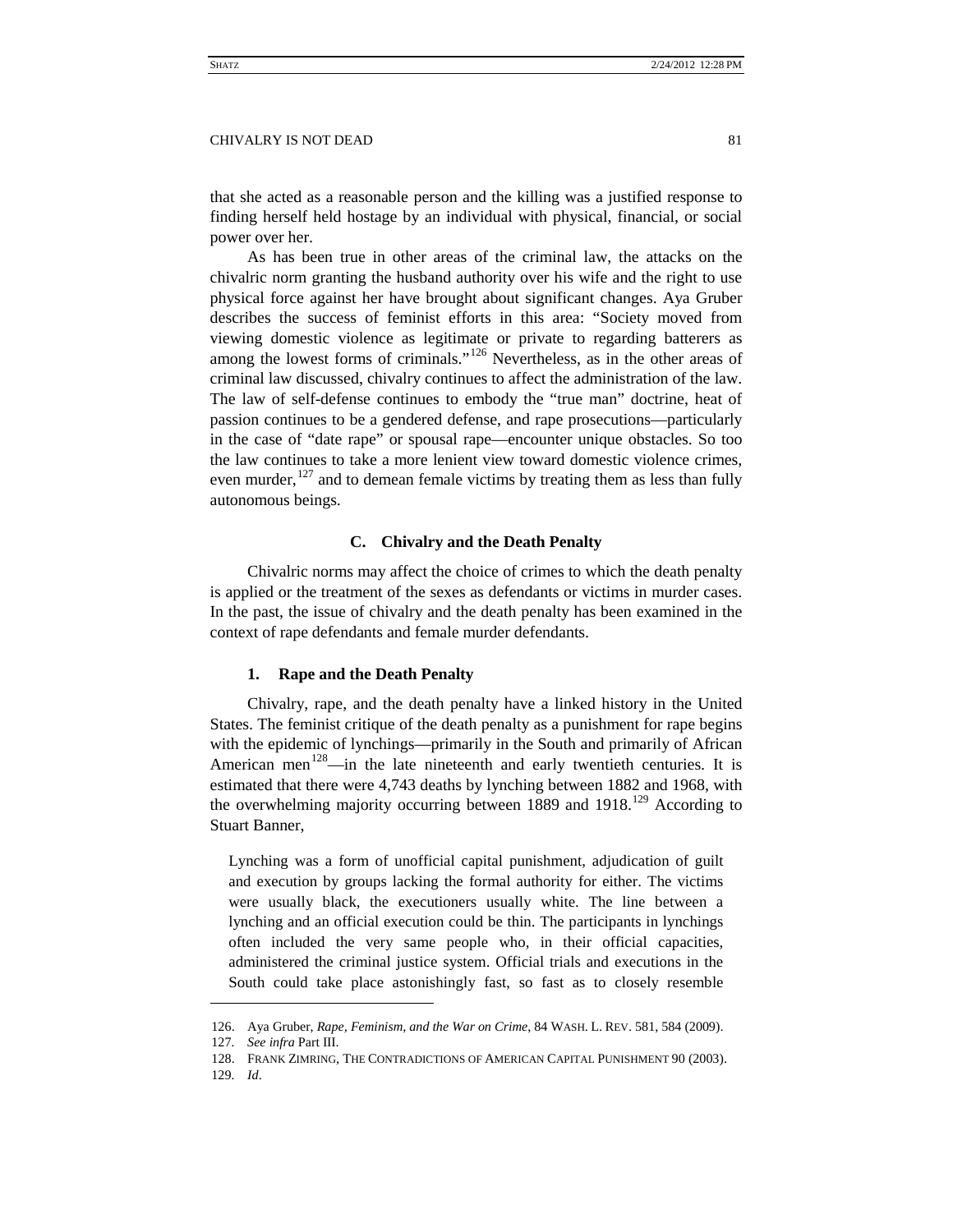lynchings, when a case carried racial implications.<sup>[130](#page-18-0)</sup>

At its height, lynching was much more common than official capital punishment, $^{131}$  $^{131}$  $^{131}$  enjoyed substantial public support among whites, $^{132}$  $^{132}$  $^{132}$  and virtually never resulted in prosecution of any of the responsible parties.<sup>[133](#page-18-3)</sup> Thus, lynching was a substitute for judicial process and execution and a precursor of the modern death penalty. $134$ 

Although lynchings were first and foremost a vehicle for racial oppression, the justifications given for the practice were seen by feminists to oppress women as well. The myth that supported the lynchings was that the lynching victims were guilty of rape or other sexual behavior toward a (white) woman, and the lynchings were justified in chivalric terms as necessary to redeem the woman's honor.<sup>[135](#page-18-5)</sup> In her biography of Jessie Daniel Ames, the leader of the Association of Southern Women for the Prevention of Lynching (ASWPL) in the 1930s, Jacquelyn Dowd Hall explained the dilemma that lynching posed for women:

The lynch mob in pursuit of the black rapist thus represented the trade-off implicit in the code of chivalry, for the right of the southern lady to protection presupposed her obligation to obey. The connotations of wealth and family background attached to the position of the lady in the antebellum South faded in the twentieth century, but the power of "ladyhood" as a value construct remained. The term denoted chastity, frailty, graciousness . . . . Internalized by the individual, this ideal regulated behavior and restricted interaction with the world. If a woman passed the tests of ladyhood, she could tap into the reservoir of protectiveness and shelter known as southern chivalry . . . . Together the practice of ladyhood and the etiquette of chivalry functioned as highly effective strategies of control over women's behavior as well as powerful safeguards of caste restrictions.<sup>[136](#page-18-6)</sup>

Ames's response on behalf of the ASWPL was to rebel against "the crown of chivalry which has been pressed like a crown of thorns on our heads."<sup>[137](#page-18-7)</sup> While Ames and her supporters did not reject the norms of ladyhood outright, they sought to "strike down the apologetics of lynching by disassociating the

<span id="page-18-0"></span><sup>130.</sup> STUART BANNER, THE DEATH PENALTY—AN AMERICAN HISTORY 229 (2002).

<span id="page-18-1"></span><sup>131</sup>*. Id.*

<span id="page-18-2"></span><sup>132</sup>*. See* HORTENSE POWDERMAKER, AFTER FREEDOM 389 (1939) (citing a 1930s study showing that 64% of whites thought that lynching for rape was justifiable).

<span id="page-18-3"></span><sup>133.</sup> Dripps, *supra* not[e 36,](#page-6-9) at 499 n.132 (2009) ("less than 1% of lynchings in period 1900–1930 resulted in conviction of any responsible individual").

<span id="page-18-4"></span><sup>134.</sup> As lynchings declined in the mid-twentieth century, the number of legal executions increased, and the "high-lynching" states (including all the states of the former Confederacy) became the "high-execution" states in the post-*Furman* era. *See* ZIMRING, *supra* not[e 128](#page-17-2) at 89–114.

<span id="page-18-5"></span><sup>135.</sup> JACQUELYN DOWD HALL, REVOLT AGAINST CHIVALRY 145–46 (1979).

<span id="page-18-6"></span><sup>136</sup>*. Id.* at 151–52.

<span id="page-18-7"></span><sup>137</sup>*. Id.* at 167.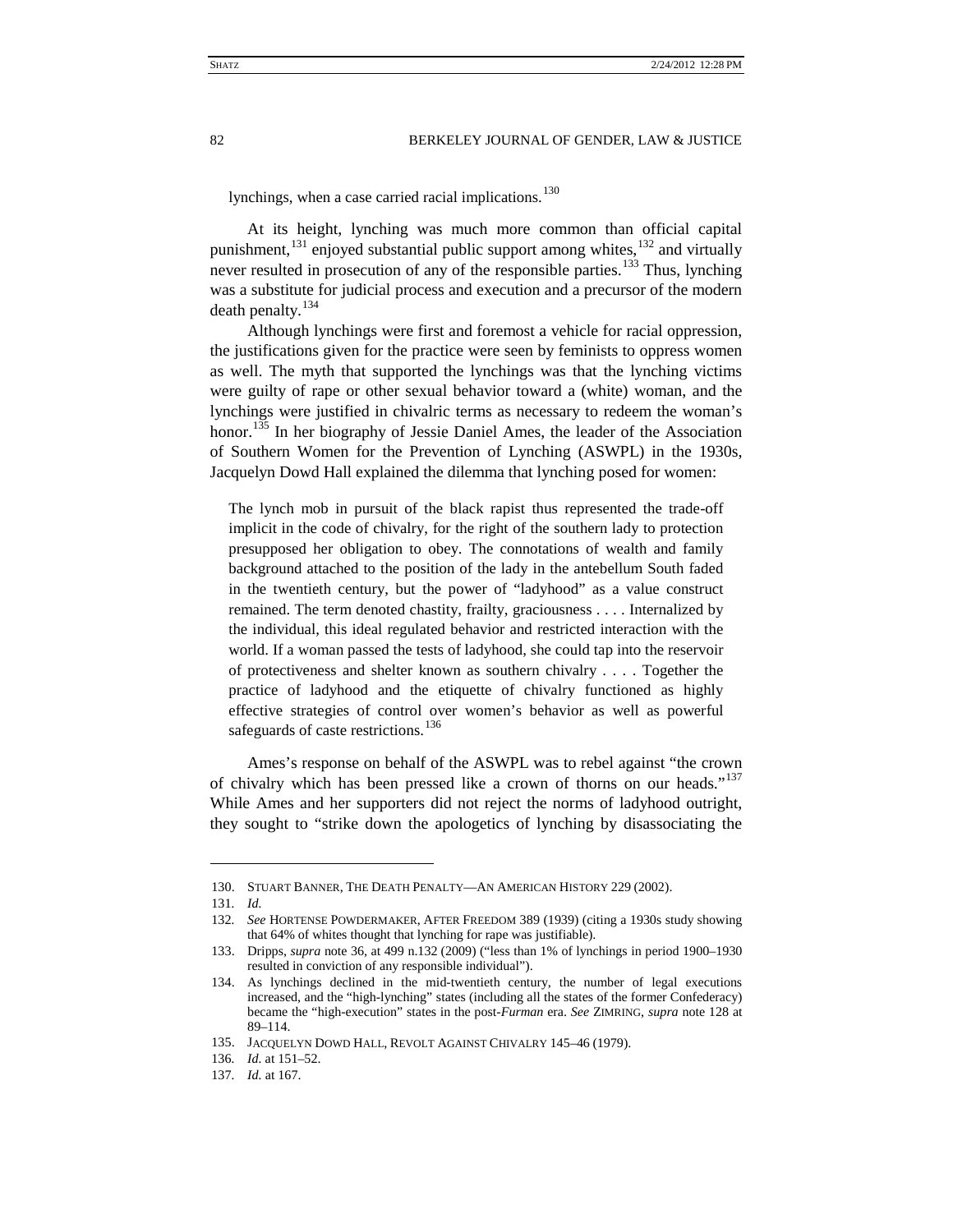image of the lady from its connotations of female vulnerability and retaliatory violence."[138](#page-19-2) They attacked the paternalism inherent in the justification for lynching, arguing that "the presumptive tie between lynching and rape cast white women in the position of sexual objects—ever threatened by black lust, ever in need of rescue by their white protectors."<sup>[139](#page-19-3)</sup>

<span id="page-19-10"></span>When lynching died out after 1930, use of the death penalty for rapists grew. [140](#page-19-4) From 1930 until the *Furman* decision in 1972, 455 men were executed for rape in the United States, almost 90% of them African Americans.<sup>[141](#page-19-5)</sup> Many feminists continued to oppose capital punishment for rapists. In *Coker v. Georgia*, [142](#page-19-6) Ruth Bader Ginsburg (now Justice Ginsburg of the U.S. Supreme Court) was the lead attorney on an amicus brief for the American Civil Liberties Union and others, including five women's rights organizations.<sup>[143](#page-19-7)</sup> The brief argued that the death penalty for rape was a product of chivalry:

<span id="page-19-9"></span>The death penalty for rape should be rejected as a vestige of an ancient, patriarchal system in which women were viewed both as the property of men and as entitled to a crippling "chivalric protection." It is part of the fabric of laws and enforcement practices surrounding rape which in fact hamper prosecution and convictions for that crime, thus leaving women with little real protection against rape.<sup>[144](#page-19-8)</sup>

<span id="page-19-1"></span>Although the Court in *Coker* held that the death penalty was a disproportionate punishment for rape of an adult woman and therefore was unconstitutional under the Eighth Amendment, the Court did not address the "chivalry" argument.

# <span id="page-19-0"></span>**2. Gender and the Death Penalty**

The chivalry hypothesis suggests that female defendants would be favored by the criminal justice system and that they would be convicted of lesser crimes or receive lesser sentences than similarly situated men. Recent studies have

<span id="page-19-2"></span><sup>138</sup>*. Id.* at 194.

<span id="page-19-3"></span><sup>139</sup>*. Id.* Lillian Smith, a post-World War II civil rights leader, described the ASWPL campaign against lynching in these terms: "The lady insurrectionists . . . said calmly that they were not afraid of being raped; as for their sacredness, they could take care of it themselves; they did not need the chivalry of lynching to protect them and they did not want it." *Id.* at 196.

<span id="page-19-4"></span><sup>140.</sup> As the lynchings diminished, the "high-lynching" states (including all the states of the former Confederacy) became the "high-execution" states in the post-*Furman* era. *See* ZIMRING, *supra* not[e 128](#page-17-2) at 89–114.

<span id="page-19-5"></span><sup>141</sup>*. See* Furman v. Georgia, 408 U.S. 238, 364 (1972).

<span id="page-19-6"></span><sup>142.</sup> 433 U.S. 584 (1977).

<span id="page-19-7"></span><sup>143.</sup> The women's rights organizations were the National Organization for Women Legal Defense and Education Fund, the Women's Law Project, the Center for Women Policy Studies, the Women's Legal Defense Fund, and Equal Rights Advocates, Inc. Brief for American Civil Liberties Union et al. as Amici Curiae Supporting Petitioner, Coker v. Georgia, 433 U.S. 584 (1977) (No. 75-5444), 1976 WL 18142.

<span id="page-19-8"></span><sup>144</sup>*. Id.* at 6; *see also* Rayburn, *supra* note [108,](#page-14-14) at 1126 ("the only way to guarantee exclusive control of [women] by husbands was to threaten the ultimate punishment: death.").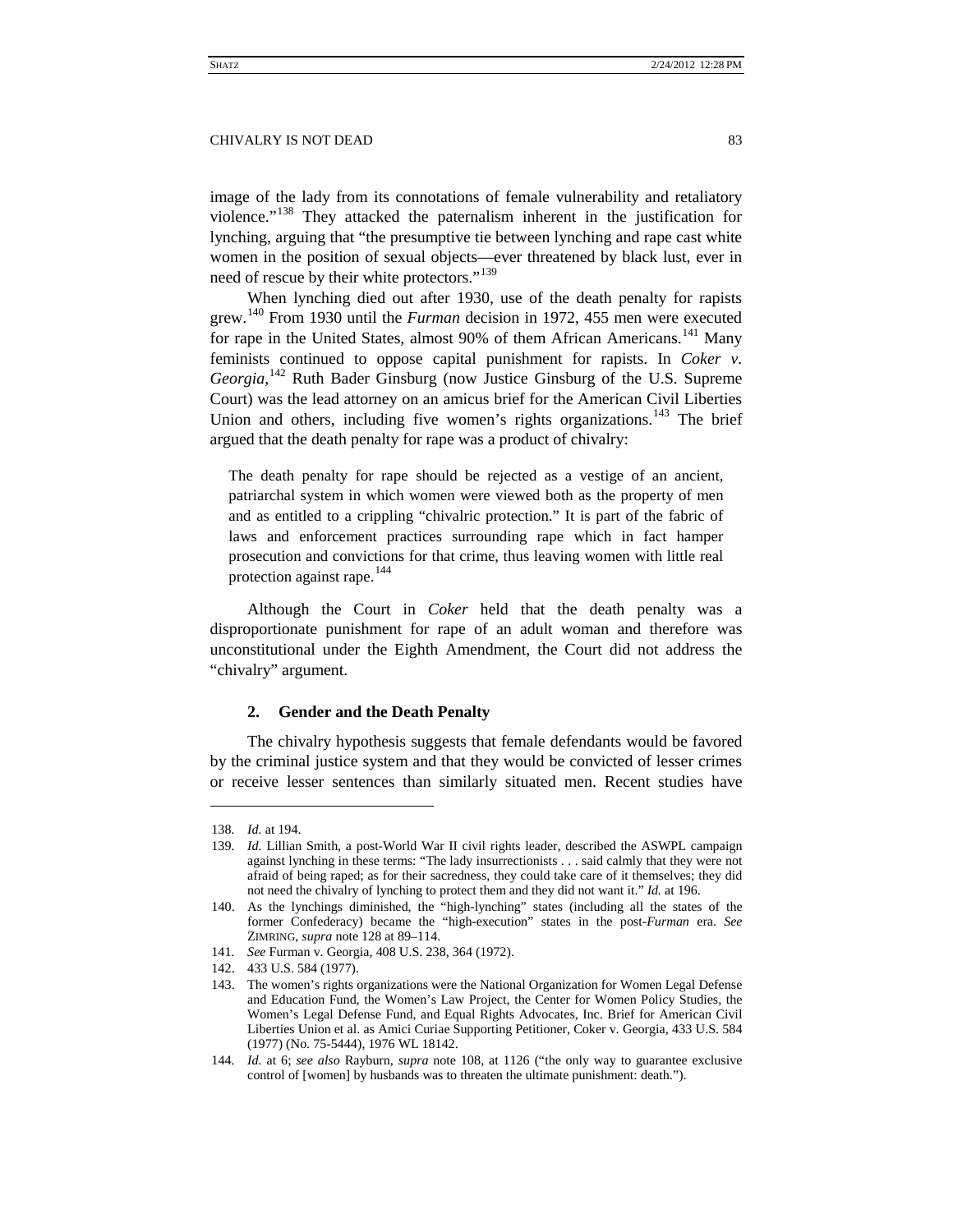<span id="page-20-15"></span><span id="page-20-14"></span><span id="page-20-0"></span>shown that at all stages of the criminal judicial process female defendants are treated more leniently than males $145$  and that in homicide cases male offenders generally receive longer sentences than female offenders.<sup>[146](#page-20-3)</sup> An earlier study concluded: "A review of the post-1975 literature suggests that the chivalry hypothesis is now wholly accepted."<sup>[147](#page-20-4)</sup>

<span id="page-20-1"></span>Studies of gender and the death penalty have, for the most part, focused on the gender of the defendant and have consistently found that women are sentenced to death and executed at significantly lower rates than men.<sup>[148](#page-20-5)</sup> A study of the death penalty applied to women from 1973-2005 found that at every stage of the process female defendants appear to be diverted away from the death penalty at a greater rate than men. While 10% of people arrested for murder are women, only 2% of death sentences imposed at trial are imposed upon women,<sup>[149](#page-20-6)</sup> and women account for only 1.1% of persons actually executed.<sup>[150](#page-20-7)</sup> Men arrested for murder are six times more likely to be sentenced to death than are women arrested for murder.<sup>[151](#page-20-8)</sup> Many scholars have posited that the reason for this discrepancy is chivalric beliefs.<sup>[152](#page-20-9)</sup> The theory, affirmed by studies of attitudes toward female offenders,<sup>[153](#page-20-10)</sup> argues that women "are stereotyped as weak and passive, creating and continuing men's protective attitude toward women."<sup>[154](#page-20-11)</sup> That any women at all are executed is explained by the fact that those women did not fit the stereotypical feminine role because they were women of color or lesbians or had in some way rejected the prescribed wife-and-mother role.<sup>[155](#page-20-12)</sup>

<span id="page-20-13"></span>Dissenting from the conclusion that chivalry explains the scarcity of

 $\ddot{ }$ 

<span id="page-20-11"></span>154. Shapiro, *supra* note [4,](#page-2-0) at 456.

<span id="page-20-2"></span><sup>145.</sup> Sergio Herzog & Shaul Oreg, *Chivalry and the Moderating Effect of Ambivalent Sexism*, 42 LAW & SOC'Y REV. 45, 47 (2008); Shapiro, *supra* not[e 4,](#page-2-0) at 452.

<span id="page-20-3"></span><sup>146.</sup> Edward L. Glaeser & Bruce Sacerdote, *Sentencing in Homicide Cases and the Role of Vengeance*, 32 J. LEGAL STUD. 363, 371 (2003).

<span id="page-20-4"></span><sup>147.</sup> Ilene H. Nagel & John Hagan, *Gender and Crime: Offense Patterns and Criminal Court Sanctions*, *in* 4 CRIME AND JUSTICE, AN ANNUAL REVIEW OF RESEARCH 113 (M. Tonry & N. Morris eds. 1983).

<span id="page-20-5"></span><sup>148.</sup> Victor L. Streib, *Rare and Inconsistent: The Death Penalty for Women*, 33 FORDHAM URB. L.J. 609, 621–22 (2006) [hereinafter Streib, *Rare and Inconsistent*]. The conclusion is based on the number of women arrested for murder by jurisdiction, rather than the number of arrests, prosecutions or convictions for capital murder. *Id.* at 620.

<span id="page-20-6"></span><sup>149.</sup> VICTOR L. STREIB, DEATH PENALTY FOR FEMALE OFFENDERS 3 (2006), *available at*  http://www.deathpenaltyinfo.org/FemDeathDec2005.pdf [hereinafter STREIB, DEATH PENALTY (REPORT)].

<sup>150</sup>*. Id.*

<span id="page-20-8"></span><span id="page-20-7"></span><sup>151.</sup> Victor L. Streib, *Gendering the Death Penalty: Countering Sex Bias in a Masculine Sanctuary*, 63 OHIO ST. L.J. 433, 442 (2002).

<span id="page-20-9"></span><sup>152</sup>*. See* Herzog & Oreg, *supra* note [145,](#page-20-0) at 47. *But see* Streib, *Rare and Inconsistent*, *supra* note [148,](#page-20-1) at 627 (finding no pattern or rational explanation of the gender discrepancies in the application of the death penalty).

<span id="page-20-10"></span><sup>153</sup>*. See* Herzog & Oreg, *supra* not[e 145,](#page-20-0) at 66.

<span id="page-20-12"></span><sup>155.</sup> Carroll, *supra* note [10,](#page-2-10) at 1421; Joan W. Howarth, Review Essay, *Feminism, Lawyering, and Death Row*, 2 S. CAL. REV. L. & WOMEN'S STUD. 401, 417 n.86 (1992); Streib, *Death Penalty (Article)*, *supra* not[e 7,](#page-2-11) at 879.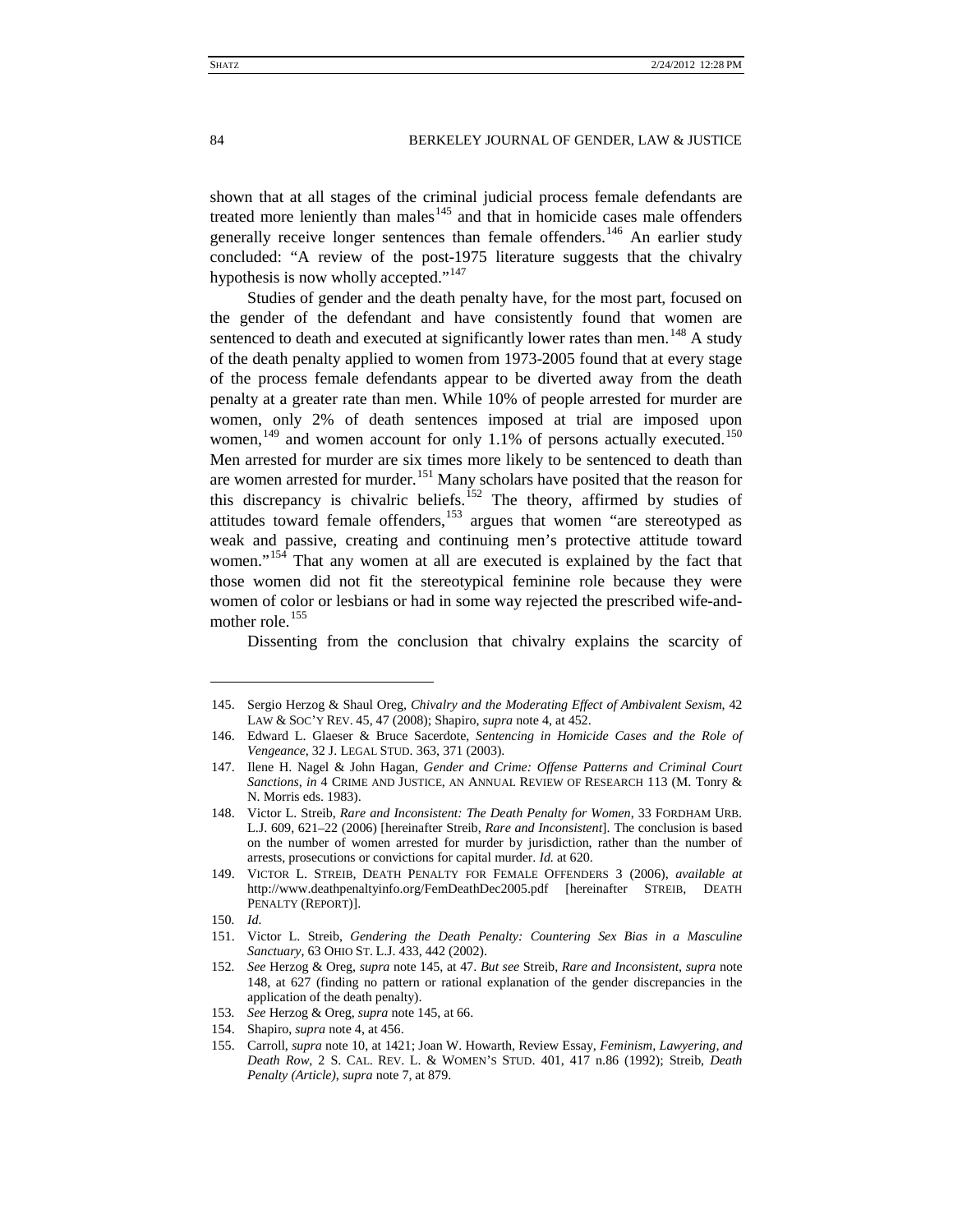<span id="page-21-0"></span>women sentenced to death, Elizabeth Rapaport is one of the few researchers to argue in favor of other explanatory factors.<sup>[156](#page-21-1)</sup> While acknowledging that "[t]here are deep cultural inhibitions against the deliberate killing of women<sup> $157$ </sup> and that male murderers are substantially more likely to receive a death sentence than female murderers,  $^{158}$  $^{158}$  $^{158}$  she has argued that "[t]he fundamental reason why so few women murderers are death sentenced is that women rarely commit the kinds of murders that are subject to capital punishment," particularly felony-murders.<sup>[159](#page-21-4)</sup> Rather, she argues that when women murder, they overwhelmingly murder family members, and domestic murder is rarely treated as seriously by the criminal justice system as stranger murder.<sup>[160](#page-21-5)</sup> As discussed in Part IV, the empirical data from California calls into question these broad assertions.<sup>[161](#page-21-6)</sup>

The chivalry hypothesis suggests that crimes against women would be more harshly punished than similar crimes against men. At least in the case of homicide, there is a general consensus that, regardless of the gender of the offender, killing a woman results in a longer sentence than killing a man.<sup>[162](#page-21-7)</sup> This disparity exists even in forms of homicide where intent of the offender plays no

<span id="page-21-1"></span><sup>156.</sup> Elizabeth Rapaport, *Some Questions About Gender and the Death Penalty*, 20 GOLDEN GATE U. L. REV. 501 (1990).

<span id="page-21-2"></span><sup>157</sup>*. Id.* at 503.

<span id="page-21-3"></span><sup>158</sup>*. Id.* at 505. Rapaport asserted that male murderers are "twenty times" more likely to be sentenced to death, but that figure, based on death sentences from a single year (1986) when only three women were sentenced to death, is clearly exaggerated. *See* STREIB, DEATH PENALTY (REPORT) *supra* not[e 151,](#page-20-13) at 444 tbl. 2.

<span id="page-21-4"></span><sup>159.</sup> Rapaport, *supra* note [156,](#page-21-0) at 509–10. This argument contains a significant ambiguity: it is not clear whether Rapaport is arguing that women do not commit the kinds of murders that are, by statute, capital murders or do not commit the kinds of capital murders that usually result in a death sentence.

<span id="page-21-5"></span><sup>160.</sup> Of course, what Rapaport may be noticing is simply that chivalric values influence voters and legislatures as well as judges and juries—leading them to discount domestic violence and exclude domestic murders from the list of capital murders. *See infra* notes 170–73 and accompanying text.

<span id="page-21-6"></span><sup>161.</sup> For example, while Rapaport presumes that felony-murderers are more likely candidates for the death penalty than other murderers, in this study, at least, that depends entirely on the underlying felony. Murderers who killed during theft-related felonies (the most common capital felony-murders) were rarely sentenced to death, even more rarely than domestic violence murderers. And, although Rapaport is correct that domestic violence murders constitute a higher percentage of capital murders for women than for men and that the death penalty is underused for domestic violence murders, in this study, most capital murders by women (75%) were not domestic violence murders, while the only woman to receive a death sentence did commit a domestic violence murder. Rapaport also contends that male murderers are more likely to have prior convictions for violent crimes, making them better candidates for a death sentence. Rapaport*,* supra not[e 156,](#page-21-0) at 510. She offers no evidence for this assertion other than the fact that men commit more than 95% of violent crimes. However, if women commit approximately 5% of violent crimes and approximately 5% of capital murders (*see infra* Part IV.A), then, as a statistical matter, the female murderer is no less likely than the male murderer to have committed prior violent crimes.

<span id="page-21-7"></span><sup>162.</sup> Glaeser & Sacerdote, *supra* note [146,](#page-20-14) at 375–76. Of course, as has been noted with sentencing discrepancies based on the gender of the offender, the *type* of woman in question plays a role. Offenders who kill women who do not conform to traditional ideas of appropriate femininity and womanhood, such as prostitutes, do not receive sentences that are as long as those who kill "stereotypical" women victims. *See id.* at 373.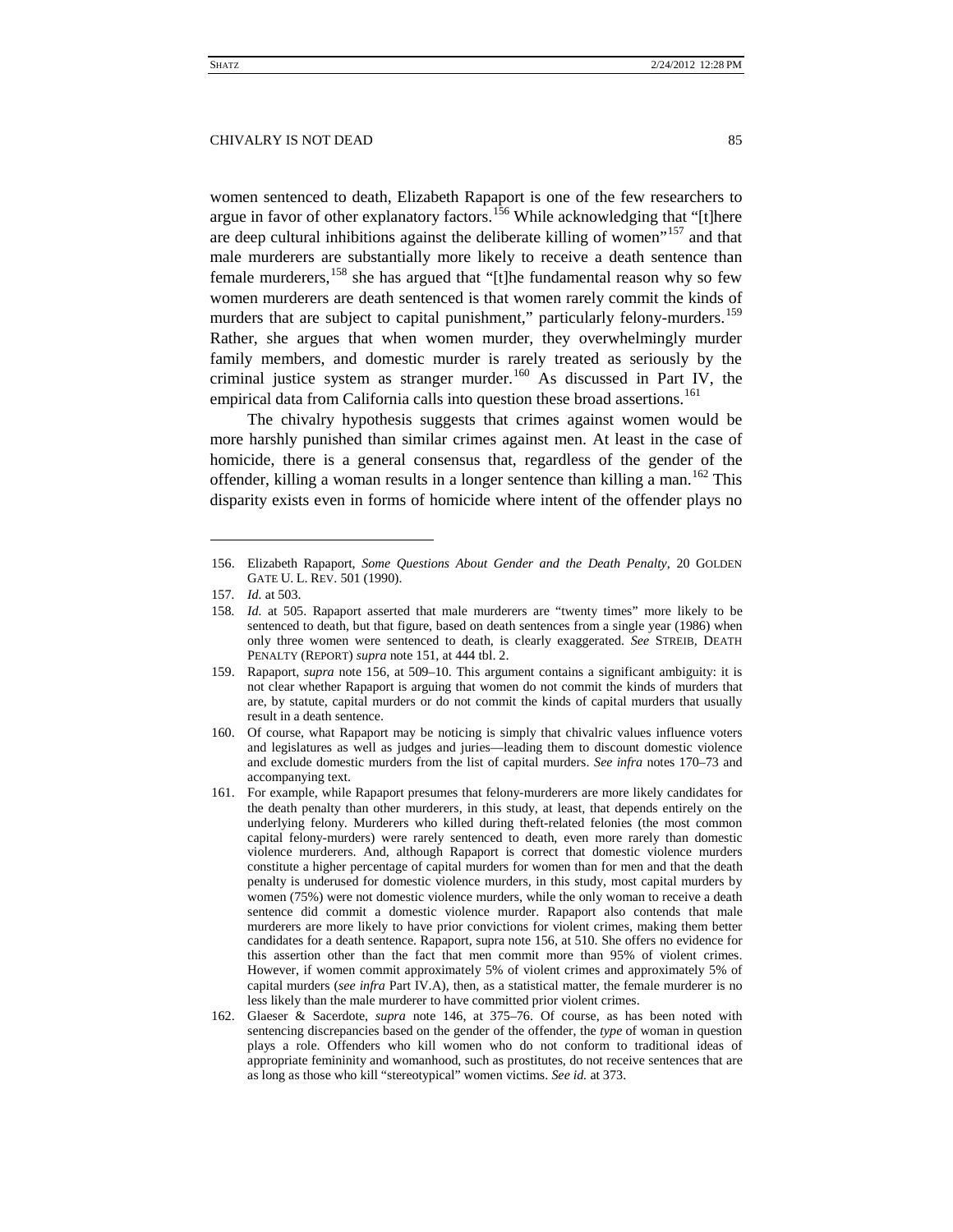<span id="page-22-7"></span>role, such as vehicular homicide.<sup>[163](#page-22-0)</sup> Three empirical studies primarily focused on race of victim disparities in death sentencing have noted that the odds of a death charge or death sentence are significantly higher if the victim is a woman rather than a man.<sup>[164](#page-22-1)</sup> However, scholarship discussing the issue of women as victims in capital cases has focused almost exclusively on rape-murder and has documented that it is punished more severely than other forms of murders.<sup>[165](#page-22-2)</sup>

Despite the apparent solicitude for women reflected in the heavy use of the death penalty in rape-murder cases, Phyllis Crocker argues that making rapemurderers death-eligible manages to de-emphasize women and incorporate chivalric stereotypes rather than emphasize the abhorrent nature of the crime of rape.<sup>[166](#page-22-3)</sup> Crocker's studies of the application of the death penalty to rape-murder have found that whether a homicide preceded by sexual assault is punished by the death penalty depends both on whether the defendant and victim were strangers and on the races of the defendant and victim.<sup>[167](#page-22-4)</sup> As Crocker points out, if the death penalty were being used to punish the experience of rape—the violence and harm the victim suffers—it would not matter whether the defendant was a stranger or an acquaintance, black or white. Instead, the death penalty is deployed to strongly condemn rapes that fit the stereotypical definition of "real" rape, which focuses on the identities of the participants rather than the nature of the crime. Further, Crocker argues that once a rape becomes a rape-murder, the stereotypes and evidentiary hurdles attendant to simple rape trials evaporate, and juries require less evidence of rape in rape-murder cases than in rape cases.<sup>[168](#page-22-5)</sup> While at first blush this might appear to be a victory for feminists, it again illustrates the ways in which the criminal justice system discounts the agency of women. As Crocker puts it, "When a woman is alive to testify about the rape, her credibility is questioned. In a rape-murder case, when the woman is dead, her inability to speak speaks for her; her silence, when dead, is more powerful than her voice when alive."<sup>[169](#page-22-6)</sup>

<span id="page-22-1"></span><span id="page-22-0"></span><sup>163</sup>*. Id.* at 376–78.

<sup>164</sup>*. See* Stephanie Hindson, Hillary Potter & Michael L. Radelet, *Race, Gender, Region and Death Sentencing in Colorado, 1980–1999*, 77 U. COLO. L. REV. 549, 564–65 (2006); Michael L. Radelet & Glenn L. Pierce, *Choosing Those Who Will Die: Race and the Death Penalty in Florida*, 43 FLA. L. REV. 1, 25–26 (1991); Michael J. Songer & Isaac Unah, *The Effect of Race, Gender, and Location on Prosecutorial Decisions to Seek the Death Penalty in South Carolina*, 58 S.C. L. REV. 161, 190 (2006).

<span id="page-22-2"></span><sup>165</sup>*. See, e.g.*, Phyllis L. Crocker, *Is the Death Penalty Good for Women?*, 4 BUFF. CRIM. L. REV. 917 (2001).

<span id="page-22-3"></span><sup>166</sup>*. Crocker,* Crossing the Line, *supra* note [110,](#page-14-13) at 693.

<span id="page-22-4"></span><sup>167</sup>*. Id.* at 702–03.

<span id="page-22-5"></span><sup>168</sup>*. Id.* at 710–15. Crocker discusses cases from Ohio where defendants were given the death penalty for rape-murders in which the rapes fell outside the stereotyped "real" rape of a stranger on an unsuspecting female victim. For example, she discusses a case in which the victim was drunk and/or high and voluntarily walked with the defendant into the woods; and another case where the only evidence supporting the rape charge was a witness who had said the defendant intended to kill the victim because "she would tell" (though what she would tell was never established). *Id.*

<span id="page-22-6"></span><sup>169</sup>*. Id.* at 704.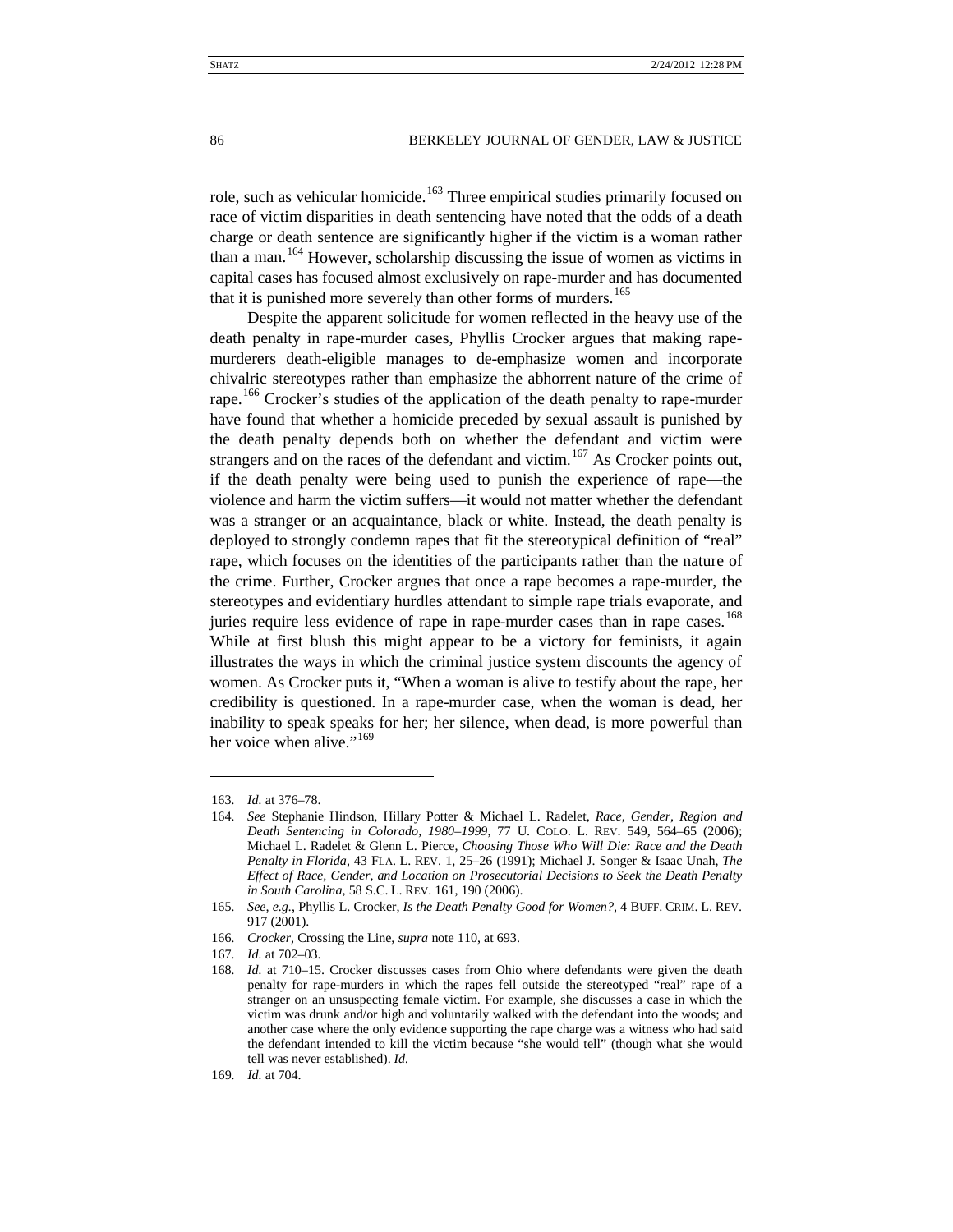In stark contrast to rape-murder, domestic violence murders rarely are prosecuted as capital crimes in most states.<sup>[170](#page-23-1)</sup> Because domestic violence murders often are seen as heat of passion murders or (if the survivor of the domestic violence is the killer) the product of "battered women's syndrome," the killer may not be prosecuted for murder at all. Even when a domestic violence murderer is convicted of first degree murder and is death-eligible, a death sentence is rarely imposed.<sup>[171](#page-23-2)</sup> This leniency toward domestic violence murderers is particularly troubling in light of the fact that women are much more likely to be murdered by intimate partners than under other circumstances.<sup>[172](#page-23-3)</sup> As was noted earlier, this is consistent with the culture of chivalry, wherein spousal violence was traditionally either condoned or ignored by the law because it was a private matter between the partners.<sup>[173](#page-23-4)</sup>

Over the last forty years, struggles against chivalry in the formal law and in the administration of the law have frequently succeeded. Nevertheless, the victories have not been complete, and, despite much progress, chivalric norms appear to remain deeply embedded in American culture, continuing to influence decision-making at all levels of the legal system. It should come as no surprise, therefore, that chivalry affects the most profound decisions that prosecutors and jurors make: the decisions to seek and to impose the death penalty.

<span id="page-23-8"></span><span id="page-23-7"></span>\* \* \*

# <span id="page-23-0"></span>**II. THE CALIFORNIA DEATH PENALTY SCHEME: VIRTUALLY UNFETTERED DISCRETION**

In the 1972 landmark decision of *Furman v. Georgia*, [174](#page-23-5) the Supreme Court held that the death penalty, as then administered in the United States, violated the Eighth Amendment. Although there was no majority opinion in *Furman*, all five justices in the majority focused on the infrequency with which the death penalty was imposed.<sup>[175](#page-23-6)</sup> Justices Stewart and White, in particular,

<span id="page-23-1"></span><sup>170.</sup> Elizabeth Rapaport, *Capital Murder and the Domestic Discount: A Study of Capital Domestic Murder in the Post-*Furman *Era*, 49 S.M.U. L. Rev. 1507 (1996). *But see* Carolyn B. Ramsey, *Intimate Homicide: Gender and Crime Control, 1880–1920*, 77 U. COLO. L. REV. 101 (2006) (challenging the historical accuracy of this assertion by looking at cases from the turn of the twentieth century that demonstrate that prosecutors and courts treated intimate homicides by men very seriously).

<sup>171</sup>*. See infra* Part III.C.

<span id="page-23-3"></span><span id="page-23-2"></span><sup>172.</sup> Dana M. Britton, *Feminism in Criminology: Engendering the Outlaw*, 571 ANNALS AM. ACAD. POL. & SOC. SCI. 57, 64 (2000).

<span id="page-23-4"></span><sup>173</sup>*. See* JONATHAN SIMON, GOVERNING THROUGH CRIME 181 (2007) (discussing how courts have "sheltered" spousal violence under a privacy doctrine).

<span id="page-23-5"></span><sup>174.</sup> 408 U.S. 238 (1972).

<span id="page-23-6"></span><sup>175.</sup> 408 U.S. at 248 n.11 (Douglas, J., concurring); *id.* at 291–95 (Brennan, J., concurring); *id.* at 309–10 (Stewart, J., concurring); *id.* at 313 (White, J., concurring); *id.* at 354 n.124, 362–63 (Marshall, J., concurring). It was the Justices' understanding that only 15–20% of deatheligible murderers were being sentenced to death. This was the figure cited by Chief Justice Burger, writing for the four dissenters. *Id.* at 386 n.11 (Burger, C.J., dissenting). Justice Powell, also writing for the four dissenters, cited similar statistics. *See id*. at 435 n.19 (Powell, J., dissenting). Justice Stewart, in turn, cited to the Chief Justice's statement as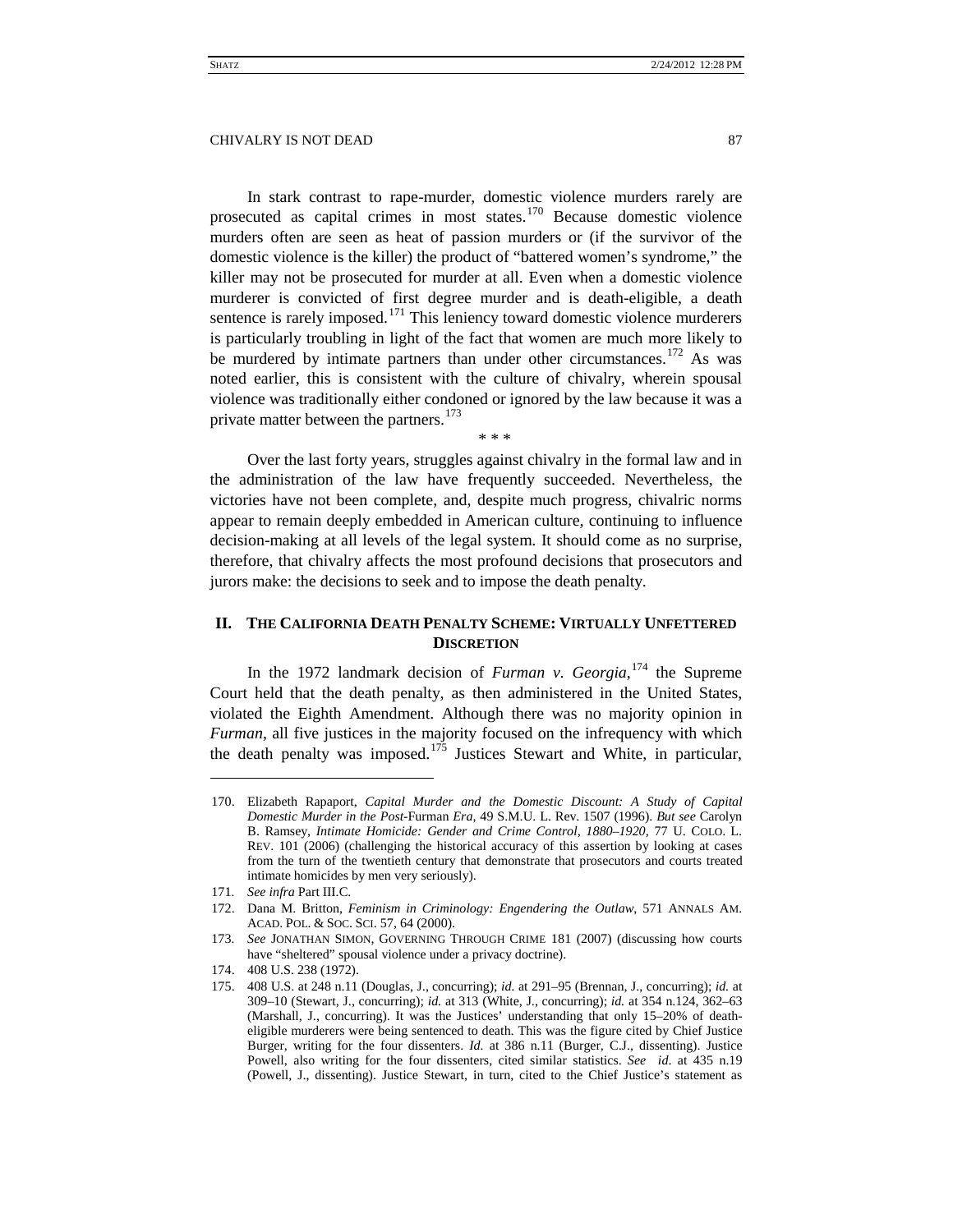emphasized that the relative infrequency of its application created the risk that it would be arbitrarily applied.<sup>[176](#page-24-1)</sup> In subsequent cases, the Court cited the opinions of Justices Stewart and White as embodying the *Furman* holding.[177](#page-24-2) In *Zant v. Stephens*, [178](#page-24-3) the Court held that, to meet the *Furman* concern about the risk of arbitrary enforcement, the states, by statute, were required to "genuinely narrow," by rational and objective criteria, the death-eligible class.<sup>[179](#page-24-4)</sup> The Court later explained the point of the *Furman/Zant* rule as follows:

As the types of murders for which the death penalty may be imposed become more narrowly defined and are limited to those which are particularly serious or for which the death penalty is particularly appropriate . . . [juries] will impose the death penalty in a substantial portion of the cases so defined. If they do, it can no longer be said that the penalty is being imposed wantonly and freakishly or so infrequently that it loses its significance as a sentencing device. [180](#page-24-5)

Thus, the Court seemed to say that the measure of a constitutional death penalty scheme was whether death was imposed on a "substantial portion" of those who were death-eligible, that is, whether the scheme produced a higher death-sentence rate than the pre-*Furman* rate.<sup>[181](#page-24-6)</sup> While the Supreme Court was insisting that death penalty schemes be narrowly drafted so that the death penalty is in fact imposed on a substantial portion of the death-eligible class, California was proceeding in the opposite direction.

# **A. The California Death Penalty Scheme**

<span id="page-24-0"></span>The present California death penalty scheme was enacted through the 1978 Briggs Death Penalty Initiative six years after *Furman*. [182](#page-24-7) According to its author, State Senator John V. Briggs, the initiative was intended to "give

 $\ddot{ }$ 

181*. See id.* at 327.

support for his conclusion that the imposition of death was "unusual." *Id.* at 309 & n.10 (Stewart, J., concurring). Subsequently, in *Gregg v. Georgia*, the plurality reiterated this understanding: "It has been estimated that before *Furman* less than 20% of those convicted of murder were sentenced to death in those States that authorized capital punishment." 428 U.S. 153, 182 n.26 (1976) (plurality opinion).

<span id="page-24-1"></span><sup>176.</sup> Justice Stewart found that the death sentences at issue in *Furman* were "cruel and unusual" because, of the many persons convicted of capital crimes, only "a capriciously selected random handful" were sentenced to death. 408 U.S. at 309–10 (Stewart, J., concurring). Justice White concluded that, "the death penalty is exacted with great infrequency even for the most atrocious crimes and . . . there is no meaningful basis for distinguishing the few cases in which it is imposed from the many cases in which it is not." *Id.* at 313 (White, J., concurring).

<span id="page-24-2"></span><sup>177</sup>*. See* Gregg v. Georgia, 428 U.S. 153, 188–89 (1976) (plurality opinion); Maynard v. Cartwright, 486 U.S. 356, 362 (1988).

<sup>178.</sup> 462 U.S. 862 (1983).

<span id="page-24-5"></span><span id="page-24-4"></span><span id="page-24-3"></span><sup>179</sup>*. Id.* at 877.

<sup>180.</sup> Penry v. Lynaugh, 492 U.S. 302, 327 (1989) (quoting *Gregg*, 428 U.S. at 222 (White, J., concurring)).

<span id="page-24-7"></span><span id="page-24-6"></span><sup>182.</sup> Death Penalty Act, Initiative Measure Proposition 7 (Nov. 7, 1978).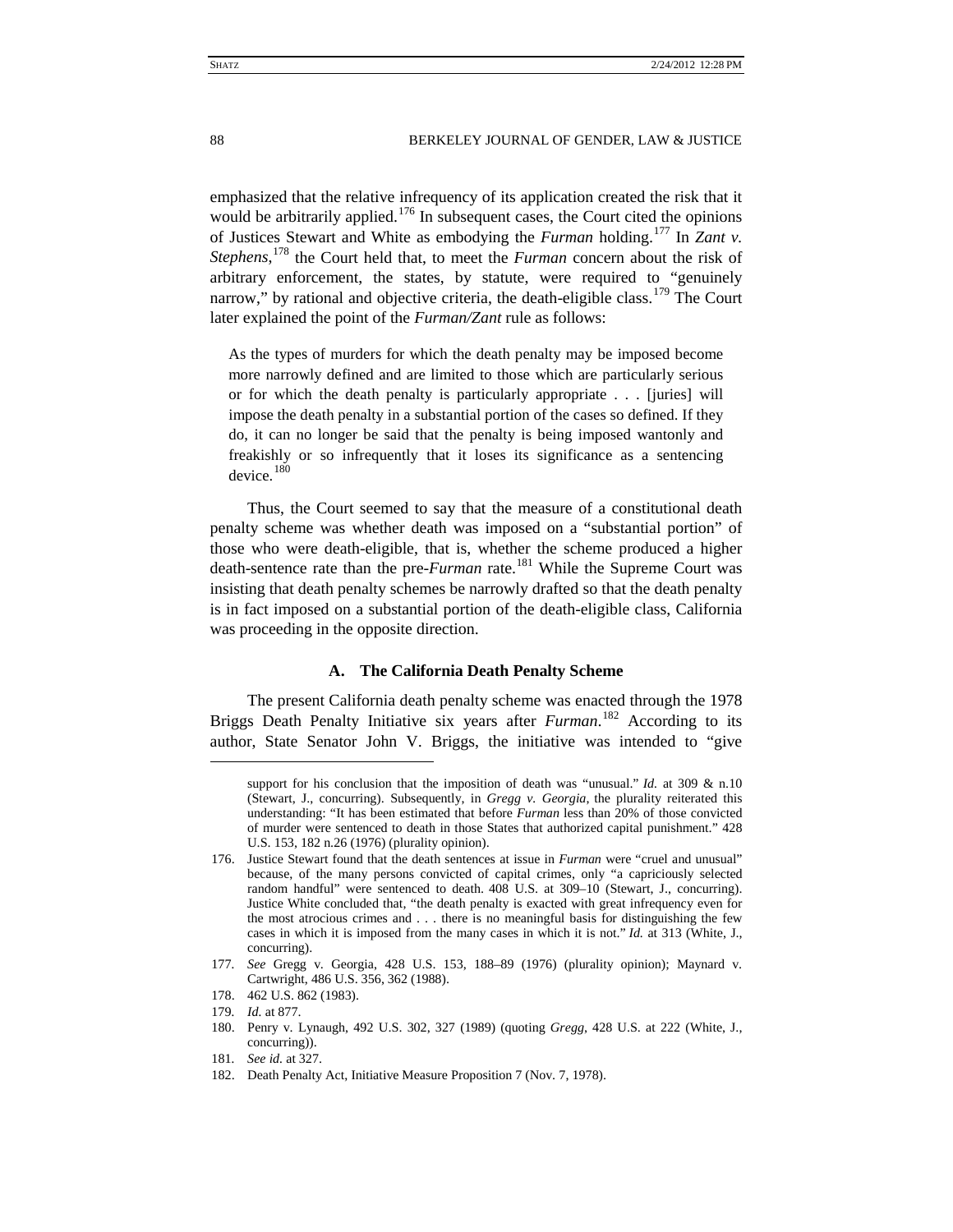Californians the toughest death-penalty law in the country.<sup> $183$ </sup> By "the toughest" death penalty law," the proponents meant the law "which threatens to inflict that penalty on the maximum number of defendants."[184](#page-25-1) That "toughest death penalty law" has since been expanded by the voters on three occasions since  $1978^{185}$  $1978^{185}$  $1978^{185}$  and is the broadest death penalty scheme in the country.<sup>[186](#page-25-3)</sup>

The California Penal Code starts with an expansive definition of first degree murder<sup>[187](#page-25-4)</sup> and then enumerates thirty-three special circumstances that make a first degree murderer death-eligible (i.e., that make the murder "capital murder").<sup>[188](#page-25-5)</sup> This extensive list of special circumstances covers almost all forms of first degree murder, because virtually all first degree murders are either

<span id="page-25-1"></span><span id="page-25-0"></span><sup>183</sup>*. Ballot Propositions and Key Races*, 9 CAL. J. (SPECIAL SECTION) 5 (Oct. 1978).

<sup>184.</sup> Carlos v. Superior Court, 672 P.2d 862, 871 n.13 (Cal. 1983).

<span id="page-25-2"></span><sup>185</sup>*. See* Crime Victims Justice Reform Act, Initiative Measure Proposition 115 § 9 (June 5, 1990); 1995 CAL. STAT. 478, *enacted by* Proposition 196 § 2 (Mar. 26, 1996); 1998 CAL. STAT. 629, *enacted by* Proposition 18 (Mar. 7, 2000); Gang Violence and Juvenile Crime Prevention Act, Initiative Measure Proposition 21 § 11 (Mar. 7, 2000).

<span id="page-25-3"></span><sup>186.</sup> Amended Declaration of David C. Baldus at ¶ 69 Ashmus v. Wong, Civ. No. C93-00594- TEH (N.D. Cal.). ("[T]he rate of death eligibility among California homicide cases is the highest in the nation by every measure. This result is a product of the number and breadth of special circumstances under California law."). In fact, the California scheme is so broad that the death sentencing rate among death-eligible cases is "over two-thirds lower than the death sentencing rate in pre-*Furman* Georgia." *Id.* at ¶ 71. *See also* Tuilaepa v. California, 512 U.S. 967, 994 (Blackmun, J., dissenting) (noting that California's special circumstances create "an extraordinarily large death pool"); Symposium, *Report of Governor's Council on Capital Punishment*, 80 IND. L.J. 1, 9 (2005) (citing California and Illinois as having exceptionally broad definitions of death-eligibility).

<span id="page-25-4"></span><sup>187.</sup> There are twenty-one categories of first degree murder in California. CAL. PENAL CODE § 189 (West 2010).

<span id="page-25-5"></span><sup>188.</sup> *Id.* § 190.2(a). The thirty-three special circumstances may be grouped as follows:

Two "other murder" circumstances: the defendant was convicted of more than one murder  $((a)(3))$  or was previously convicted of murder  $((a)(2))$ ;

Eight "victim" circumstances: the defendant intentionally killed a peace officer  $((a)(7))$ , federal law enforcement officer or agent  $((a)(8))$ , firefighter  $((a)(9))$ , witness  $((a)(10))$ , prosecutor or former prosecutor ((a)(11)), judge or former judge ((a)(12)), elected official or former elected official  $((a)(13))$ , or juror  $((a)(20))$ ;

Six "manner" circumstances: the murder was committed by a destructive device, bomb, or explosive planted  $((a)(4))$  or mailed  $((a)(6))$  or was intentionally committed by lying in wait  $((a)(15))$ , by the infliction of torture  $((a)(18))$ , by poison  $((a)(19))$ , or by shooting from a motor vehicle  $((a)(21))$ ;

Four "motive" circumstances: the defendant committed the murder for financial gain  $((a)(1))$ ; to escape arrest  $((a)(5))$ ; because of the victim's race, color, religion, national origin, or country of origin  $((a)(16))$ ; or to further the activities of a criminal street gang  $((a)(22))$ ;

Twelve "commission of a felony" circumstances: the murder was committed while the defendant was engaged in, or an accomplice to, robbery  $((a)(17)(A))$ , kidnapping  $((a)(17)(B))$ , rape  $((a)(17)(C))$ , forcible sodomy  $((a)(17)(D))$ , child molestation  $((a)(17)(E))$ , forcible oral copulation  $((a)(17)(F))$ , burglary  $((a)(17)(G))$ , arson  $((a)(17)(H))$ , train wrecking  $((a)(17)(I))$ , mayhem  $((a)(17)(J))$ , rape by instrument  $((a)(17)(K))$ , or carjacking  $((a)(17)(L))$ ; and

One "catchall" circumstance: the murder was especially heinous, atrocious, or cruel ((a)(14)). This last circumstance was held unconstitutional on vagueness grounds. *See* People v. Superior Court (Engert), 647 P.2d 76, 77–78 (Cal. 1982); *accord* People v. Wade, 750 P.2d 794, 804 (Cal. 1988)). Consequently, the "heinous, atrocious, or cruel" circumstance was ignored for purposes of the studies discussed in this article.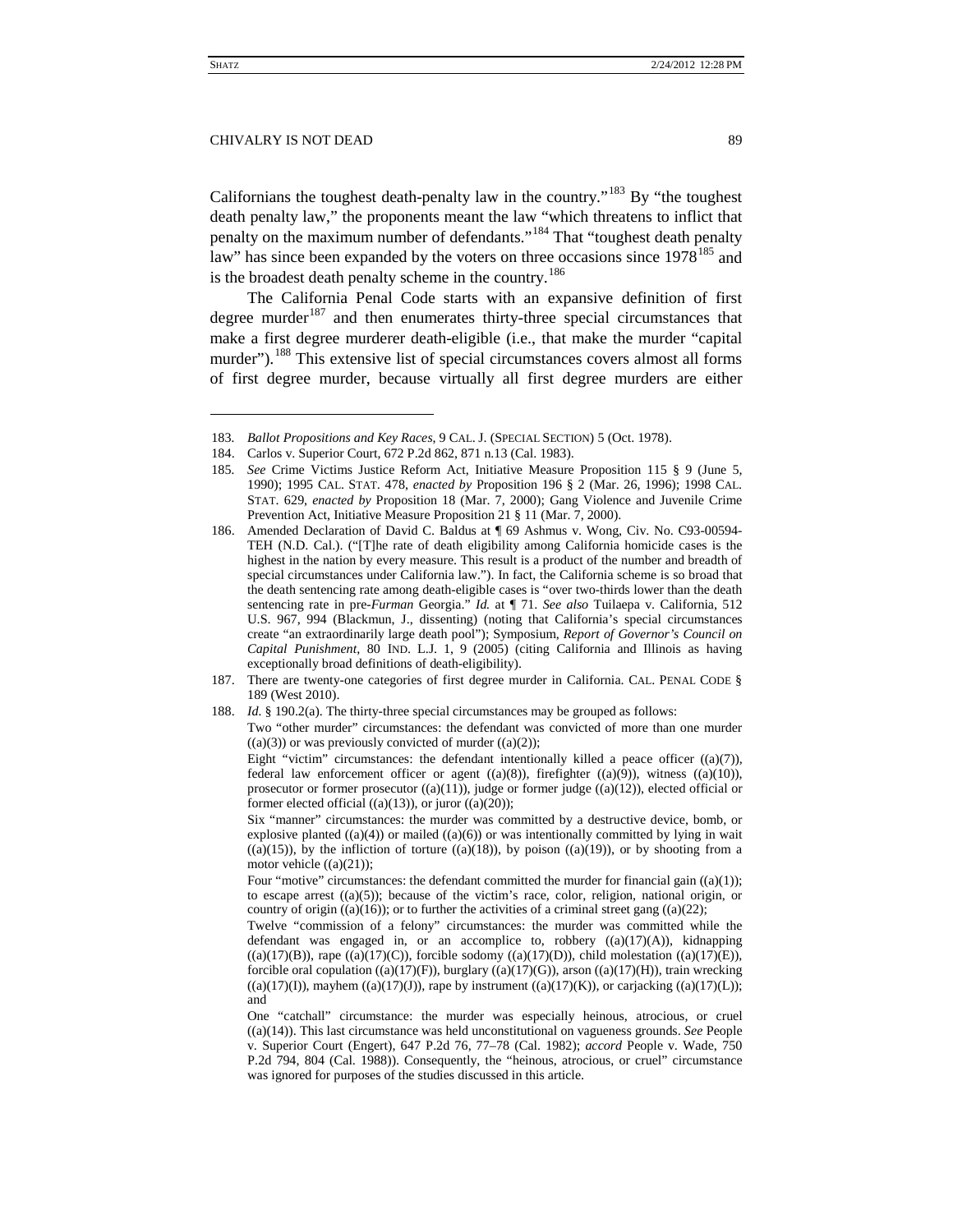premeditated killings or felony-murders.<sup>[189](#page-26-0)</sup> Most premeditated murders are capital murders under California's unique "lying in wait" special circumstance<sup>[190](#page-26-1)</sup> that makes death-eligible a murderer who intentionally kills his victim by surprise and from a position of advantage.<sup>[191](#page-26-2)</sup> As for felony-murder, currently all but one (torture) of the thirteen felonies that may be the basis for a first degree felony-murder conviction are also special circumstances,  $192$  and California is one of only a handful of states where a defendant would be death-eligible for an unintentional, even wholly accidental, killing during a felony.<sup>[193](#page-26-4)</sup>

<span id="page-26-9"></span>The most significant category of commonly occurring first degree murders not expressly covered by the special circumstances are domestic violence murders.<sup>[194](#page-26-5)</sup> Many domestic violence killings do not result in a murder conviction at all. Men, in particular, have been able to make use of the heat of passion defense to negate malice and reduce such killings to voluntary manslaughter.<sup>[195](#page-26-6)</sup> Similarly, victims of domestic violence who kill their abusers have been able to use battered women's syndrome to prove self-defense or imperfect (unreasonable) self-defense, reducing the crime to voluntary manslaughter.<sup>[196](#page-26-7)</sup> Still, some domestic violence killings do result in first degree murder convictions. Even in the absence of a special circumstance explicitly covering domestic violence murders,  $197$  many such murders are made capital murders by

<span id="page-26-0"></span><sup>189.</sup> *See* Loving v. United States, 517 U.S. 748, 755–56 (1996) (holding that a death penalty scheme that made death-eligible all those who committed premeditated murders or felonymurders would encompass so many murders it would "not narrow the death-eligible class in any way consistent with our cases.")

<span id="page-26-1"></span><sup>190</sup>*. See* CAL. PENAL CODE § 190.2(a)(15) (West 2010).

<span id="page-26-2"></span><sup>191.</sup> People v. Morales, 770 P.2d 244, 260–61 (Cal. 1989).

<span id="page-26-3"></span><sup>192</sup>*. Compare* CAL. PENAL CODE § 189 *with* § 190.2(a)(17) (West 2010). Torture, although not one of the felony-murder special circumstances, is a special circumstance when occurring in conjunction with an intentional killing. CAL. PENAL CODE  $\S$  190.2(a)(18) (West 2010).

<span id="page-26-4"></span><sup>193.</sup> The other states are Florida, Georgia, Idaho, Maryland, and Mississippi. Steven F. Shatz, *The Eighth Amendment, the Death Penalty, and Ordinary Robbery-Burglary Murderers: A California Case Study*, 59 FLA. L. REV. 719, 761 (2007).

<span id="page-26-5"></span><sup>194.</sup> For purposes of this article, we employ the definition of domestic violence used by the California legislature:

<sup>&</sup>quot;Domestic violence" means abuse committed against an adult or a minor who is a spouse, former spouse, cohabitant, former cohabitant, or person with whom the suspect has had a child or is having or has had a dating or engagement relationship. For purposes of this subdivision, "cohabitant" means two unrelated adult persons living together for a substantial period of time, resulting in some permanency of relationship. Factors that may determine whether persons are cohabiting include, but are not limited to, (1) sexual relations between the parties while sharing the same living quarters, (2) sharing of income or expenses, (3) joint use or ownership of property, (4) whether the parties hold themselves out as husband and wife, (5) the continuity of the relationship, and (6) the length of the relationship.

CAL. PENAL CODE § 13700(b) (West 2010).

<span id="page-26-6"></span><sup>195</sup>*. See* People v. Berry, 556 P.2d 777, 778 (Cal. 1976).

<span id="page-26-7"></span><sup>196</sup>*. See supra* note[s 119](#page-15-1)[–120](#page-16-7) and accompanying text.

<span id="page-26-8"></span><sup>197.</sup> Significantly, although rape is a special circumstance making a murderer death-eligible, rape of a spouse is not. *Compare* CAL. PENAL CODE §§ 261–262 (West 2010) *with* CAL. PENAL CODE § 190.2(a)(17)(C) (West 2010).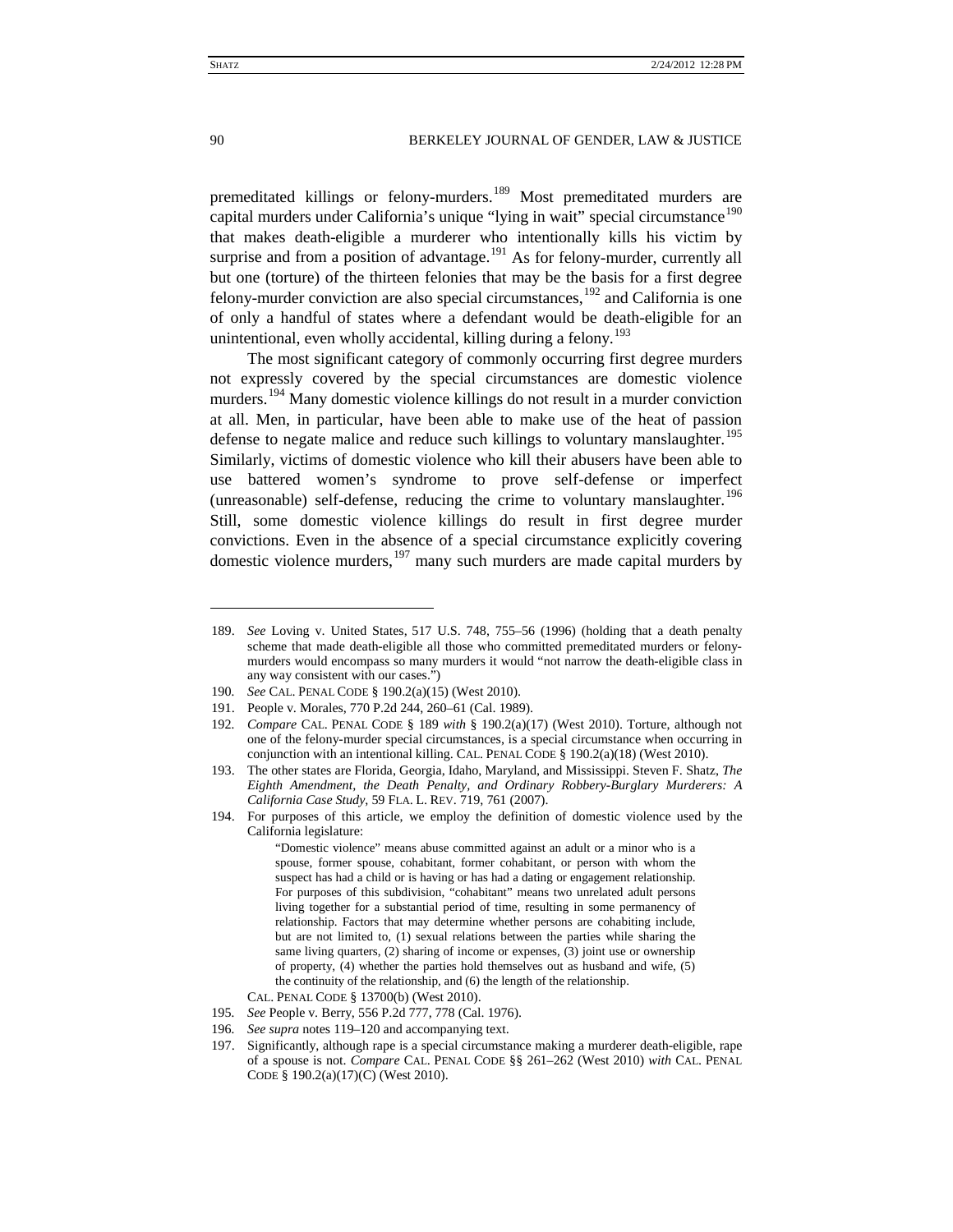one or more existing special circumstances—for example, multiple murder,<sup>[198](#page-27-0)</sup> financial gain,  $^{199}$  $^{199}$  $^{199}$  torture,  $^{200}$  $^{200}$  $^{200}$  or lying in wait.  $^{201}$  $^{201}$  $^{201}$ 

The breadth of capital murder in California gives prosecutors and juries extraordinary discretion to select defendants for death, and in practice, that discretion is not otherwise limited. Prosecutors have unfettered discretion in their decisions to seek the death penalty in capital murder cases.<sup>202</sup>After a defendant has been convicted of first degree murder and a special circumstance has been found true at the guilt phase of a capital trial, the sentencing jury is accorded virtually unlimited discretion in its decision. The jurors are instructed to consider a list of eleven factors and told to weigh the aggravating factors against the mitigating factors in reaching their decision (although they are not told which factors are aggravating or mitigating).<sup>[203](#page-27-5)</sup> The jurors are not required to agree on aggravating and mitigating factors, and they do not have to make findings in support of, or otherwise explain, their penalty decision.<sup>[204](#page-27-6)</sup> And, although the California Supreme Court ostensibly will engage in individual proportionality review<sup>[205](#page-27-7)</sup>—potentially a *post hoc* limitation on prosecutors' and juries' exercise of discretion— the court has never found a death sentence to be disproportionate in its more than thirty years of reviewing death sentences under the current law.

The California death penalty scheme is unique, not only for its breadth, but also because it is a product of direct democracy, unmediated by the legislature or the courts. The legislature has had no role in the enactment or repeated expansions of the 1978 death penalty law, and with the exception of its 1982 decision holding unconstitutional the "heinous, atrocious, or cruel" special circumstance, [206](#page-27-8) the California Supreme Court has taken no role in limiting death-eligibility.<sup>[207](#page-27-9)</sup>

The California death penalty scheme is also dysfunctional. Former Chief Justice Ron George testified to its dysfunction before the California Commission

<span id="page-27-0"></span><sup>198</sup>*. See, e.g.*, People v. Bunyard, 200 P.3d 879 (Cal. 2009) (defendant kills his wife and the fetus she is carrying).

<span id="page-27-1"></span><sup>199</sup>*. See, e.g.*, People v. Crew, 74 P.3d 820 (Cal. 2003) (defendant kills his wife to get possession of her bank accounts and other property).

<span id="page-27-2"></span><sup>200</sup>*. See, e.g.*, People v. Cole, 95 P.3d 811 (Cal. 2004) (defendant kills his sleeping girlfriend by setting her on fire).

<span id="page-27-3"></span><sup>201</sup>*. See, e.g.*, People v. Ceja, 847 P.2d 55 (Cal. 1993) (defendant kills the mother of his child by luring her out of her house).

<span id="page-27-4"></span><sup>202</sup>*. See, e.g.*, People v. Ramirez, 139 P.3d 64, 117 (Cal. 2006) (holding that prosecutorial discretion to seek the death penalty does not violate the federal Constitution); People v. Gray, 118 P.3d 496, 543 (Cal. 2005) (same).

<span id="page-27-6"></span><span id="page-27-5"></span><sup>203</sup>*. See* CAL. PENAL CODE § 190.3 (West 2010).

<sup>204</sup>*. See* People v. Solomon, 234 P.3d 501, 539 (Cal. 2010).

<span id="page-27-7"></span><sup>205</sup>*. See, e.g.*, People v. Lenart, 88 P.3d 498, 512–13 (Cal. 2004); People v. Lawley, 38 P.3d 461, 508–509 (Cal. 2002).

<span id="page-27-9"></span><span id="page-27-8"></span><sup>206.</sup> People v. Superior Court, 647 P.2d 76, 77–78 (Cal. 1982).

<sup>207.</sup> In *Carlos v. Superior Court*, 672 P.2d 862 (Cal. 1983) (en banc), the court interpreted section 190.2 to require proof of intent to kill for a special circumstances finding. Less than four years later, the court held that interpretation to be erroneous and overruled *Carlos* in *People v. Anderson*, 742 P.2d 1306, 1325–31 (Cal. 1987).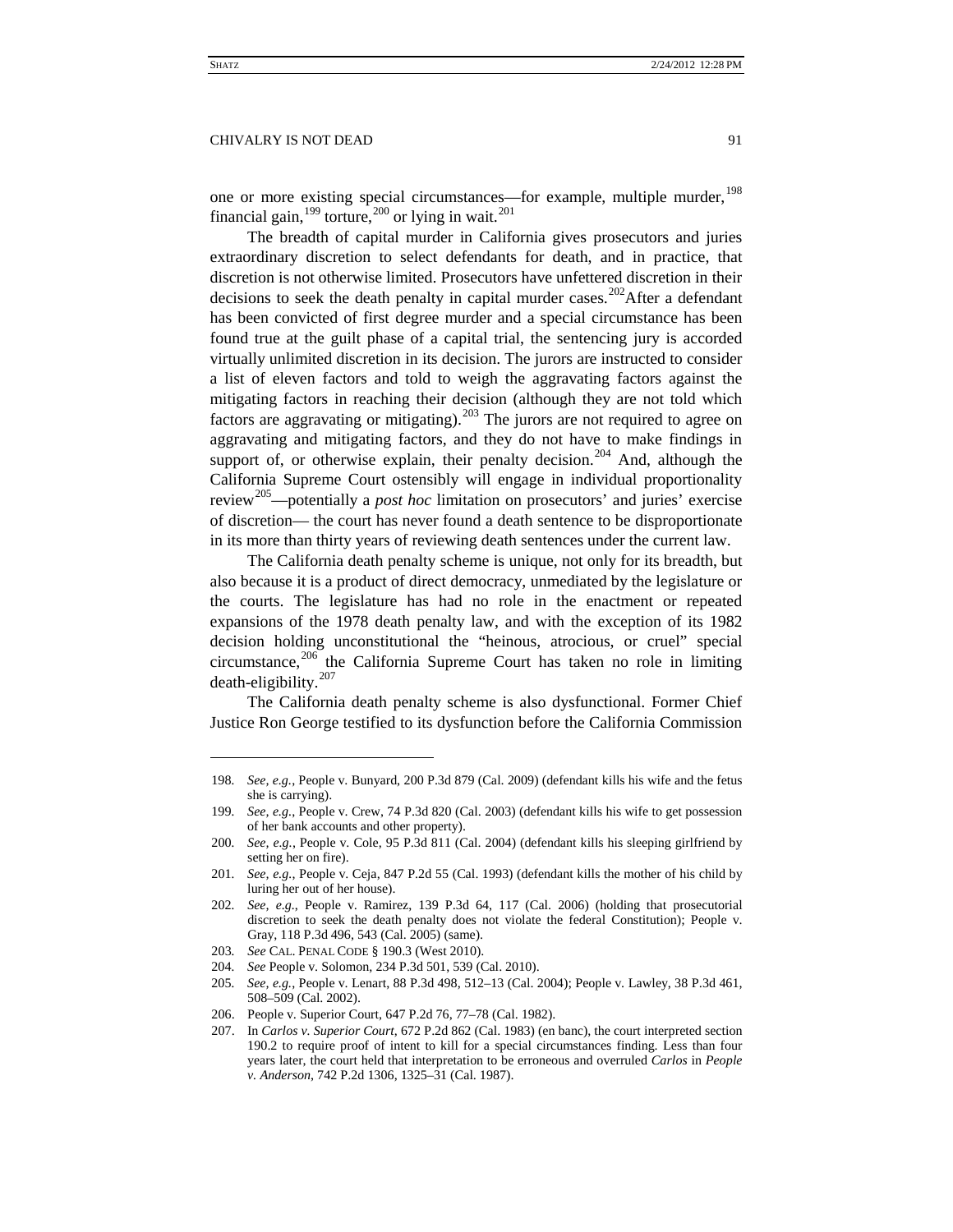<span id="page-28-1"></span>on the Fair Administration of Justice, $208$  and the Commission agreed with his testimony.<sup>[209](#page-28-3)</sup> In the thirty-three years between the reinstatement of the death penalty in 1977 and the end of 2010, over 900 defendants were sentenced to death.<sup>[210](#page-28-4)</sup> However, only thirteen were executed.<sup>[211](#page-28-5)</sup> More than six times as many inmates died of natural causes or suicides during that time.<sup>[212](#page-28-6)</sup> As of the end of 2010, there were 713 prisoners on death row,<sup>[213](#page-28-7)</sup> the largest death row in the country. Executions in California are so infrequent that they cannot serve a penological purpose. Even those scholars who contend that the death penalty has a deterrent effect concede that it cannot deter when executions are as infrequent as they are in California.<sup>[214](#page-28-8)</sup> Nor can the death penalty serve a retributive purpose when most of those selected as the "worst of the worst" are never executed.<sup>[215](#page-28-9)</sup>

Prosecutors, and even some jurors, are doubtless aware of these facts. For those who are, their decisions to seek or impose the death penalty may not be based on an expectation that an execution will actually result. Instead, they might intend "to 'send a message' of extreme disapproval for the defendant's acts."<sup>[216](#page-28-10)</sup> Still, the prosecutors' and jurors' choices regarding who should receive this message would seem to be just as valid an expression of their values as a sentence they believe will be carried out. Given the virtually unfettered discretion accorded to prosecutors and jurors in making those choices, California offers an ideal laboratory for exploring the expression of contemporary cultural values in the administration of the death penalty.

# **B. The Current Study**

<span id="page-28-0"></span>To test how prosecutors and juries $2^{17}$  use their virtually unfettered

<span id="page-28-2"></span><sup>208.</sup> CAL. COMM'N ON THE FAIR ADMIN. OF JUSTICE, FINAL REPORT 114 (Gerald Uelman ed., 2008), *available at* http://www.ccfaj.org/documents/CCFAJFinalReport.pdf.

<span id="page-28-3"></span><sup>209</sup>*. Id.* at 116–17.

<span id="page-28-4"></span><sup>210.</sup> CAL. DEP'T OF CORR. & REHAB., CONDEMNED INMATE SUMMARY (2011), *available at*  http://www.cdcr.ca.gov/Capital\_Punishment/docs/CondemnedInmateSummary.pdf.

<span id="page-28-5"></span><sup>211</sup>*. Inmates Executed 1978–Present*, CAL. DEP'T OF CORR. AND REHAB., http://www.cdcr.ca.gov/Capital\_Punishment/Inmates\_Executed.html (last visited Nov. 5, 2011). One other prisoner sentenced to death was executed in another state. *Id.*

<span id="page-28-6"></span><sup>212.</sup> CAL. DEP'T OF CORR. & REHAB., CONDEMNED INMATES WHO HAVE DIED SINCE 1978 (2011)*, available at* http://www.cdcr.ca.gov/Capital\_Punishment/docs/ CONDEMNEDINMATESWHOHAVEDIEDSINCE1978.pdf.

<span id="page-28-7"></span><sup>213.</sup> CAL. DEP'T OF CORR. & REHAB., *supra* not[e 210.](#page-28-1)

<span id="page-28-8"></span><sup>214.</sup> See Joanna M. Shepherd, *Deterrence Versus Brutalization: Capital Punishment's Differing Impacts Among States*, 104 MICH. L. REV. 203, 233–42 (2005).

<span id="page-28-9"></span><sup>215</sup>*. See* Furman v. Georgia, 408 U.S. 238, 311-12 (1972) (White, J., concurring) ("[W]hen imposition of the penalty reaches a certain degree of infrequency, it would be very doubtful that any existing general need for retribution would be measurably satisfied. Nor could it be said with confidence that society's need for specific deterrence justifies death for so few when for so many in like circumstances life imprisonment or shorter prison terms are judged sufficient, or that community values are measurably reinforced by authorizing a penalty so rarely invoked.").

<span id="page-28-10"></span><sup>216.</sup> Caldwell v. Mississippi, 472 U.S. 320, 331 (1985) (quoting Maggio v. Williams*,* 464 U.S. 46, 54–55 (1983) (Stevens, J., concurring)).

<span id="page-28-11"></span><sup>217.</sup> We refer to "juries" as the sentencers because, although in theory a defendant could waive a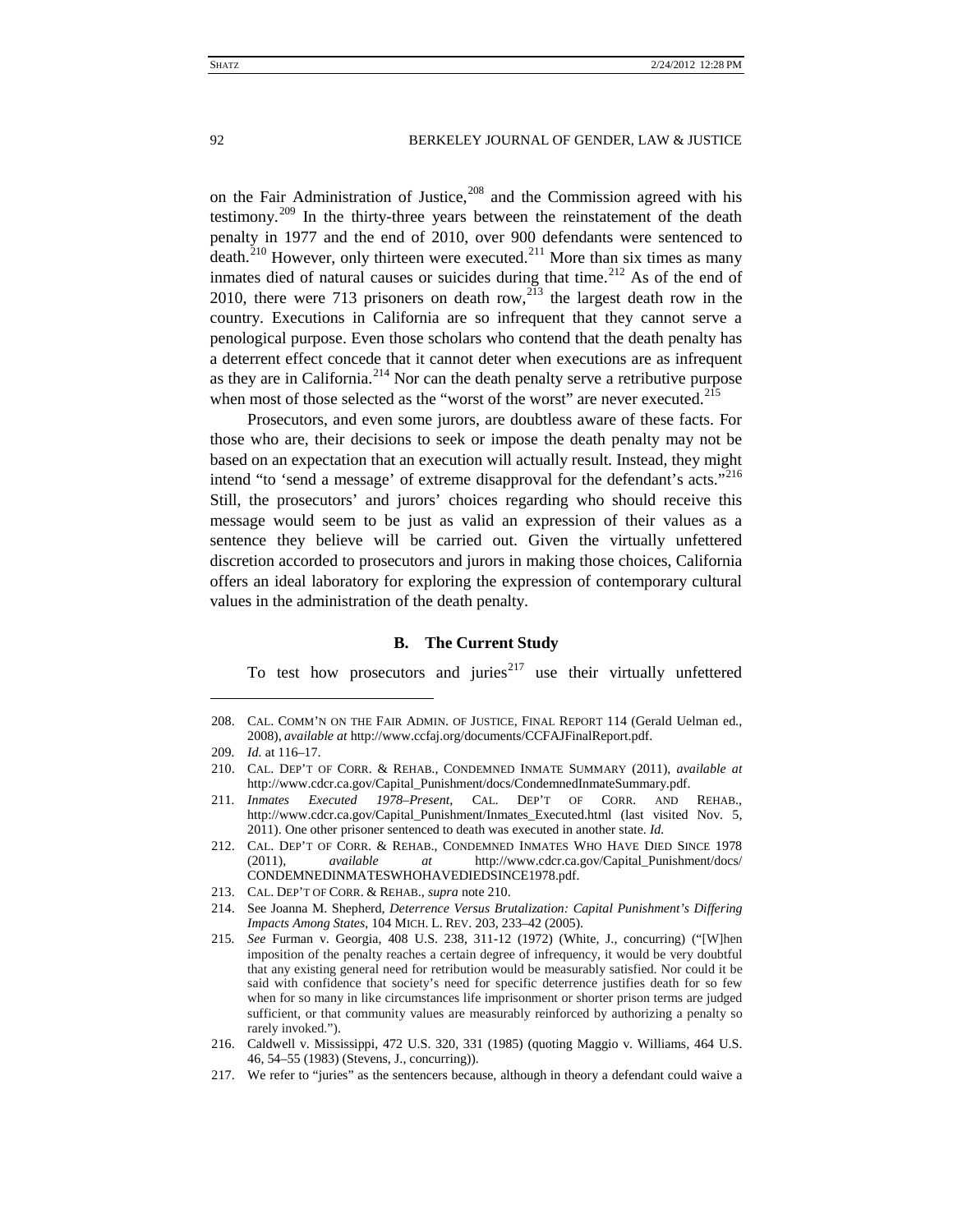$\overline{a}$ 

#### CHIVALRY IS NOT DEAD 93

discretion, we examined 1299 cases of defendants convicted of first degree murder during the three-year period from 2003 through 2005. The cases were identified and the data gathered by means of a defense subpoena in a capital case. The defendant in that case challenged the constitutionality of the California death penalty law under the Eighth Amendment because of its overbreadth and subpoenaed pre-sentence reports ("PSRs") for all defendants convicted of first degree murder during the period in order to present empirical evidence in support of his challenge. $^{218}$  $^{218}$  $^{218}$  Because the quality of the information contained in the PSRs varied from county to county and many of the PSRs were produced with substantial redactions, the information was supplemented with appellate decisions where available.<sup>[219](#page-29-1)</sup> In 117 of the 1299 cases, the defendant committed the murder while a juvenile, and therefore was not death-eligible.<sup>[220](#page-29-2)</sup> In the remaining cases, we categorized the case as "capital murder" where a special circumstance was admitted or found true or where a special circumstance could have been found beyond a reasonable doubt by the factfinder.<sup>[221](#page-29-3)</sup> In 182 cases, we found that the murder was not a capital murder. That is, based on the facts contained in the PSR and any related appellate opinion, if available, there was not substantial evidence to permit an appellate court to uphold a special circumstances finding. Of the remaining 1000 cases we classified as capital murder cases, a special circumstance was found in 509 cases and could have been found based on the facts set forth in the other 491 cases. Thus, 84.6% of the adult first degree murder cases were factually capital cases. In 55 of the 1000 capital cases (5.5%), the defendant was sentenced to death.

jury at the penalty phase of a capital case, this is almost never done and was not done in any case that went to a penalty phase in the current study. The study is based on sentencing outcomes, so no distinction is made between prosecutors and juries—that is, we do not attempt to separately analyze prosecutors' charging decisions. In fact, there is reason to assume that the decisions of prosecutors and juries are closely aligned since the main factor driving some prosecutors' decisions whether to seek the death penalty is their assessment of the likelihood of obtaining a death verdict. *See* Dashka Slater, *The Death Squad* (1992), *reprinted in* NINA RIVKIND & STEVEN F. SHATZ, CASES AND MATERIALS ON THE DEATH PENALTY 316, 317 (3d ed. 2009) (quoting a leading death penalty prosecutor in California). In any case, the actions of both prosecutors and juries are expressions of prevailing cultural norms.

<span id="page-29-0"></span><sup>218.</sup> The PSRs were produced under a court protective order prohibiting the disclosure of confidential information. We do not cite to any individual cases in this article with the exception of the cases resulting in a death sentence (which were identified independently of the PSRs).

<span id="page-29-1"></span><sup>219.</sup> There were some defendants for whom no PSR was produced and some PSRs that did not provide sufficient usable information, but we estimate that the 1299 cases represent 98–99% of the first degree murder cases (and all of the death cases) during the period.

<span id="page-29-2"></span><sup>220</sup>*. See* CAL. PENAL CODE §190.5(A) (West 2010).

<span id="page-29-3"></span><sup>221.</sup> In making this latter determination, we applied two principles: (1) we treated as controlling a factfinder's determination that no special circumstance was proved, unless that determination was made by a jury and there was overwhelming evidence of jury nullification; and (2) where no finding was made, we determined, by reference to appellate decisions on similar facts, whether an appellate court would have upheld such a special circumstances finding had such a finding been made.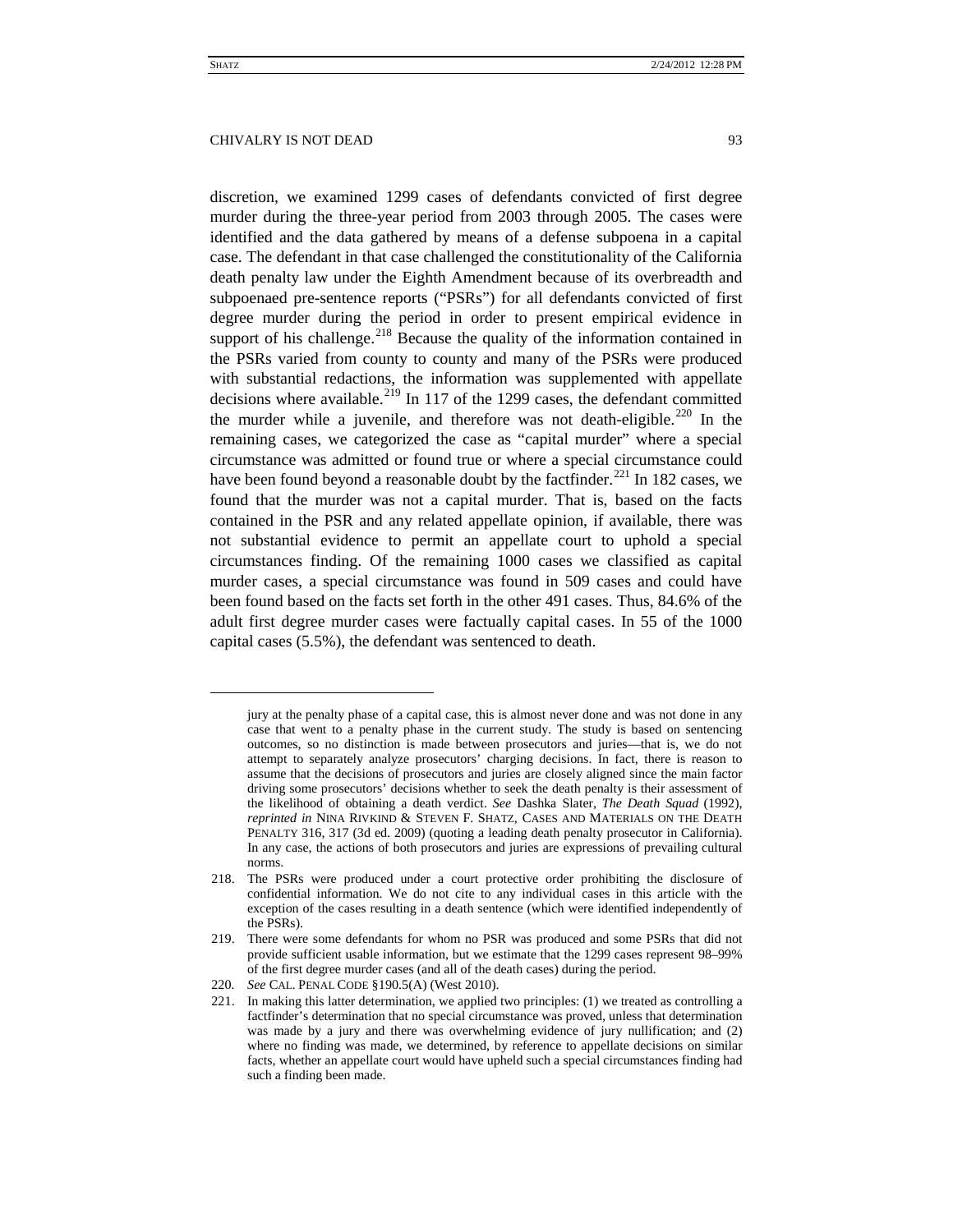

The following graph sets forth this distribution of cases.

We examined the data to determine if there were disparities in death sentencing outcomes correlated with certain types of capital murder or with the gender of the defendants and victims. The present study is, in certain respects, both more comprehensive and more precise than prior studies addressing gender disparities in other jurisdictions.<sup>[222](#page-30-0)</sup> It is more comprehensive in that we examined the different ways in which chivalric norms might affect death sentencing. It is more precise in that (as was true of the two earlier California studies described below) our data is derived from cases in which the defendant was death-eligible rather than more general arrest or homicide data. Some of our findings have to be viewed with caution for two reasons. First, the number of death sentences in the study is relatively small, creating a significant margin of error as to some findings. Second, the sentence in any given case may be determined by factors other than the nature of the crime or the gender of the parties—for example, legitimate factors such as the quality of the witnesses and other evidence or the past record of the defendant, or illegitimate factors such as the race of the victim or the location of the killing. At the same time, to the extent that our findings in the current study suggest the existence of a "chivalry effect," $223$  such findings tend to be corroborated by the general evidence of the role of chivalric norms in American society, by the findings of other researchers, and, in particular, by data drawn from two earlier studies of California's death penalty—a study based on a sample of 404 first degree murder appeals decided in the period 1988–1992 ("Appellate Study") and a study of 473 first degree

<span id="page-30-1"></span><span id="page-30-0"></span><sup>222</sup>*. See supra* Part I.C.2.

<sup>223.</sup> Our hope is that our findings will spur further empirical research exploring a possible chivalry effect in the death penalty.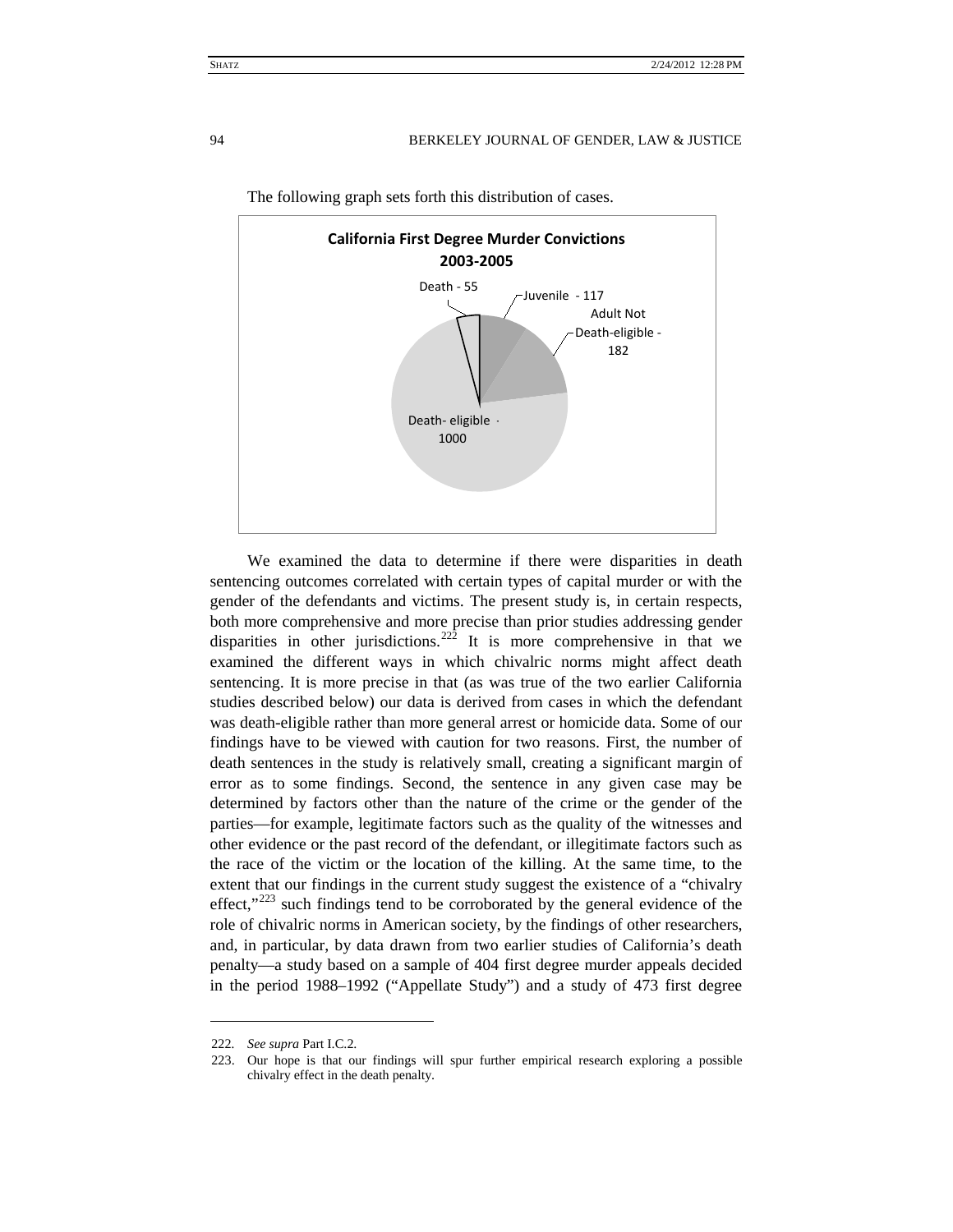<span id="page-31-0"></span>murder cases for murders committed in Alameda County during the period 1978–2001 ("Alameda Study").<sup>[224](#page-31-1)</sup>

# **III. THE DEATH PENALTY AND PARTICULAR KINDS OF MURDERS**

Although the sweep of the special circumstances in California makes the overwhelming majority of adult first degree murderers death-eligible, deathsentence rates demonstrate that prosecutors and jurors consider certain kinds of murders to be more aggravated (i.e., more "death-worthy") than others. Previous California studies have established that two classes of capital murders are considered more highly aggravated (i.e., they produce a significantly higher death-sentence rate) than other commonly occurring types of capital murder.<sup>[225](#page-31-2)</sup> First are the cases in which the defendant has murdered more than one person: prior murder<sup>[226](#page-31-3)</sup> or multiple murder cases<sup>[227](#page-31-4)</sup> (hereafter "multiple murder"). Second are the cases where the defendant intentionally inflicted or attempted to inflict additional serious physical or psychological harm beyond the killing itself: torture,<sup>[228](#page-31-5)</sup> rape or other sexual assault,<sup>[229](#page-31-6)</sup> mayhem,<sup>[230](#page-31-7)</sup> or kidnapping<sup>[231](#page-31-8)</sup> (hereafter "additional-injury murder").<sup>[232](#page-31-9)</sup> By contrast, most cases not falling within these two categories of highly aggravated murders fell into one of two other large categories: the theft-related felony-murders (robbery,  $^{233}$  $^{233}$  $^{233}$  burglary,  $^{234}$  $^{234}$  $^{234}$  and carjacking<sup>235</sup>) and what might be termed "ordinary premeditated murders" (lying in wait<sup>[236](#page-31-13)</sup> and drive-by shooting<sup>[237](#page-31-14)</sup>).<sup>[238](#page-31-15)</sup> The current study confirms that multiple

<span id="page-31-1"></span><sup>224.</sup> These two earlier studies were conducted by Professor Shatz, who gathered and analyzed the data for the current study. The Appellate Study was based on all published murder appeals and all unpublished murder appeals decided by the First Appellate District of the Court of Appeal during the study period. The Alameda Study was based on all first degree murder convictions for murders committed during the study period. Consequently, the Appellate Study primarily covered murders committed in the 1980s while the Alameda Study primarily covered murders committed in the 1980s and 1990s. Only portions of the data from the earlier studies have been published. *See* Steven F. Shatz & Nina Rivkind, *The California Death Penalty: Requiem for* Furman?, 72 N.Y.U. L. REV. 1283, 1326–38 (1997) (using data from the Appellate Study); Shatz, *supra* note [193,](#page-26-9) at 736–45 (using data from both studies).

<span id="page-31-2"></span><sup>225</sup>*. See* Shatz, *supra* note [193,](#page-26-9) at 739–44. A substantial majority of the murders in the current study were committed post-1999.

<span id="page-31-4"></span><span id="page-31-3"></span><sup>226.</sup> CAL. PENAL CODE § 190.2(a)(2) (West 2010).

<sup>227.</sup> *Id.* § 190.2(a)(3).

<sup>228.</sup> *Id.* § 190.2(a)(18).

<span id="page-31-6"></span><span id="page-31-5"></span><sup>229.</sup> *Id.* §§ 190.2(a)(17)(C)-(F), (17)(K).

<span id="page-31-7"></span><sup>230.</sup> *Id.* § 190.2(a)(17)(J).

<span id="page-31-8"></span><sup>231.</sup> *Id.* § 190.2(a)(17)(B).

<span id="page-31-9"></span><sup>232.</sup> Certain other kinds of murders identified by the special circumstances may be considered equally aggravating, but they occur so infrequently in the cases (e.g., murder for financial gain or murder of a peace officer) that their effect cannot be measured. *See id.* §§ 190.2(a)(1), (7).

<span id="page-31-15"></span><span id="page-31-10"></span><sup>233.</sup> *Id.* § 190.2(a)(17)(A).

<sup>234.</sup> *Id.* § 190.2(a)(17)(G).

<span id="page-31-13"></span><span id="page-31-12"></span><span id="page-31-11"></span><sup>235.</sup> *Id.* § 190.2(a)(17)(L).

<sup>236.</sup> *Id.* § 190.2(a)(15).

<span id="page-31-14"></span><sup>237.</sup> *Id.* § 190.2(a)(21).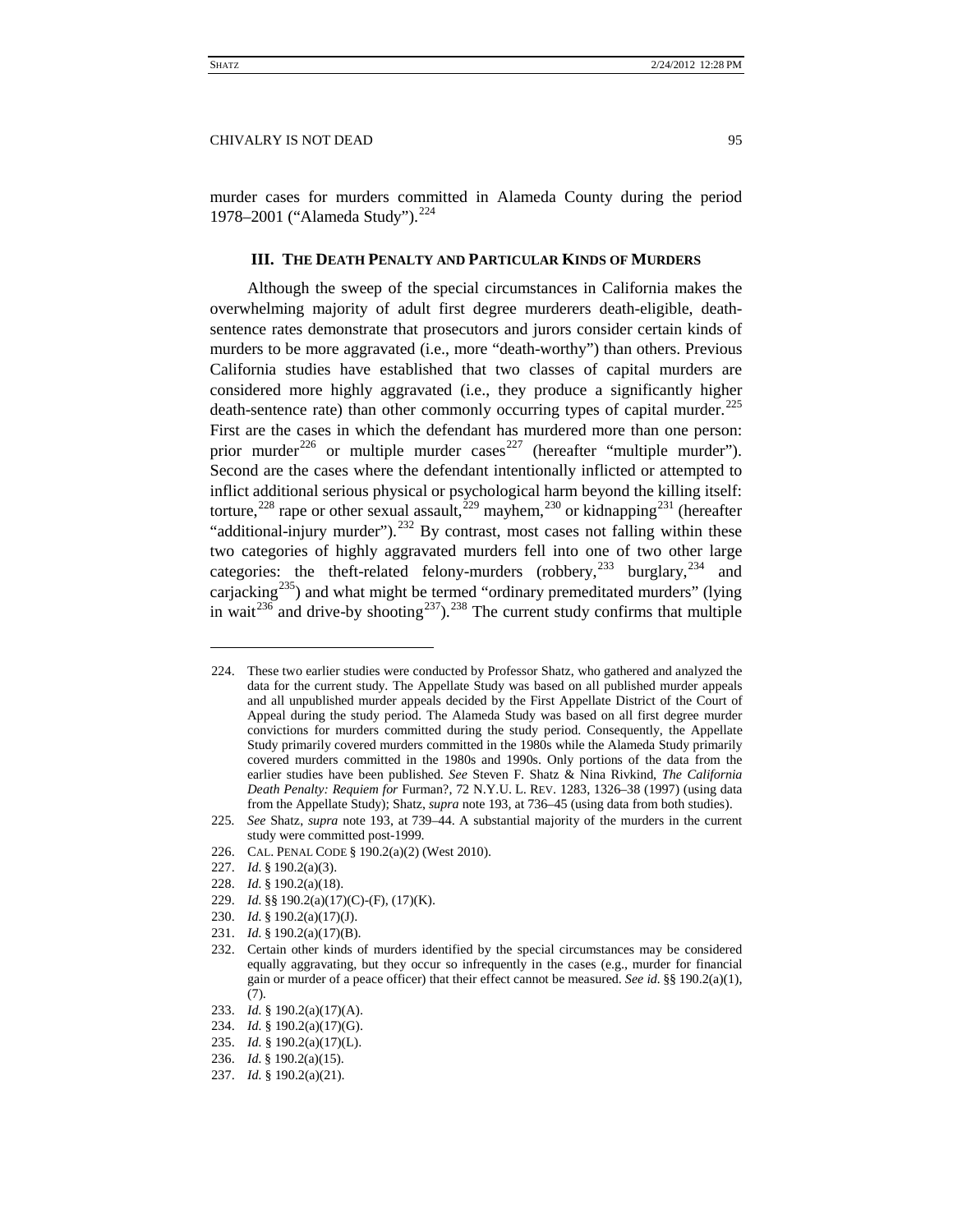murders and additional-injury murders continue to be viewed as the most deathworthy. In capital cases falling within one or both of these categories, the deathsentence rate was 14.4%. By contrast, the death-sentence rate for all other cases was 1.6%.

Against this background, we examine three kinds of murders—gang murders, rape-murders, and domestic violence murders—all of which have a significant gender component and thus may shed light on the chivalry question. In order to avoid the distortion created by the aggravating effect of multiple murder, we limit our consideration to cases with a single victim and no prior murder conviction for the defendant. In such cases, the overall death-sentence rate was 3.4%. In the case of each of these "gendered" murders, we compare the death-sentence rate for that kind of murder with the death-sentence rate for all other single-victim capital cases in the study.

# **A. Gang Murders**

<span id="page-32-0"></span>The rise in gang violence in recent decades prompted the addition of the "gang motive" special circumstance in 2000.<sup>[239](#page-32-1)</sup> That circumstance makes deatheligible a defendant convicted of first degree murder who "intentionally killed the victim while the defendant was an active participant in a criminal street gang . . . and the murder was carried out to further the activities of the criminal street gang."<sup>[240](#page-32-2)</sup> In the current study, gang murder was the most commonly occurring special circumstance, appearing in 31.5% of all cases and in 33.9% of the capital cases.<sup>[241](#page-32-3)</sup> Gang murder is a gendered crime. In the study, while women constituted about 6.8% of the non-gang murderers, they constituted only 3.3% of the gang murderers. The gender disparity is even greater with regard to the victims of gang murders—they are disproportionately men. In single-victim nongang capital murders in the study, women were the victims in 30.5% of the cases; in gang murder cases, women were the victims in only 6.7% of the cases. In short, gang murder cases usually involve men killing men.

The facts of the hundreds of gang murders are depressingly repetitive, tending to follow one of three patterns. In one version, in the manner of the Jets and the Sharks in *West Side Story*, gang members in one gang agree with members of a rival gang to confront each other. *People v. Sanchez*<sup>[242](#page-32-4)</sup> is a case in that mode. There, the two defendants, Sanchez and Gonzalez, were members of rival gangs and were convicted of first degree murder under the following circumstances. Sanchez and a fellow gang member drove to a house where Gonzalez and his fellow gang member were standing outside. The Sanchez car

<sup>238.</sup> The gang murder special circumstance, the most commonly occurring special circumstance in the current study, was not added to section 190.2(a) until 2000 and so was not considered in the earlier studies.

<span id="page-32-1"></span><sup>239</sup>*. See id.* § 190.2(a)(22).

<sup>240</sup>*. Id.* We refer to such murders coming within this special circumstance as "gang murders."

<span id="page-32-4"></span><span id="page-32-3"></span><span id="page-32-2"></span><sup>241.</sup> Adults committing a gang murder before 2000 and juveniles were not death-eligible.

<sup>242.</sup> 29 P.3d 209 (Cal. 2001).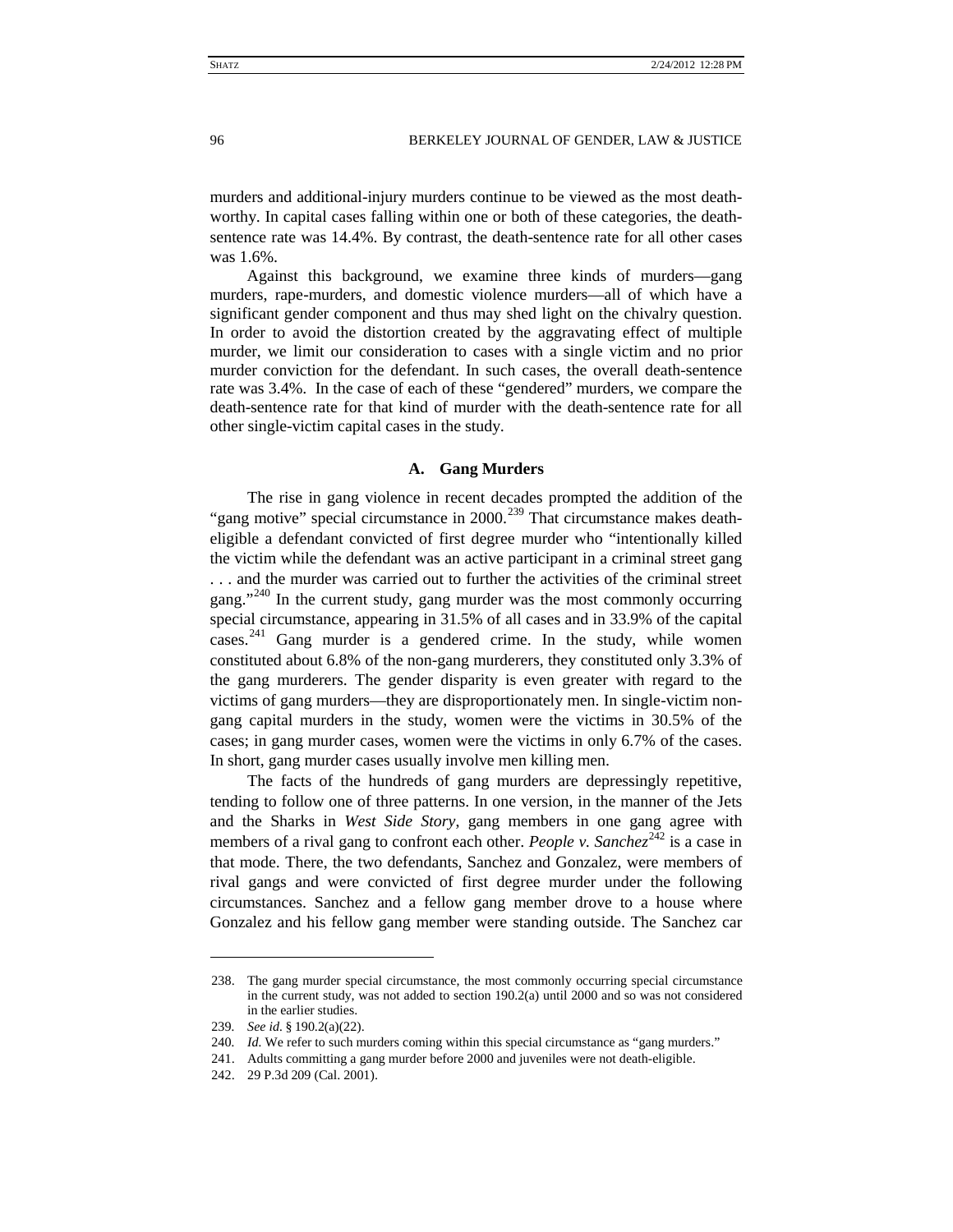made several passes in front of house, with the defendants engaging in provocative conduct. On the third pass, the defendants opened fire on each other, killing an innocent bystander. In the second version, the members of one gang plan and carry out an attack on members of a rival gang (or persons they believe to be members of a rival gang) in retaliation for an offense that they believe the other gang committed. For example, in *People v. Shabazz*,<sup>[243](#page-33-0)</sup> the defendant learned the location of a car believed to have been used in a drive-by shooting by a rival gang, went to the location, and, on finding a rival gang member in the car, opened fire, killing the rival's companion. The third version is typified by *People v. Medina*, [244](#page-33-1) where an unplanned encounter between gang members at a party escalated from a verbal confrontation to a fistfight to a shooting.<sup>[245](#page-33-2)</sup>

The California Supreme Court, relying on the testimony of police gang experts, has referred to gang violence as being the product of gangs' "code of honor,"<sup>[246](#page-33-3)</sup> and the Court has described the genesis of the violence as follows:

[G]ang members view behavior that disrespects their gang as a challenge and a "slap in the face" which must be avenged. Gang members perceive that, if no retaliatory action is taken in the face of disrespectful behavior, the challenger and others will view the gang member and the gang itself as weak. . . . [V]iolence is used as a response to disrespectful behavior and disagreements and as a means to gain respect.<sup>[247](#page-33-4)</sup>

Scholars who have studied street gangs confirm the views of the court: if a gang member suffers an insult, his honor and status are at stake, and the only way to save face is to retaliate with violence.<sup>[248](#page-33-5)</sup> Violence, then, is meant to "defend the 'honor of males; to secure and defend the reputation of their local area and the honor of their women." $^{1,249}$  $^{1,249}$  $^{1,249}$  As such, violence is deeply tied to notions of masculinity.[250](#page-33-7)

Gang rules of conduct thus can be seen as a modern incarnation of chivalry.<sup>[251](#page-33-8)</sup> Mirroring knightly violence, gang violence is deployed to define and defend territorial boundaries, to achieve power by vanquishing rival gangs and

<span id="page-33-0"></span><sup>243.</sup> 130 P.3d 519, 521–22 (Cal. 2006).

<sup>244.</sup> 209 P.3d 105, 108 (Cal. 2009).

<span id="page-33-2"></span><span id="page-33-1"></span><sup>245.</sup> For first-hand accounts of life in California gangs, see CUPCAKE BROWN, A PIECE OF CAKE 105–37 (2006); STANLEY TOOKIE WILLIAMS, BLUE RAGE, BLACK REDEMPTION 79–210 (2004).

<span id="page-33-4"></span><span id="page-33-3"></span><sup>246</sup>**.** People v. Cervantes, 29 P.3d 225, 235 (Cal. 2001).

<sup>247.</sup> 209 P.3d at 109.

<span id="page-33-5"></span><sup>248.</sup> LARRY J. SIEGEL & BRANDON C. WELSH, JUVENILE DELINQUENCY: THEORY, PRACTICE, AND LAW 311 (2009).

<span id="page-33-6"></span><sup>249.</sup> John M. Hagedorn, *Gang Violence in the Postindustrial Era*, 24 CRIME & JUST. 365, 373 (1998) (quoting in part Walter Miller, *Violent Crime in City Gangs, in* DELINQUENCY, CRIME, AND SOCIAL PROCESS 707 (Donald R. Cressey & David Ward eds. 1969)).

<span id="page-33-7"></span><sup>250</sup>*. Id.* at 398. Our focus here is on the *conduct* of the gang members. The complex psychological, economic, and social factors that cause persons to join gangs and that create the honor culture described here are beyond the scope of this article.

<span id="page-33-8"></span><sup>251</sup>*. Id.* at 371–72 (gang violence between neighborhood peer groups mimics feudal rivalries).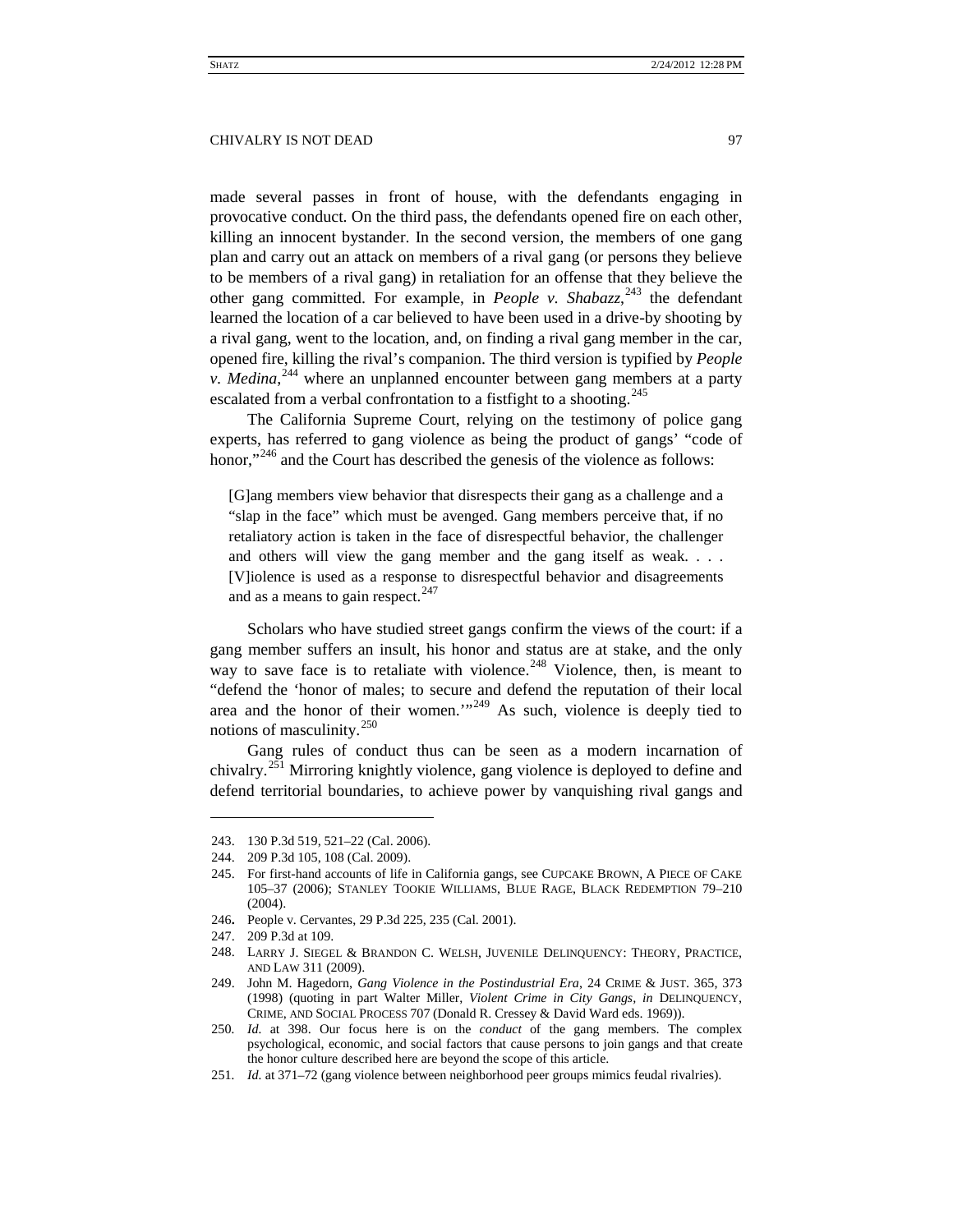taking their territories, and above all to defend and protect the honor of the gang and gang members. Like knightly violence, gang violence also is a means to address even trivial personal affronts. Just as the chivalric knight might have responded with violence to a request for his name,<sup>[252](#page-34-0)</sup> so a gang member might respond violently to the question, "Where are you from?"<sup>[253](#page-34-1)</sup> Indeed, in the world of gangs, as was true in the world of knights, death in service to the gang may even be a path to honor and glory.<sup>[254](#page-34-2)</sup>

Despite the sheer number of gang murders in California and the grip that gang violence has on many communities, the gang murders studied almost never resulted in a death sentence. Of the fifty-five death-sentenced defendants in the study, only six had committed a proved or provable gang murder, and five of those six had committed multiple murders. Thus, out of 296 single-victim gang murder cases, only one defendant (0.3%) was sentenced to death, and that case was atypical because the defendant was convicted of intentionally killing a police officer to effect an escape from custody.<sup>[255](#page-34-3)</sup> It would seem that, consistent with chivalric norms, Californians (as represented by prosecutors and jurors) were more tolerant of killings among men in the context of defending the honor of groups or individuals than of almost any other form of capital murder. To suggest that prosecutors' and jurors' refusal to impose the death penalty for gang murders is an expression of chivalric norms is not to assert that prosecutors and jurors mistake gang members for knights of the Round Table. Rather, it is to argue that their outrage at the murderer is tempered by the same "boys will be boys" attitude that accepted the often "heedless violence"<sup>[256](#page-34-4)</sup> of the medieval knights.

While the extraordinarily low death-sentence rate for gang murders strongly suggests a societal tolerance for "honor violence" and is consistent with such tolerance expressed in other aspects of the criminal law, $257$  other factors may be at work. The low death-sentence rate may be due in part to the fact that the victims in gang murders are overwhelmingly men and, as we discuss

<span id="page-34-0"></span><sup>252.</sup> See *supra* note [21](#page-4-11) and accompanying text.

<span id="page-34-1"></span><sup>253.</sup> People v. Medina, 209 P.3d 105, 111 (Cal. 2009).

<span id="page-34-2"></span><sup>254.</sup> In the words of rapper The Notorious B.I.G.—perhaps one of the most famous casualties of gang violence—"you're nobody til somebody kills you." THE NOTORIOUS B.I.G., *You're Nobody*, *on* LIFE AFTER DEATH (Bad Boy Records 1997). The idea that dying to defend one's honor or to defend or protect others is admirable has also been a recurring theme in the popular imagination of knighthood. *See, e.g.*, JOE DARION & MITCH LEIGH, *The Impossible Dream*, MAN OF LA MANCHA (1964) (describing the requirements of a knight as "to be willing to march into hell for a heavenly cause").

<span id="page-34-3"></span><sup>255</sup>*. See* Wendy Thomas Russel, *Cop Killer Gets Death; Daryle Black's Murderer to be Executed*, LONG BEACH PRESS-TELEGRAM, May 10, 2003, at A1. The extraordinarily low death-sentence rate for single-victim gang murders cannot be explained on the hypothesis that a higher percentage of gang murder cases involve multiple victims. In fact, the percentage of gang murder cases that are multiple murder cases is 11.2%, significantly lower than the percentage for non-gang murder cases, 16.0%.

<sup>256</sup>*. See* KAEUPER, *supra* note [14,](#page-3-0) at 29.

<span id="page-34-5"></span><span id="page-34-4"></span><sup>257</sup>*. See supra* note[s 73](#page-10-7)[–99](#page-14-15) and accompanying text.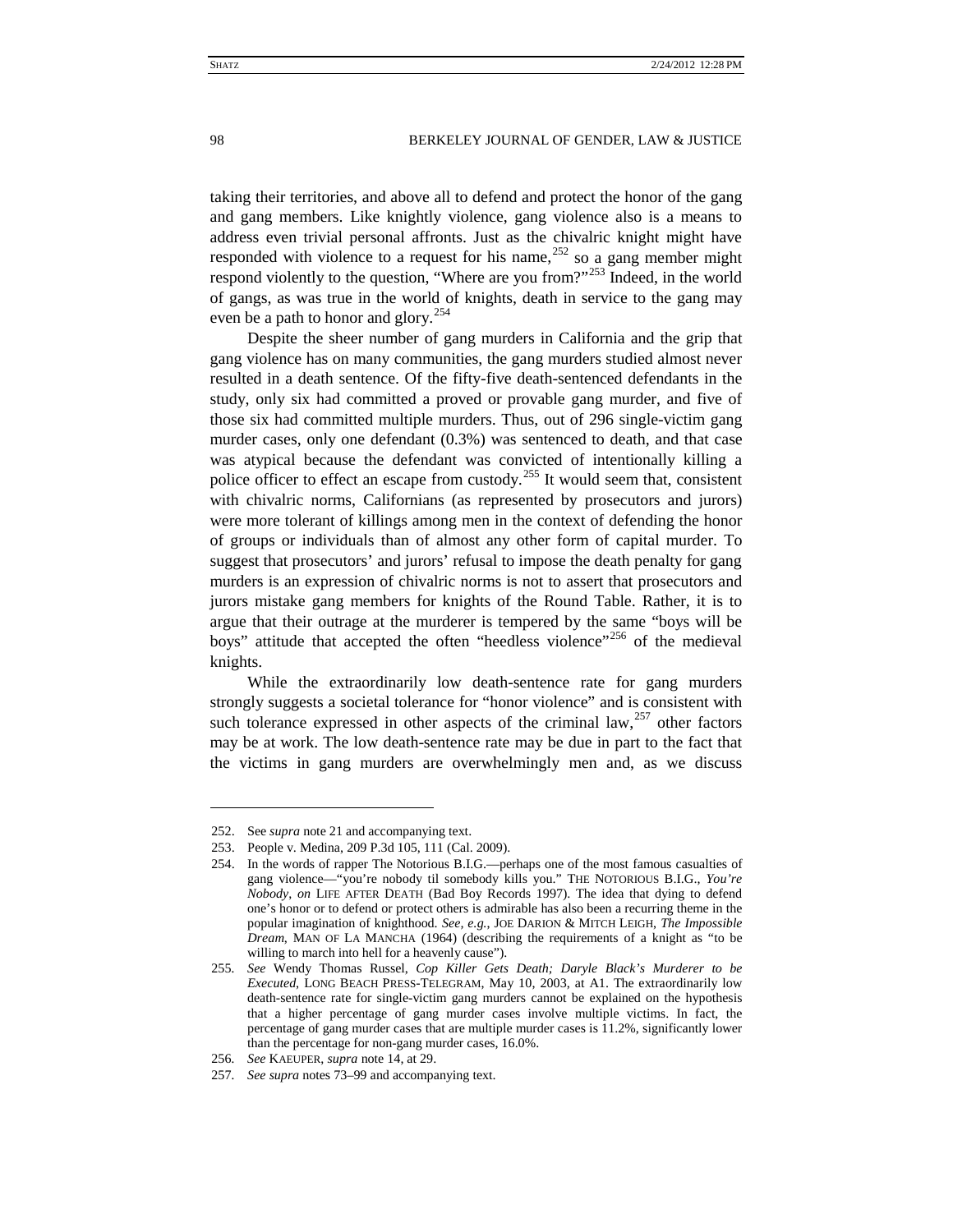below,[258](#page-35-1) the death penalty is far more likely to be imposed for murder of a woman than murder of a man. Other characteristics of the victims may also contribute to the low death-sentence rate. Victims of gang violence are more likely to be racial minorities and to be living in the more marginal communities where gangs operate, and the victims may be, or may be perceived as being, themselves participants in the gang culture.<sup>[259](#page-35-2)</sup> Consequently, prosecutors and juries may deem such victims less worthy of the "protection" of the death penalty.

Though these factors suggest that a societal tolerance for honor violence may not be the only explanation for the treatment of gang murders, they do not refute the chivalry hypothesis. To the extent that the death penalty is imposed according to the gender of the victim, it is an expression of chivalric values. Similarly, disparities in the use of the death penalty based on the race and class of the victims recall the rigidly class-based distinctions in medieval times defining to whom the knight owed a duty of protection. In sum, whether the observed failure to employ the death penalty in gang murder cases is due entirely to a tolerance for honor violence or, instead, to certain characteristics of the victims, that failure strongly suggests a chivalric effect.

# **B. Rape-Murders**

<span id="page-35-0"></span>The data in the current study demonstrates that rape-murder is the crime most likely to result in a death sentence. In single-victim rape-murder cases, the death-sentence rate was 31.7%, almost sixteen times the rate for all other singlevictim capital cases (2.0%). This strikingly disproportionate use of the death penalty in rape-murder cases, marking rape-murderers as the worst of the worst, appears even more noteworthy in light of the fact that murderers in this category may or may not have actually committed a rape—an attempt is enough—and may or may not have intended, or even foreseen, the death.<sup>[260](#page-35-3)</sup> Rape is the quintessential "gendered" crime.<sup>[261](#page-35-4)</sup> In California, while rape-murder could in

<span id="page-35-1"></span><sup>258</sup>*. See infra* notes [312](#page-43-1)[–319](#page-45-0) and accompanying text.

<span id="page-35-2"></span><sup>259.</sup> Interestingly, this pattern holds true even when the victim is an innocent bystander and has not assumed the risks of gang life. *See*, *e.g.*, People v. Shabazz, 130 P.3d 519, 522 (Cal. 2006), People v. Sanchez, 29 P.3d 209, 215 (Cal. 2001).

<span id="page-35-3"></span><sup>260.</sup> The felony-murder special circumstances apply if the murder was committed while the defendant was engaged in the commission or attempted commission of certain felonies, CAL. PENAL CODE § 190.2(a)(17), and the California Supreme Court has held that, in the case of the felony-murder special circumstances, the prosecution need not prove that the defendant had any *mens rea* as to the killing. *See, e.g.*, People v. Mitcham, 824 P.2d 1277, 1295 (Cal. 1992); People v. Earp, 978 P.2d 15, 66 (Cal. 1999).

<span id="page-35-4"></span><sup>261.</sup> Rape is defined as an act of sexual intercourse accomplished by "force, violence, duress, menace, or fear of immediate and unlawful bodily injury" or under various other circumstances inconsistent with the victim's consent. CAL. PENAL CODE § 261 (West 2010). Sexual intercourse is defined as any penetration of the victim's vagina or external genital organs. *Id.*§ 263; People v. Karsai, 182 Cal. Rptr. 406, 411 (Ct. App. 1982). The California Judicial Counsel's pattern jury instructions read as follows:

To prove that the defendant is guilty of this crime, the People must prove that: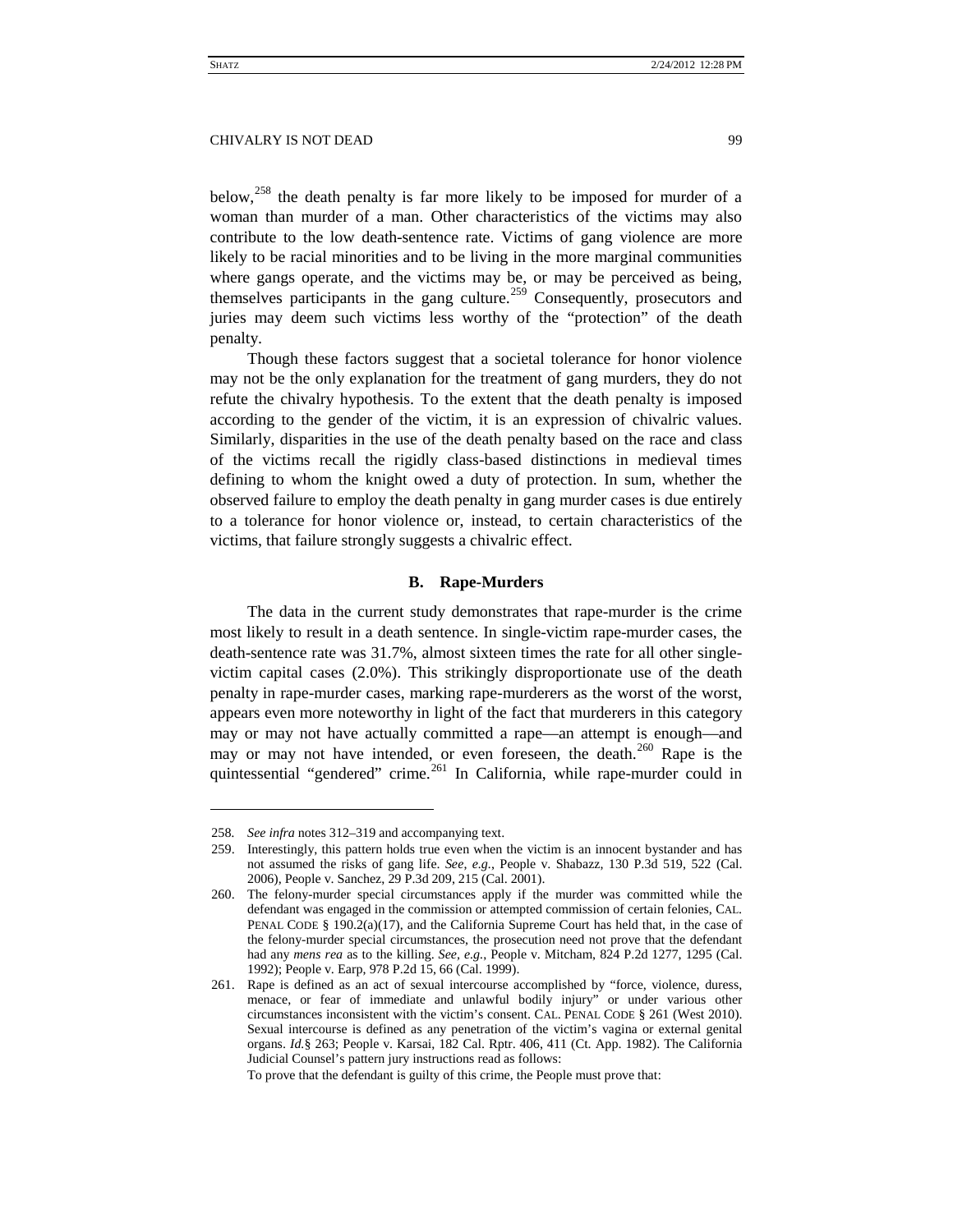theory be committed in other ways,  $262$  in virtually all cases, the crime is committed (and, in every case in the study, was committed) by a man against a woman. [263](#page-36-1)

Setting aside momentarily the critique of rape and rape-murder prosecutions as determined by class and race bias<sup>[264](#page-36-2)</sup>—likely a product of chivalric norms that defined only certain "ladies" as deserving of the knight's protection—the question remains whether the disproportionate use of the death penalty can be explained as a chivalry effect. The extraordinary 31.7% deathsentence rate may best be appreciated by comparing death sentences for singlevictim rape-murders and for multiple murders. There is consensus among those who have studied the death penalty that, if there is to be a death penalty, defendants who kill more than one victim should be death-eligible<sup>[265](#page-36-3)</sup>—that they are clearly among the worst of the worst.<sup>[266](#page-36-4)</sup> Three recent proposals to reform and narrow the death penalty at the state level all would retain multiple murder as a death-eligibility factor. For example, the Governor's Commission in Illinois recommended the reduction of death-eligibility factors in Illinois from twenty to five, retaining multiple murder. $267$  The Massachusetts Governor's Council on Capital Punishment, called upon to draft a "model" death penalty law, would have created a death penalty scheme with only six death-eligibility factors, including multiple murder.<sup>[268](#page-36-6)</sup> Finally, the non-governmental Constitution Project would have retained multiple murder as one of only five death-eligibility factors.<sup>[269](#page-36-7)</sup> No similar consensus exists regarding rape-murder. In fact, none of

 $\ddot{ }$ 

. . .

<sup>1.</sup> The defendant had sexual intercourse with a woman;

<sup>3.</sup> The woman did not consent to the intercourse; AND

<sup>4.</sup> The defendant accomplished the intercourse by [any of the means listed in § 261].

*Sexual intercourse* means any penetration, no matter how slight, of the vagina or genitalia by the penis.

JUDICIAL COUNCIL OF CAL., CRIMINAL JURY INSTRUCTIONS, No. 1000 (2011).

<span id="page-36-0"></span><sup>262.</sup> Rape-murder could be committed in the following ways: by a woman against a man if she were to kill him in course of trying to have sexual intercourse with him without his consent; by a woman against a woman, if she aided a man's attempt to rape the victim; or by a man against a man, if the defendant killed another man to facilitate the rape of a woman.

<span id="page-36-1"></span><sup>263.</sup> In one case in the study, *People v. Morales*, the defendant in a rape-murder case killed four victims, including a man. *See Murderer of 4 Family Members Gets Death*, L.A. TIMES, Aug. 24, 2005.

<sup>264</sup>*. See supra* note[s 107](#page-14-16)[–110](#page-14-13) and accompanying text.

<span id="page-36-3"></span><span id="page-36-2"></span><sup>265</sup>*. See*, *e.g.*, David Baldus, *When Symbols Clash: Reflections on the Future of the Comparative Proportionality Review of Death Sentences*, 26 SETON HALL L. REV. 1582, 1605 (1996); Alex Kozinski & Sean Gallagher, *Death: The Ultimate Run-On Sentence*, 46 CASE W. RES. L. REV. 1, 30 (1995).

<span id="page-36-4"></span><sup>266</sup>*. See* Kansas v. Marsh, 548 U.S. 163, 206 (2006) (Souter, J., dissenting) ("[T]he death penalty must be reserved for 'the worst of the worst.'").

<span id="page-36-5"></span><sup>267.</sup> GOVERNOR'S COMM'N ON CAPITAL PUNISHMENT, REPORT 65, 67 (2002), *available at* http://www.idoc.state.il.us/ccp/ccp/reports/commission\_report/complete\_report.pdf.

<span id="page-36-6"></span><sup>268.</sup> Joseph L. Hoffman et al., *Report of the Governor's Council on Capital Punishment*, 80 IND. L.J. 1, 7, 8 (2005).

<span id="page-36-7"></span><sup>269.</sup> THE CONSTITUTION PROJECT, MANDATORY JUSTICE: THE DEATH PENALTY REVISITED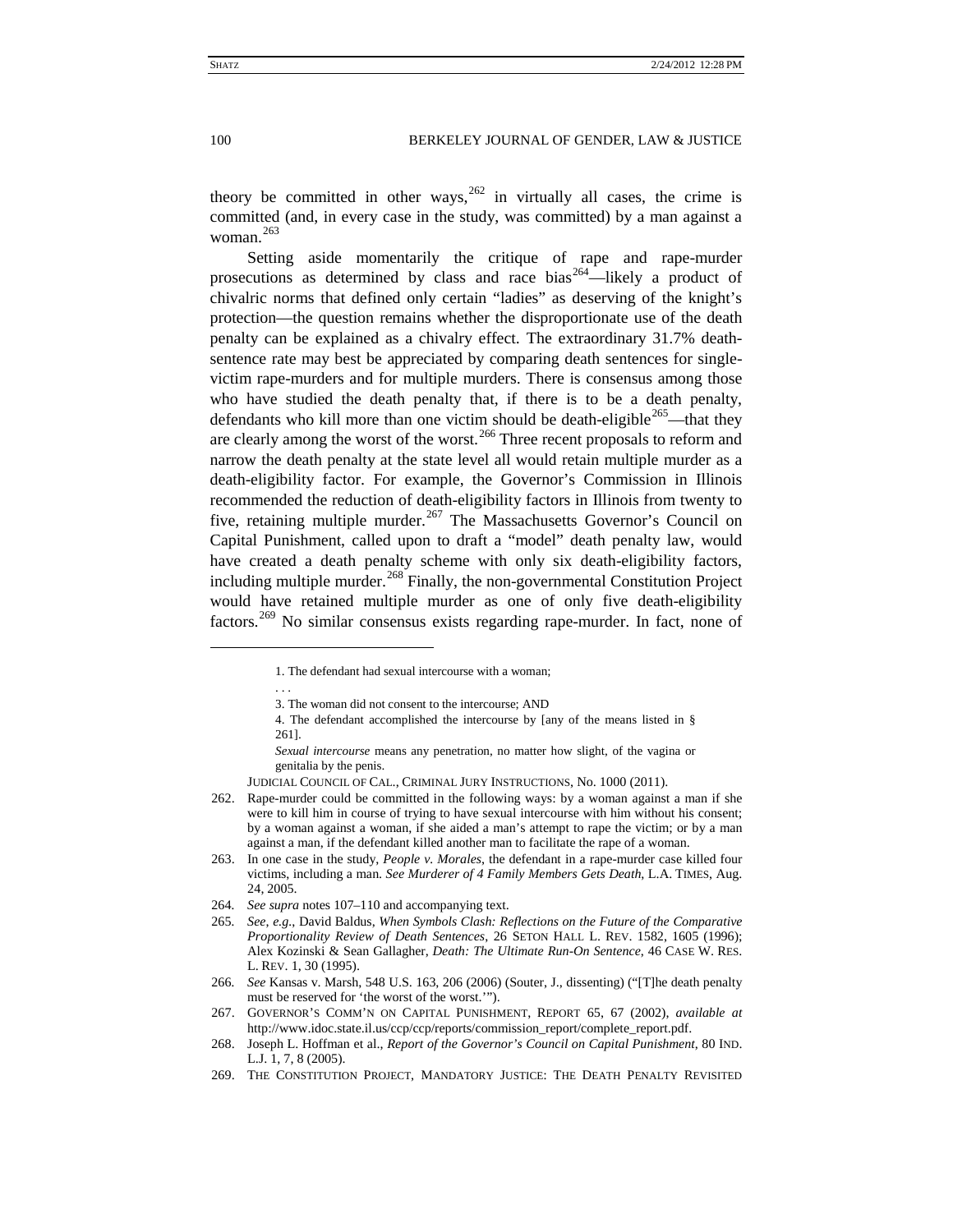the three above reform proposals would have included rape-murder as a capital crime. However, California's prosecutors and jurors disagree.<sup>[270](#page-37-0)</sup> In California, the death-sentence rate for rape-murders is almost twice that for defendants guilty of multiple murder and more than three times the death-sentence rate for defendants who kill "only" two victims.<sup>[271](#page-37-1)</sup> That California prosecutors and jurors would see killing one person in the course of a rape or attempted rape as so much more heinous than killing two people is on its face remarkable<sup>[272](#page-37-2)</sup> and requires an explanation.

Feminist scholars have long argued that rape should not be viewed as a sexual act but as an especially aggravated form of violence and dominance perpetrated primarily by men against women in an assertion of power.<sup>[273](#page-37-3)</sup> As such, rape has been analogized to torture,  $274$  and both U.S.  $275$  and international courts have held rape to be torture under international law.<sup>[276](#page-37-6)</sup> Torture, like rape. is a special circumstance under California  $law$ <sup>[277](#page-37-7)</sup>. The circumstance requires proof that the defendant intentionally acted to inflict extreme physical pain on the victim while alive and intentionally killed the victim.<sup>[278](#page-37-8)</sup>It would seem that,

xxiv-xxv (2006), *available at* http://www.constitutionproject.org/manage/file/30.pdf. The Constitution Project, housed at Georgetown University, seeks to develop bipartisan solutions to contemporary issues. Its Death Penalty Initiative was co-chaired by the Honorable Charles F. Baird, former judge of the Texas Court of Criminal Appeals; the Honorable Gerald Kogan, former Chief Justice of the Florida Supreme Court; and Beth A. Wilkinson, the prosecutor in the Oklahoma City bombing case. *Id*. at xxxvii.

<span id="page-37-0"></span><sup>270.</sup> The views of California prosecutors and jurors are likely more representative of American cultural norms than those of the various commissions, which were dominated by legal or criminal justice professionals and which were obliged to issue reports defending their recommendations in rational terms.

<span id="page-37-1"></span><sup>271.</sup> Only when defendants have killed three or more victims does their death-sentence rate exceed the death-sentence rate for single-victim rape-murder defendants. The death-sentence rate for rape-murders is also substantially higher than for other forms of capital murder which some might think are particularly heinous, such as murder of a child or murder for financial gain (contract murders or murders to collect life insurance).

<span id="page-37-2"></span><sup>272.</sup> To the extent that this hierarchy of values is based on comparative harms inflicted on victims, prosecutors and jurors seem to think that rape plus death is worse than death plus death or that rape is a fate worse than death, a position that has been strongly disputed by some feminist scholars. In praising the feminist movement for changing societal ideas about rape, Susan Jacoby has written, "But the most important change brought about by the women's movement is abandonment of the antediluvian notion that rape is 'a fate worse than death.' Nothing is worse than death . . . ." Susan Jacoby, *Thank Feminists for Rape Reforms*, BALT. SUN, Aug. 13, 2002, at 11A.

<span id="page-37-3"></span><sup>273</sup>*. See generally* BROWNMILLER, *supra* note [33,](#page-5-4) at 377; Martha Chamallas, *Lucky: The Sequel*, 80 IND. L.J. 441, 461–67 (2005) (discussing the sex/violence dichotomy).

<span id="page-37-4"></span><sup>274</sup>*. See* NANCY VENABLE RAINE, AFTER SILENCE 258 (1998).

<span id="page-37-5"></span><sup>275.</sup> Zubeda v. Ashcroft, 333 F.3d 463, 472–73 (3d Cir. 2003); Doe I v. Unocal Corp., 395 F.3d 932, 945 (9th Cir. 2002). Congress has also defined torture to include rape. *See, e.g.*, Torture Victims Relief Act of 1998, Pub. L. No. 105-320, § 3, 112 Stat. 3016 (codified at 22 U.S.C. § 2152(3) (2006)).

<span id="page-37-6"></span><sup>276</sup>*. See* Bonita C. Meyersfield, *Reconceptualizing Domestic Violence in International Law*, 67 ALB. L. REV. 371, 394–95 (2003) (discussing decisions of international tribunals recognizing rape as a form of torture).

<sup>277.</sup> CAL. PENAL CODE § 190.2(a)(18) (West 2010).

<span id="page-37-8"></span><span id="page-37-7"></span><sup>278.</sup> People v. Jennings, 237 P.3d 474, 498 (Cal. 2010).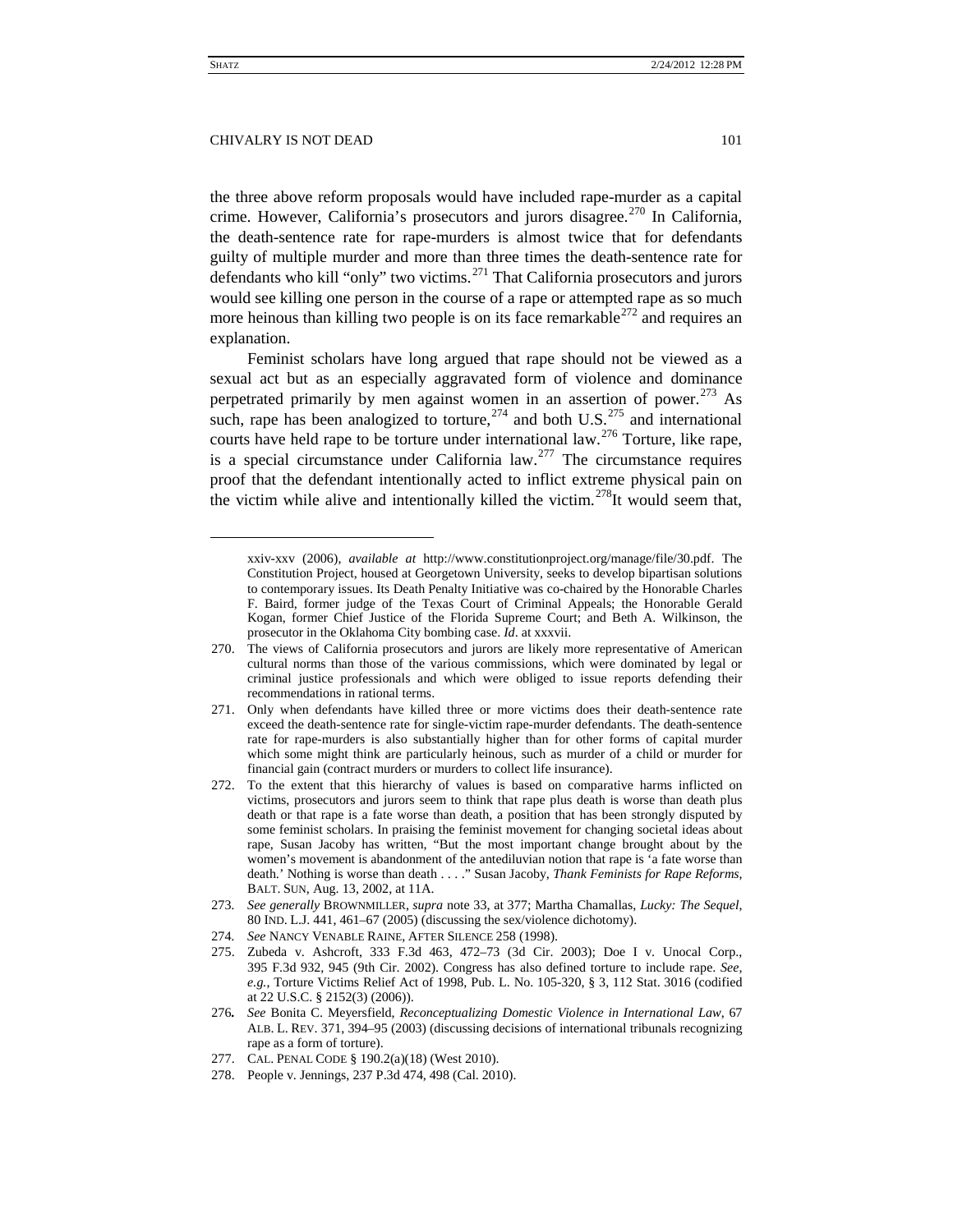measured by either the depravity of the defendant or the harm to the victim, the torture-murderer—who has killed intentionally after inflicting extreme physical pain—is at least as deserving of the death penalty as the rape-murderer—who may not have killed intentionally and may have done no more than attempt the rape. However, that is not the outcome California prosecutors and jurors reach. The death-sentence rate for single-victim torture-murder cases in the study was 9.0%, less than one-third the death-sentence rate for single-victim rape-murder cases. The disproportionate use of the death penalty in rape-murder cases, particularly in comparison with its use in multiple murder and torture murder cases, confirms that rape continues to be viewed as a singular crime requiring the harshest of punishments.

Since chivalric times, rape (and therefore rape-murder) has never been viewed as simply a crime against the female victim; rather, it has been viewed, perhaps even primarily, as a crime against the honor of the man who was her protector (her husband or her father)<sup>[279](#page-38-0)</sup> because it was a crime against the man's property:

The historical origin of the death penalty for rape lies in the long standing view of rape as a crime of property where the aggrieved was not the woman but her husband or father. In the Southern states this view coalesced with a tradition which valued white women according to their purity and chastity  $\dots^{280}$  $\dots^{280}$  $\dots^{280}$ 

The excessive use of the death penalty to punish rape-murders reflects a societal view that "elevates [women's] chastity to the very essence of their identity."<sup>[281](#page-38-2)</sup> These views concerning the special harms caused by rape, and thus by rape-murder, found voice in Chief Justice Burger's dissent in *Coker v. Georgia*,<sup>[282](#page-38-3)</sup> where he wrote: "Rape . . . is destructive of the human personality. The remainder of the victim's life may be gravely affected, and this in turn may have a serious detrimental effect upon her husband."<sup>[283](#page-38-4)</sup> While explaining the harms caused by rape, the Chief Justice conflated the experiences of the victims with the effect rape has on the men to whom rape victims "belong."

The extraordinary disparity in the employment of the death penalty in single-victim rape-murder cases—almost sixteen times the rate for other singlevictim cases and almost twice the rate for multiple murder cases—may have less to do with the heinousness of rape-murder compared to other forms of capital murder and more to do with outdated notions about honor, violence, and sex.

<span id="page-38-1"></span><span id="page-38-0"></span><sup>279.</sup> BROWNMILLER, *supra* not[e 33,](#page-5-4) at 376; *See also* KAEUPER, *supra* not[e 14,](#page-3-0) at 225–26.

<sup>280.</sup> Brief for American Civil Liberties Union et al. as Amici Curiae Supporting Petitioner, *supra* note [143](#page-19-9) at 6. *See also* Rayburn, *supra* note [108,](#page-14-14) at 1126 ("the only way to guarantee exclusive control of [women] by husbands was to threaten the ultimate punishment: death.").

<span id="page-38-2"></span><sup>281.</sup> Rayburn, *supra* note [108,](#page-14-14) at 1154.

<sup>282.</sup> Coker v. Georgia, 433 U.S. 584 (1977).

<span id="page-38-4"></span><span id="page-38-3"></span><sup>283</sup>*. Id.* at 612 (Burger, C.J., dissenting).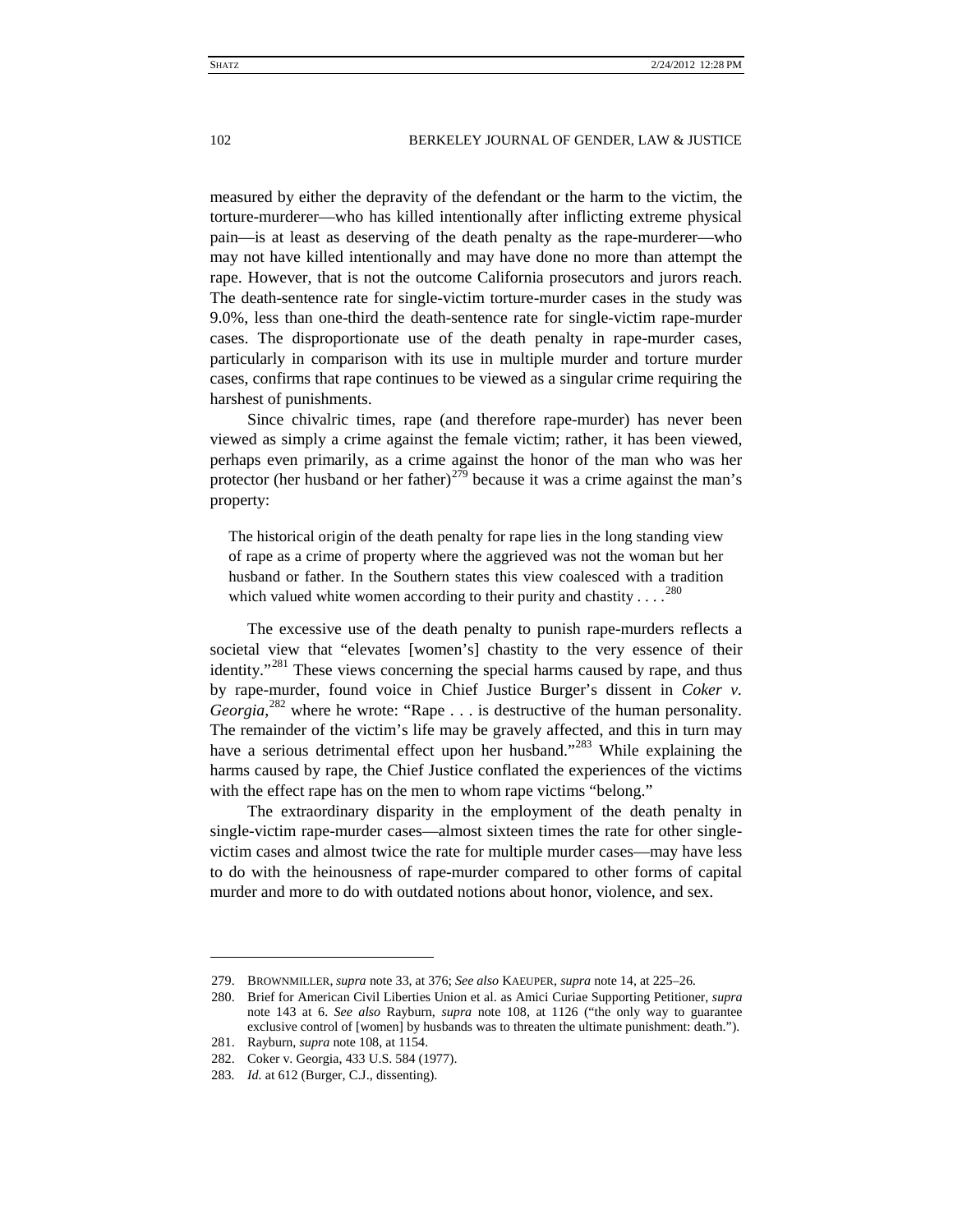# **C. Domestic Violence Murders**

<span id="page-39-0"></span>In contrast to rape-murderers, domestic violence murderers seldom are sentenced to death. The data from the current study confirms that domestic violence murders are disproportionately excluded at all levels, first by the voters' definition of death-eligibility and then by the prosecutors' and juries' charging and sentencing decisions. Single-victim domestic violence murders constituted 12.8% of all first degree murders in the current study, 9.3% of the capital murders, and 6.9% of the death sentences. When domestic violence murderers are death-eligible under one of the existing special circumstances, they are sentenced to death at a lower-than-average rate. In the current study, the deathsentence rate in single-victim domestic violence capital murders was 2.6%, below the 3.7% death-sentence rate for all other single-victim capital murders. So stated, the disparity may not appear substantial, but, in light of the fact that more than 66% of the victims in single-victim domestic violence capital murders were women<sup>[284](#page-39-1)</sup> and that the death penalty is otherwise disproportionately applied in woman-victim cases,  $285$  the result is striking. In single-victim domestic violence cases in the study, women were the victims in fifty-three cases. The fifty-three cases resulted in one death sentence, a death-sentence rate (1.9%) less than one-seventh the death-sentence rate for women victims in other singlevictim cases (14.5%). While the numbers are small, the data from the Appellate Study is similar: a death-sentence rate of 2.7% where women were the victims in single-victim domestic violence murders in contrast to a death-sentence rate of 18.5% for non-domestic violence murders involving a single woman victim.

<span id="page-39-6"></span>This relative tolerance for domestic violence murderers—consistent with the chivalric norm that the knight was the unquestioned master of his household—is troubling in light of the fact that women are much more likely to be murdered by intimate partners than under other circumstances.<sup>[286](#page-39-3)</sup> Until recently, the law either condoned or ignored spousal violence as a private matter between the partners.<sup>[287](#page-39-4)</sup> Cases from around the country demonstrate the patriarchal views that judges (mostly male) have regarding domestic violence and domestic violence murder.<sup>[288](#page-39-5)</sup> One aspect of this patriarchal belief can be a sense of identification with the defendant on the part of the judge. For example , in one 1995 case that may not be typical but reflects the persistence of chivalric norms, a man had been arrested four times for domestic violence against his exwife, and the judge had sentenced him to one eight-hour domestic violence

<span id="page-39-1"></span><sup>284.</sup> This contrasts with an overall rate for female victims in single-victim capital murder cases of 21.6%. *See infra* Part IV.B.

<span id="page-39-2"></span><sup>285</sup>*. See infra* Part IV.B.

<span id="page-39-3"></span><sup>286.</sup> Britton, *supra* not[e 172,](#page-23-7) at 64.

<span id="page-39-4"></span><sup>287</sup>*. See* SIMON, *supra* note [173,](#page-23-8) at 181 (discussing how spousal violence has been "sheltered" by the courts under a privacy doctrine).

<span id="page-39-5"></span><sup>288</sup>*. See* Lynn Hecht Schafran, *There's No Accounting for Judges*, 58 ALB. L. REV. 1063, 1063– 67 (1995) (describing cases where judges espoused such views).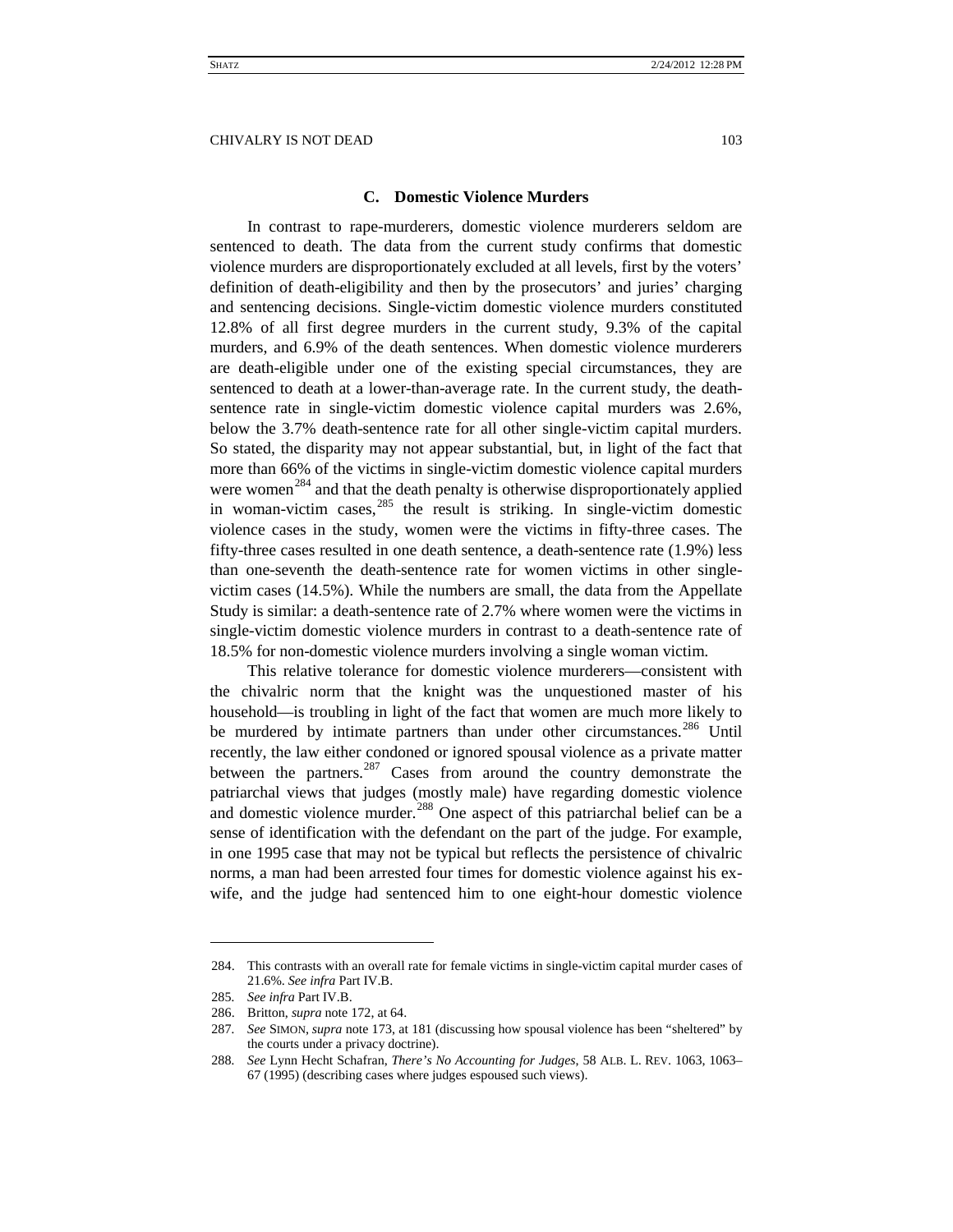program.<sup>[289](#page-40-1)</sup> After the man killed his wife (the day after completing the program) the judge stated that he had given him such a light sentence because, having gone through a divorce himself, he had identified with the defendant and why he was angry.<sup>[290](#page-40-2)</sup> The fact that the death penalty is seldom implemented in cases of domestic violence murder highlights that, whether the discounting is done by the voters, the prosecutor, or the jury, society does not condemn the murder of a present or past intimate partner to the same degree that it rejects the murder of any other victim.

<span id="page-40-0"></span>Another reason for the tolerance shown toward domestic violence murderers may be a misguided belief on the part of voters, prosecutors, and juries that the victim of a domestic violence murder is somehow partly responsible for her own death. This view holds that women provoke or instigate domestic violence against themselves or unreasonably fail to take steps to end the abuse.<sup>[291](#page-40-3)</sup> For example, one judge expressed this belief in a case where a man tracked down his wife who was trying to flee their abusive marriage and shot her five times in the face.<sup>[292](#page-40-4)</sup> The judge imposed a minimal sentence, which the defendant served on the weekends.<sup>[293](#page-40-5)</sup> The judge reasoned that the victim "provoked" her husband by not telling him she was leaving.<sup>[294](#page-40-6)</sup> Further, even if the victim did nothing that a prosecutor or jury may believe "provoked" the murder in that moment, these decision-makers may believe that simply by being involved with an abusive man a woman has some responsibility for her own murder. As we discuss below, the decision-making process for capital jurors is often deeply personal, and jurors are more likely to impose a death sentence when they feel personally threatened by the defendant.<sup>[295](#page-40-7)</sup> In cases of domestic violence, jurors may feel that they would never get themselves into a situation where they were being abused or that if they were in an abusive relationship they would have the sense to leave before it turned deadly. Thus, they may have trouble identifying with the victim. Such an attitude represents a deep misunderstanding of the dynamics of domestic violence: the manipulation by the abuser, the time taken to break down the victim's feelings of self worth $^{296}$  $^{296}$  $^{296}$  and

<span id="page-40-1"></span><sup>289</sup>*. Day One: Soft on Domestic Violence?* (ABC television broadcast, Feb. 2, 1995) (LEXIS).

<span id="page-40-2"></span><sup>290</sup>*. Id.*

<span id="page-40-3"></span><sup>291</sup>*. See, e.g.*, Kathleen Waits, *Battered Women and Family Lawyers: The Need for an Identification Protocol*, 58 Alb. L. Rev. 1027, 1051–52 (1995).

<span id="page-40-4"></span><sup>292</sup>*. Court Backs Judge Who Found Slayer Had Been Provoked,* N.Y. TIMES, July 17, 1984, at A22; *Life Insurance Changes Judge's Mind on Sentence*, N.Y. TIMES, June 30, 1983, at A14 [hereinafter *Life Insurance*]; Schafran, *supra* not[e 288,](#page-39-6) at 1065–66.

<sup>293</sup>*. Life Insurance*, *supra* note [292;](#page-40-0) Schafran, *supra* note [288,](#page-39-6) at 1066.

<span id="page-40-6"></span><span id="page-40-5"></span><sup>294</sup>*. Life Insurance*, *supra* note [292;](#page-40-0) Schafran, *supra* note [288,](#page-39-6) at 1066; *see also* Sarah M. Buel, *Access to Meaningful Remedy: Overcoming Doctrinal Obstacles in Tort Litigation Against Domestic Violence Offenders*, 83 Or. L. Rev. 945, 969 (discussing a judge who granted summary judgment in a civil case for assault based on the husband's argument that the wife had not sought medical attention or contacted the police when he punched her).

<sup>295</sup>*. See infra* Part IV.A.

<span id="page-40-8"></span><span id="page-40-7"></span><sup>296</sup>*. See, e.g.*, *Domestic Violence*, NAT'L CTR. FOR VICTIMS OF CRIME http://www.ncvc.org/ncvc/main.aspx?dbName=DocumentViewer&DocumentID=32347#3 (last visited Nov. 5, 2011); *Domestic Violence*, U.S. DEP'T OF JUSTICE: OFFICE ON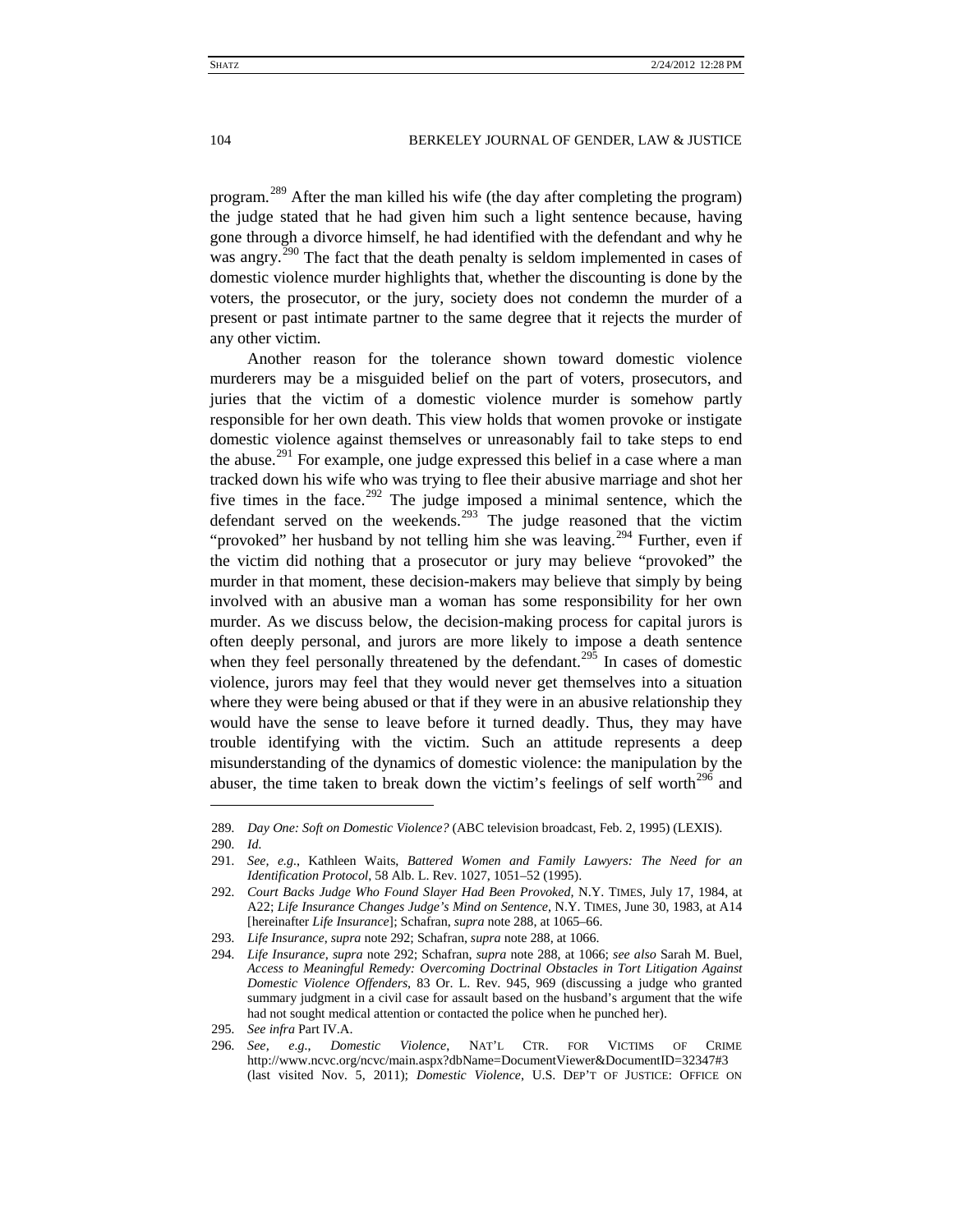avenues of escape, and the power and control that the abuser wields over the victim. This misunderstanding may explain why prosecutors and juries have less sympathy for domestic violence murder victims and less inclination to impose the death penalty on their murderers.

\* \* \*

The sentencing results for these three "gendered" types of murder—gang murder, rape-murder, and domestic violence murder—highlight the ways in which the California death penalty is applied in accordance with chivalric ideas. The dichotomy now-Justice Ginsburg once noted, whereby "women [are] viewed both as the property of men and as entitled to a crippling 'chivalric protection,"<sup>[297](#page-41-2)</sup> led to a strikingly different application of the death penalty in the case of the gender-based crimes of rape-murder and domestic violence murder. The death-sentence rate for single-victim rape-murders that were not domestic violence murders was 33.3%, while the death-sentence rate for single-victim domestic violence murders that were not rape-murders was 2.7%. When murders occurred in the context of a culture in which honor violence is endemic—gang murders—or in the context of an intimate relationship where violence has long been tolerated—domestic violence murders—the severity of those murders tended to be discounted and the death penalty rarely employed. The treatment of these three particular kinds of murder in the cases in this study sheds light on the parallels between chivalric culture and our current society, indicating that in contexts where gender plays a salient role in crime, we may still adhere to medieval views on the interplay between gender and violence.

# **IV. THE DEATH PENALTY AND GENDER**

<span id="page-41-0"></span>The disparities in death sentencing for "gendered" murders form the background for a discussion of the broader issue of gender and the death penalty. This section examines whether there are gender-of-defendant or gender-ofvictim disparities in the administration of the death penalty and, if so, whether those disparities are consistent with a chivalry effect.

# **A. Gender of the Defendant**

<span id="page-41-1"></span>The data in the current study confirms the most well-known aspect of the relationship of gender to the death penalty—that women murderers are sentenced to death at a significantly lower rate than men. In the cases examined, fifty-one women were convicted of capital murder (5.1% of the 1000 defendants convicted of capital murder), and only one, Angelina Rodriguez, was sentenced to death.<sup>[298](#page-41-3)</sup> She was convicted of killing her husband by poisoning him, plainly

VIOLENCE AGAINST WOMEN, http://www.ovw.usdoj.gov/domviolence.htm (last visited Nov. 5, 2011).

<span id="page-41-2"></span><sup>297.</sup> Brief for American Civil Liberties Union et al. as Amici Curiae Supporting Petitioner, *supra* note [143,](#page-19-9) at 11.

<span id="page-41-3"></span><sup>298</sup>*. See* Anna Gorman, *Jury Calls for Poisoner's Death*, L.A. TIMES, Nov. 13, 2003, at B3.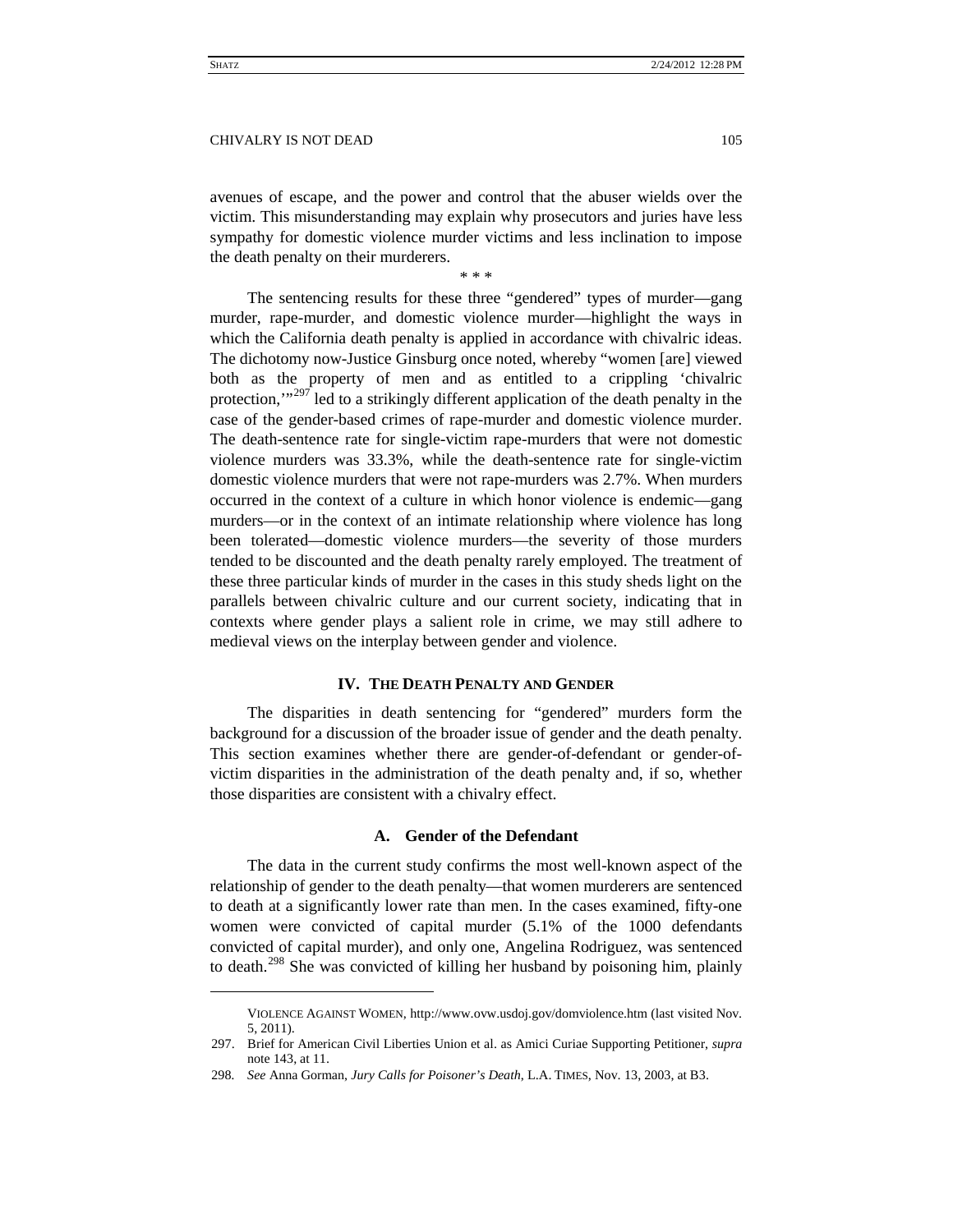violating chivalric norms by her choice of victim (a lady should not be killing her "lord and master"<sup>[299](#page-42-0)</sup>) and her choice of means (killing by stealth is dishonorable because it denies the victim the opportunity to defend himself<sup>300</sup>), thus making her a likely candidate for a death sentence. While the numbers in the current study are, independently, too small to prove the existence of a gender-of-defendant disparity, when combined with the data from the earlier studies, these numbers confirm the findings of previous researchers.<sup>[301](#page-42-2)</sup> Combining the data from all three California studies, women constituted 5.3% of the death-eligible defendants convicted of first degree murder and not sentenced to death, but only 1.2% of the defendants sentenced to death.

Two explanations, both consistent with chivalric norms, suggest why death-eligible women convicted of first degree murder are so infrequently sentenced to death. The simple explanation is that women are sentenced to death at a lower rate than men because of chivalric attitudes on the part of prosecutors and juries. Because women are stereotyped as weak, passive, and in need of male protection, prosecutors and juries may be reluctant to impose the death penalty upon them.<sup>[302](#page-42-3)</sup> In this sense the criminal justice system treats women almost like children—considered less rational and less able to make appropriate decisions, they are held to a lower moral standard when they transgress societal rules. Some authors argue that "the relative dependence of women on men translates into a diminished culpability and an increased possibility of rehabilitation" in the eyes of prosecutors and juries.[303](#page-42-4) Of course, some women *are* sentenced to death. That too can be explained in chivalric terms; women who receive the death penalty tend to be women who do not fit traditional, idealized notions of femininity (e.g., prostitutes, lesbians, and women of color) and thus do not benefit from this attitude of chivalry. $304$ 

The second reason relates to the role that "future dangerousness" plays in death penalty decisions. Studies of decision-making by capital juries indicate that a major factor in their sentence choice is whether they believe the defendant, if allowed to live, will pose a danger to others.<sup>[305](#page-42-6)</sup> Some states, including the two

<span id="page-42-7"></span><span id="page-42-0"></span><sup>299.</sup> At the common law, the wife who killed her husband was regarded as having committed a crime worse than murder: "[S]he not only breaks through the restraints of humanity and conjugal affection, but throws off all subjection to the authority of her husband. And therefore the law denominates her crime, a species of treason . . . ." Edward Christian, *Notes on the Thirteenth Edition* of WILLIAM BLACKSTONE, COMMENTARIES ON THE LAW OF ENGLAND, 445 (13th ed. 1800).

<span id="page-42-1"></span><sup>300</sup>*. See* JOHN BELLAMY, CRIME AND PUBLIC ORDER IN ENGLAND IN THE LATER MIDDLE AGES 54 (1973) ("[Homicide by stealth] was heinous, not because of any evil preparations, but because it caught a man off his guard.").

<sup>301</sup>*. See supra* note[s 145](#page-20-15)[–173](#page-23-8) and accompanying text.

<span id="page-42-3"></span><span id="page-42-2"></span><sup>302.</sup> Shapiro, *supra* note [4,](#page-2-0) at 456. This theory has been suggested as the reason for the low rates of women tried, convicted, and sentenced for crimes in general. *See* Herzog & Oreg, *supra* note [145,](#page-20-0) at 47.

<span id="page-42-5"></span><span id="page-42-4"></span><sup>303.</sup> Carroll, *supra* not[e 10,](#page-2-10) at 1418.

<sup>304.</sup> Herzog & Oreg, *supra* not[e 145,](#page-20-0) at 48–49.

<span id="page-42-6"></span><sup>305.</sup> John H. Blume et al., *Future Dangerousness in Capital Cases: Always "At Issue*,*"* 86 CORNELL L. REV. 397, 398 (2001).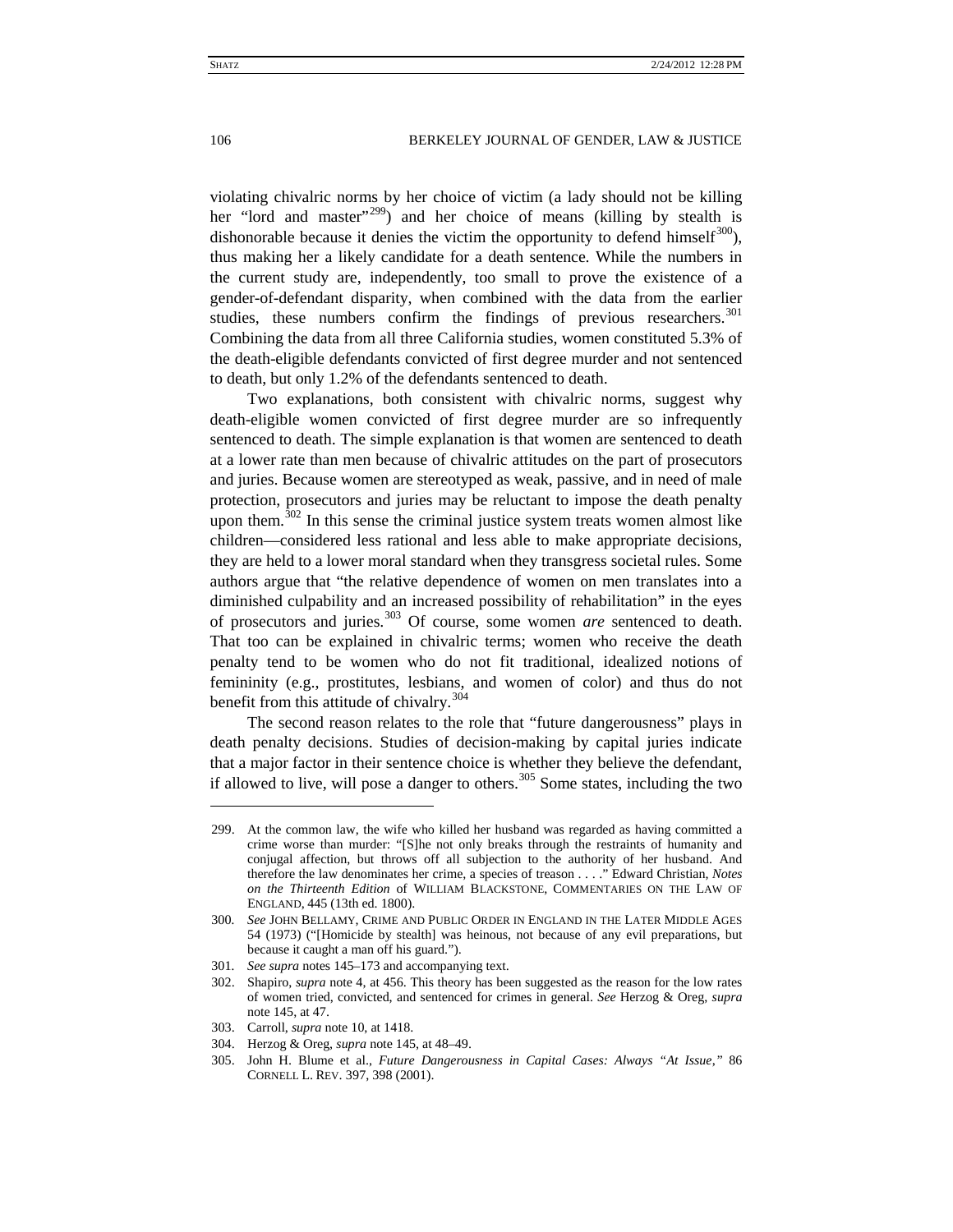with the highest execution rates—Texas and Virginia—expressly make future dangerousness an aggravating factor. However, the Supreme Court has assumed that juries consider the issue even in states, like California, that do not identify it as an issue for the jury. $306$  Studies of capital juries by the Capital Jury Project have confirmed that assumption. Even in cases where the state does not place the future dangerousness of the defendant at issue, jurors still consider future dangerousness in making their sentencing decisions.<sup>[307](#page-43-3)</sup> Jurors not only consider the issue, but place unwarranted weight on it, because they "grossly underestimate how long capital murderers not sentenced to death stay in prison."<sup>[308](#page-43-4)</sup>

In considering future dangerousness, jurors seem primarily to consider whether the defendant could be a danger to them personally, rather than the likelihood that the defendant would pose harm to someone else. $309$  One consequence is that jurors tend to identify with victims who were killed by strangers, rather than by acquaintances, $310$  and with victims who were themselves "innocent," rather than those engaged in risky or illegal behavior. $311$ Women defendants are likely to be physically smaller and weaker than most men, and their appearance, coupled with cultural assumptions about women's capacity for violence, means that even women who have committed capital murder will be perceived as less dangerous to the jurors personally than male defendants committing similar crimes.

# <span id="page-43-10"></span>**B. Gender of the Victim**

<span id="page-43-1"></span><span id="page-43-0"></span>While past studies have examined gender-of-defendant disparities, genderof-victim disparities have only been noted in passing in studies focused on other issues.<sup>[312](#page-43-8)</sup> However, the gender-of-victim disparities found in the present study are striking. Women were the victims in 21.9% of the single-victim capital cases. In those cases, the death-sentence rate was 10.9%, more than seven times the rate when men were the victims (1.5%). The earlier California studies also reflect significant gender-of-victim disparities, although not of the same order as the present study. In the Appellate Study, the comparable figures were 14.0% for female victim cases and 5.7% for male victim cases. In the Alameda Study, the figures were 18.4% for female victim cases and 5.7% for male victim cases.<sup>[313](#page-43-9)</sup>

<span id="page-43-2"></span><sup>306</sup>*. See* California v. Ramos, 463 U.S. 992, 1008 (1983); *see generally* Blume, et al., *supra* note [305.](#page-42-7)

<span id="page-43-3"></span><sup>307</sup>*. See generally* Blume, et al., *supra* note [305.](#page-42-7)

<span id="page-43-4"></span><sup>308.</sup> William J. Bowers & Benjamin D. Steiner, *Death by Default: An Empirical Demonstration of False and Forced Choices in Capital Sentencing*, 77 TEX. L. REV. 605, 648 (1999).

<span id="page-43-5"></span><sup>309.</sup> Scott E. Sundby, *The Capital Jury and Empathy: The Problem of Worthy and Unworthy Victims*, 88 CORNELL L. REV. 343, 364–65 (2003).

<span id="page-43-6"></span><sup>310</sup>*. Id.* at 359.

<sup>311</sup>*. Id.* at 364.

<span id="page-43-9"></span><span id="page-43-8"></span><span id="page-43-7"></span><sup>312</sup>*. See supra* not[e 164,](#page-22-7) and accompanying text.

<sup>313.</sup> As to what might explain the apparent increase in the gender-of-victim disparity over time, two factors should be noted: (1) the percentage of first degree murder convictions based on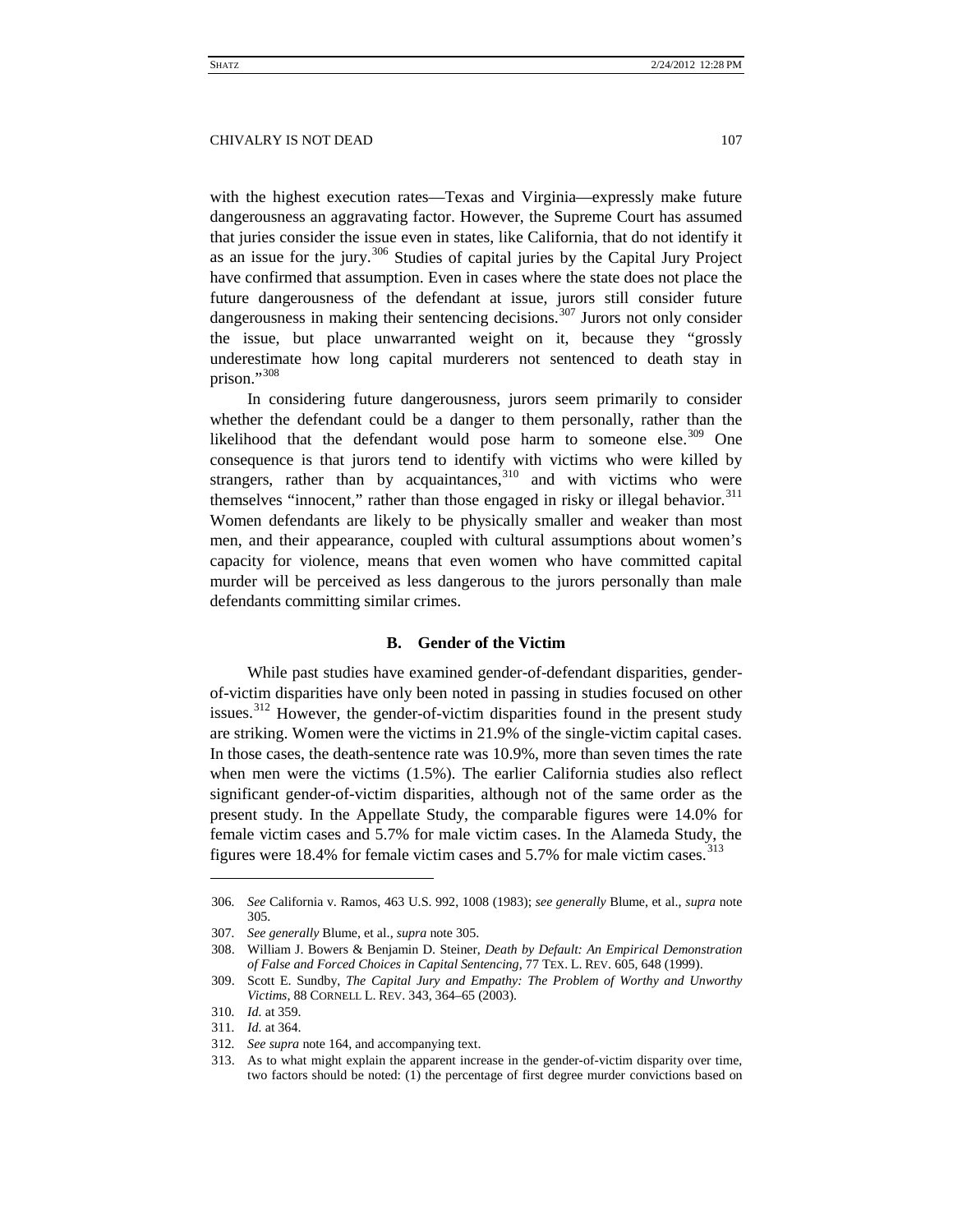This gender-of-victim disparity is produced in part, but only in part, by the high death-sentence rate for rape-murders (where all the victims were women) and the low death-sentence rate for gang murders (where the victims were disproportionately men). When rape-murders are excluded from consideration, the death-sentence rate in the current study for female victim cases is 4.9% compared to 1.5% in male victim cases. The disparity also persists in the earlier California studies when rape-murders are excluded. In the Appellate Study, the death-sentence rate for female victim cases was 10.3%, as against the 5.7% for male victim cases. In the Alameda Study, the comparable figures were 17.5% and 5.7%, respectively. Excluding the gang murder cases along with the rapemurder cases further reduces the gender-of-victim disparity in the current study, but the disparity remains substantial. Excluding both rape-murder and gang murder cases, a death sentence was imposed in 5.6% of the female victim cases and only 2.1% of the male victim cases.  $314$  If all three gendered crimes identified earlier are excluded, the respective death-sentence rates are: 7.9% in female victim cases and 2.0% in male victim cases. These figures are set out in the following chart:



That prosecutors and jurors found the murder of a woman by someone other than an intimate partner so much more aggravated than the murder of a

gang killings has increased significantly and men are disproportionately the victims in gang killings, where the death penalty is rarely imposed; and (2) there has been a substantial decline in the absolute number, and the percentage, of capital case defendants sentenced to death, which may exaggerate disparities as use of the death penalty becomes more narrowly focused on particular kinds of murders, such as rape-murder.

<span id="page-44-0"></span><sup>314.</sup> There is no comparable data from the earlier California studies on gang murders.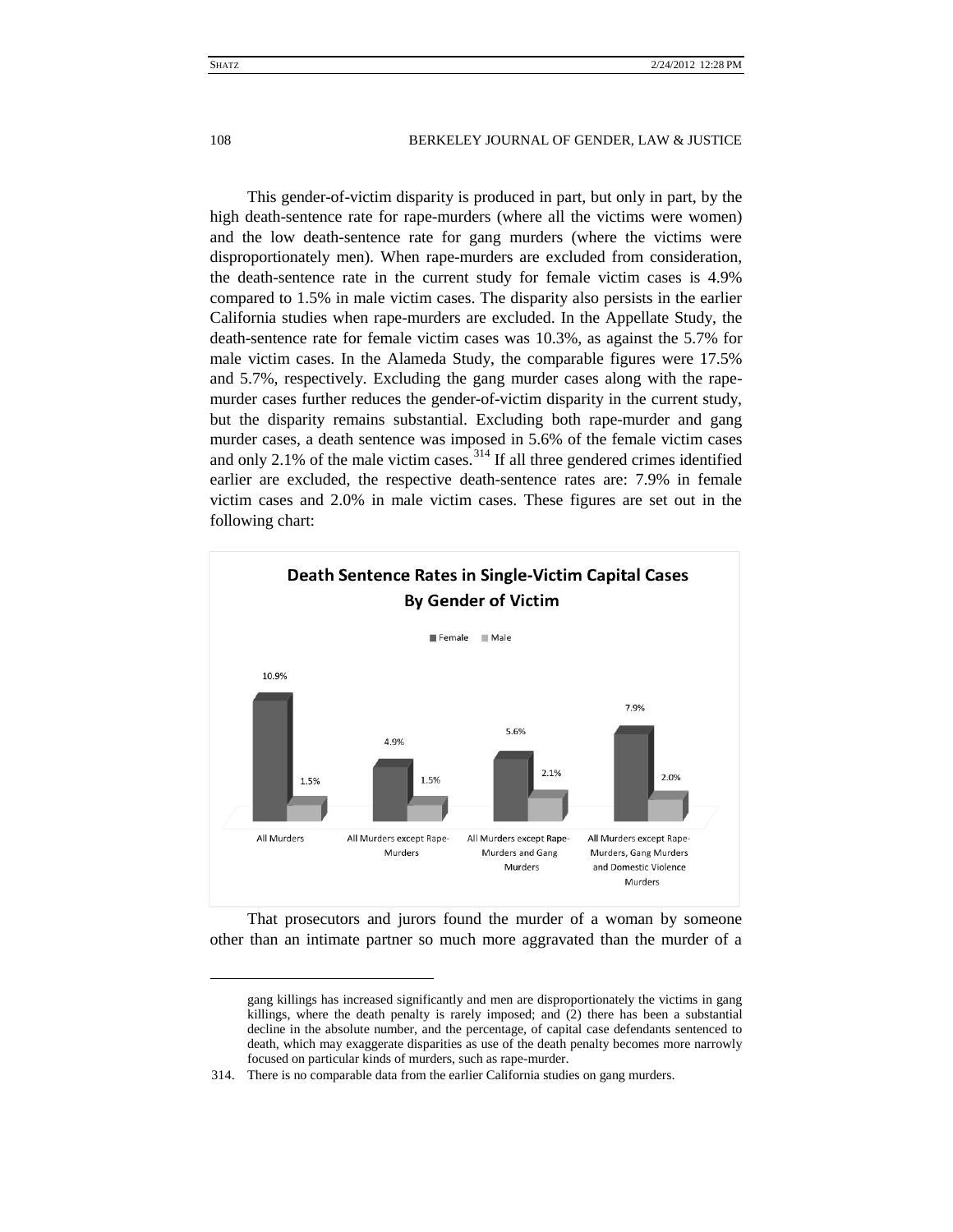man or a woman in the course of domestic violence is consistent with chivalric norms, which allowed knights to kill other men and gave them plenary power over women in their household but held that killing any other woman was dishonorable because she was defenseless. In an age when killings were committed by armored knights engaged in hand-to-hand combat, women were especially vulnerable and in need of protection. Whether they remain relatively more vulnerable today, when a substantial majority of murders are committed with firearms,<sup>[315](#page-45-1)</sup> is unclear. Nonetheless, studies of capital juries' decisionmaking confirm that jurors are still influenced by such views. Although the jurors interviewed by the Capital Jury Project claimed that the victim's gender was irrelevant to their decisions,  $316$  in actual cases, jurors were more likely to return a sentence of death if the victim was female.<sup>[317](#page-45-3)</sup> The researchers found that the degree to which the victim was perceived to be innocent (not engaged in "risky behavior") $318$  or helpless played a significant role in the jurors' decisions.<sup>[319](#page-45-5)</sup> Presumably the jurors concluded that female victims—except victims of domestic violence—were more innocent or more vulnerable than male victims. These factors help explain why California, consistent with chivalric norms, punishes male-on-male violence or male-on-female violence within the home (which may be seen as the male's prerogative or for which the female victim may be seen as partly to blame) less severely than stranger (usually male) violence toward a supposedly innocent and helpless female.

#### \* \* \*

<span id="page-45-0"></span>The data reveals disparities in death sentencing by both the gender of the defendant and the gender of the victim, with the gender of the victim having an even greater impact on penalty outcomes than the gender of the defendant.<sup>[320](#page-45-6)</sup> As

- 317. Sundby, *supra* not[e 309,](#page-43-10) at 357–58.
- <span id="page-45-4"></span><span id="page-45-3"></span>318*. Id.* at 364.

 $\overline{a}$ 

<span id="page-45-6"></span><span id="page-45-5"></span>319*. Id.* at 352.

<span id="page-45-1"></span><sup>315.</sup> See U.S. DEPT. OF JUSTICE, MURDER VICTIMS BY WEAPON, 2005–2009 (2010), *available at*  http://www2.fbi.gov/ucr/cius2009/offenses/expanded\_information/data/shrtable\_08.html.

<span id="page-45-2"></span><sup>316.</sup> Stephen P. Garvey, *Aggravation and Mitigation in Capital Cases: What Do Jurors Think?*, 98 COLUM. L. REV. 1538, 1556 (1998); Sundby, *supra* note [309,](#page-43-10) at 347 (finding that only 5% of jurors said they would be much more likely to vote for death if the victim were female). At least some jurors, however, recognized that they found the murder of women to be more troubling than the murder of men. One female juror described her process in deciding how bad the case she sat on was this way: "I thought about a scale—the cliche of thinking about Manson, but that kind of crime, that kind of mass murder, serial murder involving children or women as the worst. I don't know why that seems to me—children in particular and, unfairly, women before men." Sundby, *supra* not[e 309,](#page-43-10) at 368.

<sup>320.</sup> This pattern replicates the pattern consistently found in studies of race and the death penalty, from the seminal study of the Georgia death penalty by Professor Baldus and others (the basis for the constitutional challenge in *McCleskey v. Kemp*, 481 U.S. 279 (1987)) to the recent eight-state study by the American Bar Association which found that "Every state studied appears to have significant racial disparities in its capital system, particularly those associated with the race of the victim." AM. BAR ASS'N, STATE DEATH PENALTY<br>ASSESSMENTS: KEY FINDINGS 5 (2007), available at ASSESSMENTS: KEY FINDINGS 5 (2007), *available at*  http://www.abanet.org/moratorium/assessmentproject/keyfindings.doc. That both the race of the victim and the gender of the victim seem to have a substantial effect on death sentencing raises the troubling possibility that the victim's identity may matter as much or more to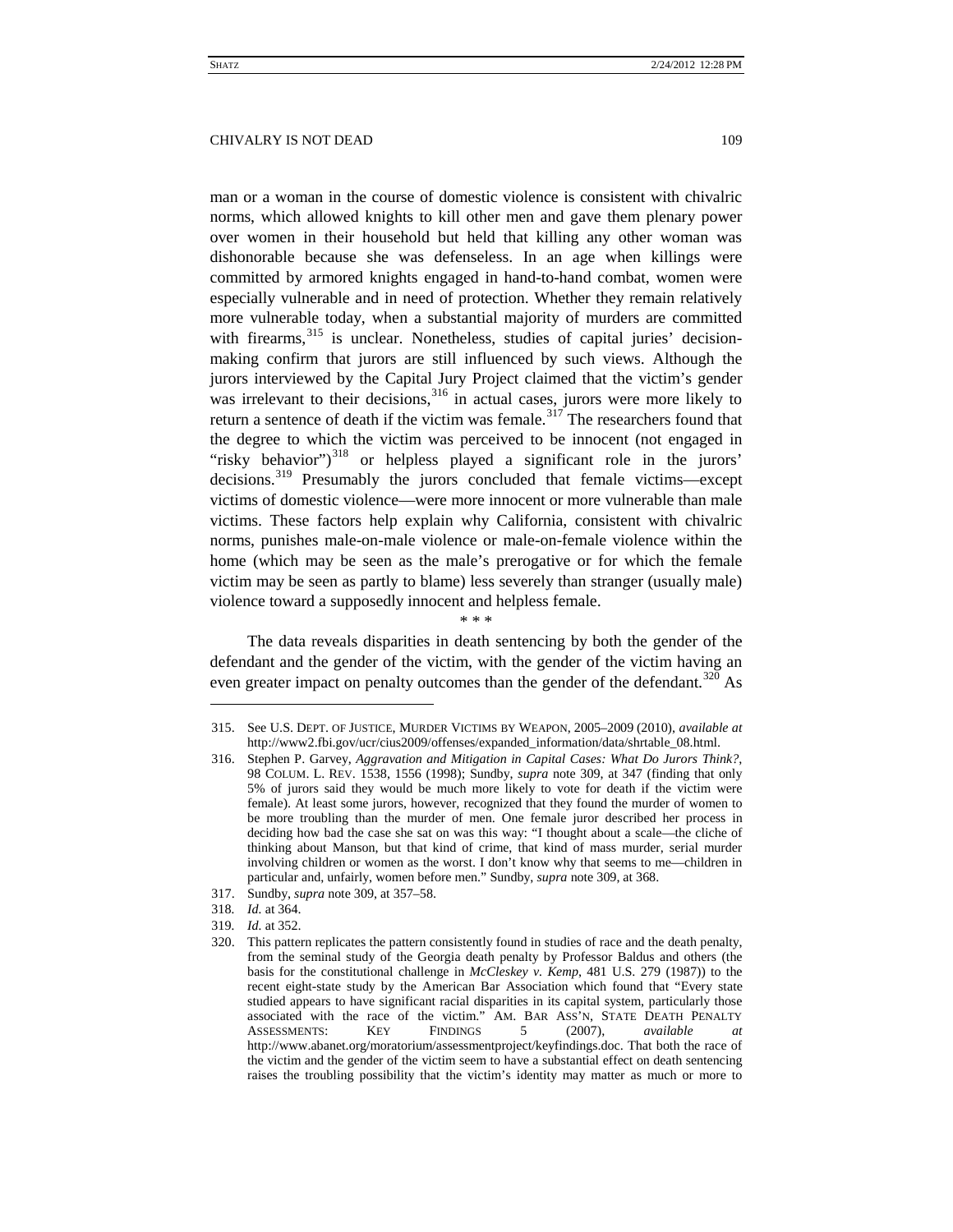noted, these disparities cannot be explained away by the nature of the murders. Treating women as less culpable and less to be feared when they murder and weaker and more in need of society's protection when they are victims is a clear expression of chivalric values.

# **CONCLUSION**

<span id="page-46-0"></span>Forty years ago, in his concurring opinion in *Furman*, Justice Marshall warned that giving juries "untrammeled discretion" in capital cases was "an invitation to open discrimination."<sup>[321](#page-46-1)</sup> His concern was not only about racial discrimination but also about gender discrimination: "There is . . . overwhelming evidence that the death penalty is employed against men and not women. . . . It is difficult to understand why women have received such favored treatment since the purposes allegedly served by capital punishment seemingly are equally applicable to both sexes." $322 \text{ Justice}}$  $322 \text{ Justice}}$  Marshall's concern about gender discrimination has not found voice in later cases. In fact, in *McCleskey v. Kemp*, Justice Powell, writing for the majority, rejected defendant McCleskey's claim that a complex statistical study proved a substantial risk of racial bias in capital sentencing.<sup>[323](#page-46-3)</sup> The Justice wrote that "the claim that his sentence rests on the irrelevant factor of race easily could be extended to apply to claims based on unexplained discrepancies that correlate to membership in other minority groups, and even to gender."<sup>[324](#page-46-4)</sup> Justice Powell thus made clear his view that considering gender disparities in death penalty sentencing was an extreme to which the Court would not go. The Court has never since mentioned the issue. The lower courts have been similarly dismissive of claims of gender disparities in death sentencing, finding that such claims are foreclosed by *McCleskey*. [325](#page-46-5)

Recently, and apparently for the first time, the California Supreme Court addressed a "chivalry" challenge to a defendant's death sentence. In *People v. Carasi*, the male defendant, Carasi, and his girlfriend, Lee, were charged with the double murder of Carasi's mother and his former girlfriend.<sup>[326](#page-46-6)</sup> The prosecution sought the death penalty against both defendants.<sup>[327](#page-46-7)</sup> The prosecution's evidence was that the defendants had plotted the murders, lured the women victims to a parking garage, and then stabbed the victims to death.<sup>[328](#page-46-8)</sup> Both defendants moved for severance on several occasions, and one of Carasi's arguments was that a joint trial with a female co-defendant would inevitably put him at a disadvantage at the penalty phase because of "misplaced chivalry" by

prosecutors and juries than the nature of the crime or the character of the defendant.

<span id="page-46-2"></span><span id="page-46-1"></span><sup>321.</sup> Furman v. Georgia, 408 U.S. 238, 365 (1972) (Marshall, J., concurring).

<sup>322</sup>*. Id.*

<span id="page-46-3"></span><sup>323.</sup> 481 U.S. 279.

<span id="page-46-4"></span><sup>324</sup>*. Id.* at 315–17.

<span id="page-46-5"></span><sup>325</sup>*. See, e.g.*, Harris v. Pulley, 885 F.2d 1354 (9th Cir. 1988).

<span id="page-46-6"></span><sup>326.</sup> 190 P.3d 616, 622 (Cal. 2008).

<span id="page-46-7"></span><sup>327</sup>*. Id.*

<span id="page-46-8"></span><sup>328</sup>*. Id.* at 622–23.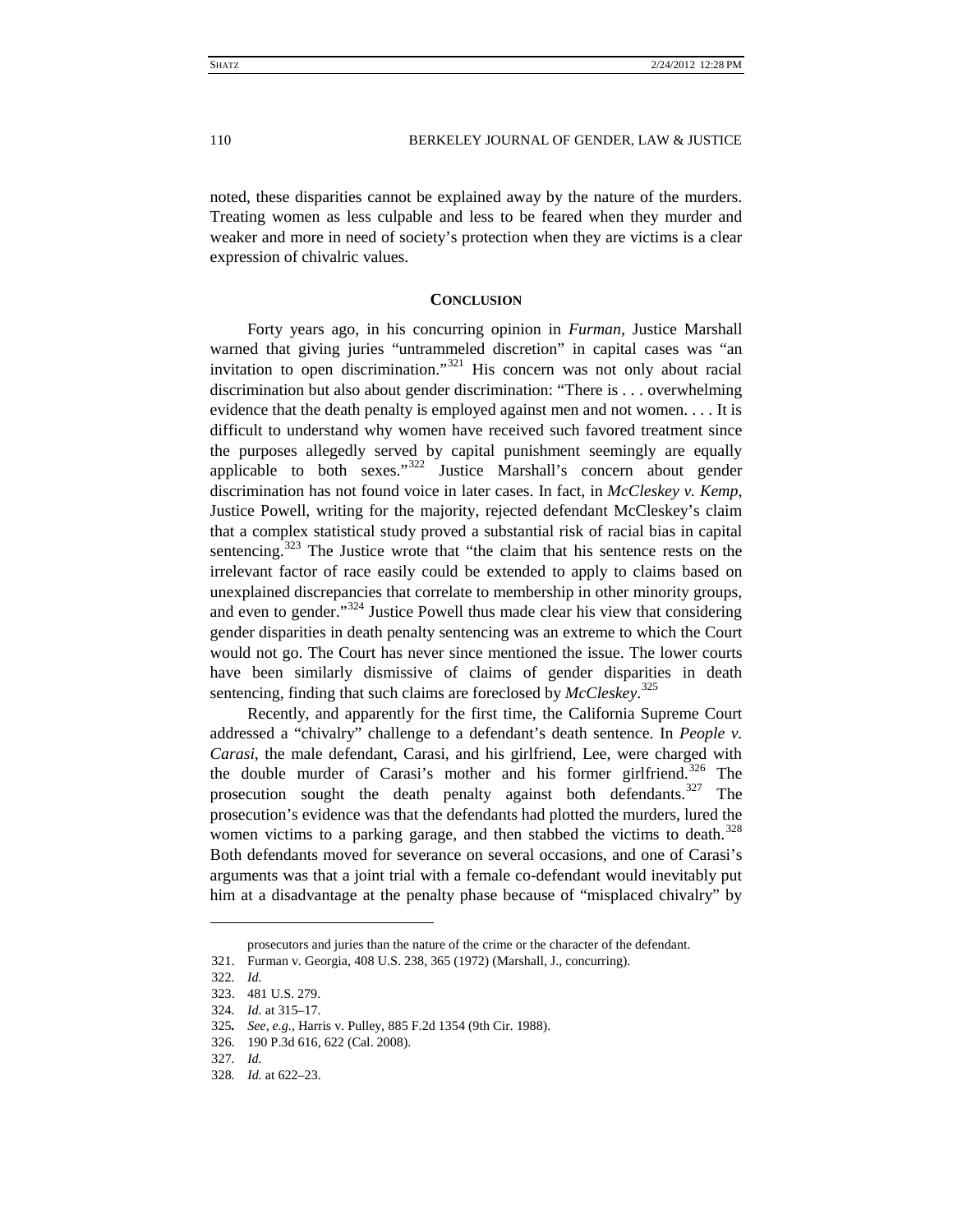the jury.<sup>[329](#page-47-0)</sup> As the United States Supreme Court has recognized, the issue of relative culpability can be a "critical issue" in the penalty phase of a death penalty case.[330](#page-47-1) Nevertheless, the motions were denied, both defendants were convicted of first degree murder, and the special circumstances were found true.<sup>[331](#page-47-2)</sup> At the joint penalty phase, Carasi was sentenced to death.<sup>[332](#page-47-3)</sup> The jury was unable to agree on Lee's sentence, and she subsequently received life without possibility of parole.<sup>[333](#page-47-4)</sup> On appeal, the California Supreme Court dismissed Carasi's "chivalry" challenge out of hand.<sup>[334](#page-47-5)</sup> The court found no reason to believe that chivalry might have affected the result because Carasi had offered "only generalized assumptions about cultural stereotypes and gender biases in criminal cases" to justify his claim.<sup>[335](#page-47-6)</sup> The Court held that there was evidence in the record that could have justified the different outcomes and noted that the jury was instructed to consider each defendant individually, "based solely on the evidence applicable to that defendant."<sup>[336](#page-47-7)</sup>

Two theories, both reminiscent of Justice Powell's opinion for the majority in *McCleskey*, may explain the courts' indifference to the possible influence of chivalric norms, in general, and gender, in particular, on death sentencing. First, the courts may view the documented disparities—such as treating the murder of a woman as especially heinous (except when she is the victim of domestic violence)—as natural or, in Justice Powell's words, "inevitable."[337](#page-47-8) Certainly, the Justice's dismissive reference to possible claims based on gender suggests as much. Second, the courts' concern may be that an attack on chivalry in the death penalty may be, in effect, an attack on the death penalty itself.<sup>[338](#page-47-9)</sup> From its roots in the lynching culture<sup>339</sup>—the "peculiar chivalry"<sup>[340](#page-47-11)</sup>—to the present emphasis on retribution and "honoring the victim" as the justifications for its use,  $341$  the

- <span id="page-47-4"></span>333*. Id.* at 622 n.2.
- <span id="page-47-5"></span>334*. Id.* at 649.
- 335*. Id.*

<span id="page-47-0"></span><sup>329</sup>*. Id.* at 639, 649.

<span id="page-47-1"></span><sup>330.</sup> Green v. Georgia, 442 U.S. 95, 97 (1978).

<span id="page-47-2"></span><sup>331.</sup> 190 P.3d at 639, 622.

<span id="page-47-3"></span><sup>332</sup>*. Id.* at 622.

<span id="page-47-7"></span><span id="page-47-6"></span><sup>336</sup>*. Id.* at 649–50 (quoting CAL. JURY INSTRUCTIONS 8.84 (2005)). It is not clear whether the court rejected the defendant's claim because it found that the mere fact of gender-ofdefendant disparities in the application of the death penalty failed to establish that there was a risk of gender bias in sentencing or because proving a *risk* of gender bias was insufficient if the defendant could not prove gender bias in his case.

<span id="page-47-8"></span><sup>337.</sup> McCleskey v. Kemp, 481 U.S. 279, 312 (1987).

<span id="page-47-9"></span><sup>338.</sup> Justice Powell voiced this concern about McCleskey's challenge: "Given . . . safeguards already inherent in the imposition and review of capital sentences, the dissent's call for greater rationality is no less than a claim that a capital punishment system cannot be administered in accord with the Constitution." *Id.* at 313 n.37.

<span id="page-47-11"></span><span id="page-47-10"></span><sup>339</sup>*. See supra*, note[s 128](#page-17-2)[–139](#page-19-10) and accompanying text.

<sup>340.</sup> JAMES W. MARQUART, SHELDON EKLAND-OLSON & JONATHAN R. SORENSEN, THE ROPE, THE CHAIR, AND THE NEEDLE: CAPITAL PUNISHMENT IN TEXAS, 1923–1990, at 38–65 (1994) (chapter discussing the history of rape, race, and "peculiar chivalry" in the United States).

<span id="page-47-12"></span><sup>341</sup>*. See* Sister Helen Prejean, *Our Need to Journey With Clergy and Laity who are Ambivalent*